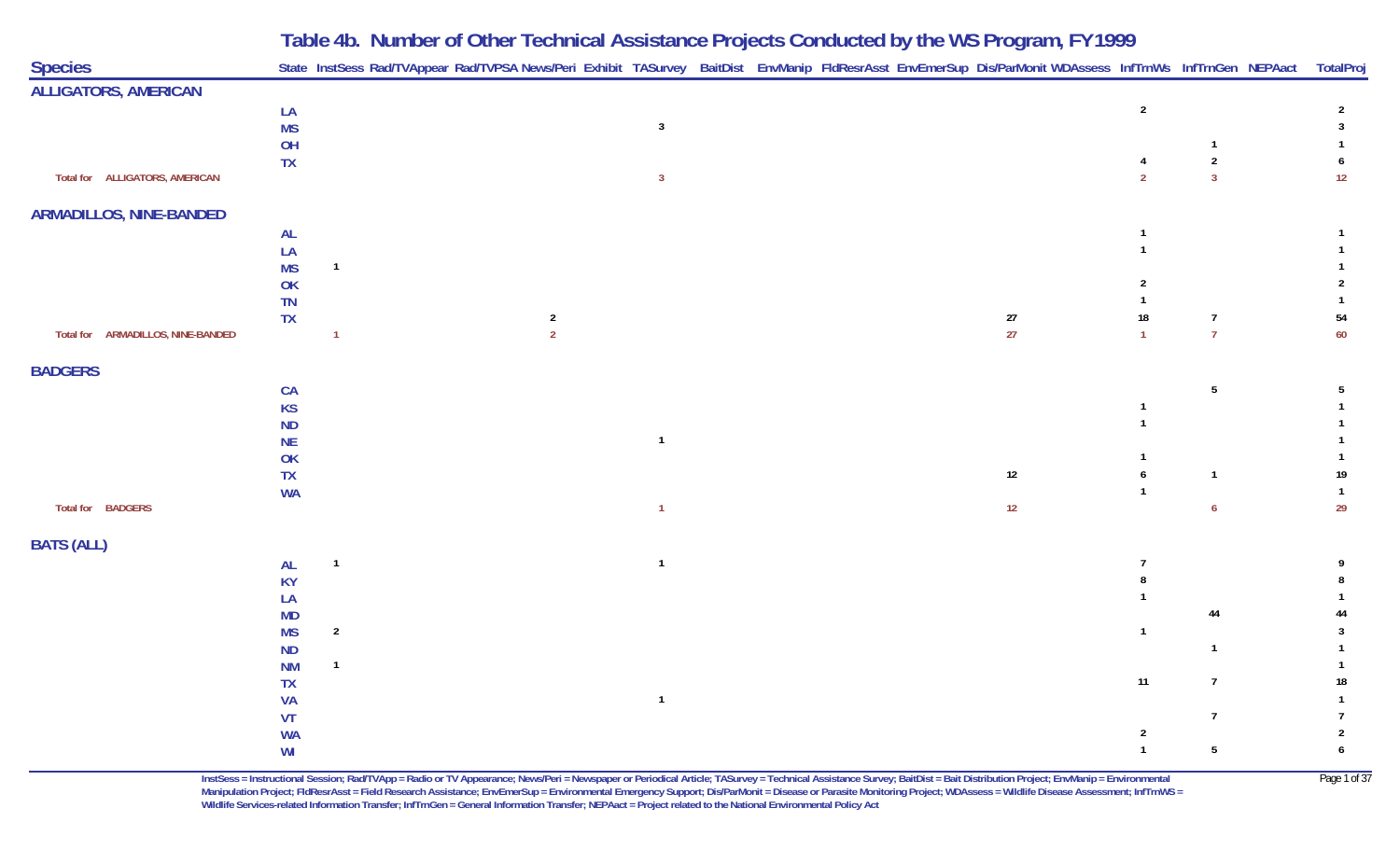| <b>Species</b>                   |               |                         |                |                         |                |                |    |                | State InstSess Rad/TVAppear Rad/TVPSA News/Peri Exhibit TASurvey BaitDist EnvManip FldResrAsst EnvEmerSup Dis/ParMonit WDAssess InfTrnWs InfTrnGen NEPAact |                  |                |              | TotalPro         |
|----------------------------------|---------------|-------------------------|----------------|-------------------------|----------------|----------------|----|----------------|------------------------------------------------------------------------------------------------------------------------------------------------------------|------------------|----------------|--------------|------------------|
| Total for BATS (ALL)             |               | $\overline{4}$          |                |                         |                | $\overline{2}$ |    |                |                                                                                                                                                            | $\overline{7}$   | 64             |              | 101              |
| <b>BEARS, BLACK</b>              |               |                         |                |                         |                |                |    |                |                                                                                                                                                            |                  |                |              |                  |
|                                  | CA            | $\overline{\mathbf{2}}$ |                |                         |                |                |    |                |                                                                                                                                                            | $16\,$           | $\pmb{6}$      |              | 24               |
|                                  | MD            |                         |                | $\overline{1}$          |                |                |    |                |                                                                                                                                                            |                  | $23\,$         |              | ${\bf 24}$       |
|                                  | <b>NH</b>     |                         | $\overline{1}$ |                         |                |                |    |                | $36\,$                                                                                                                                                     | $\overline{1}$   | $\overline{1}$ |              | 39               |
|                                  | OR            |                         | $\mathbf{1}$   | $\overline{1}$          |                |                |    |                |                                                                                                                                                            |                  |                |              | $\overline{2}$   |
|                                  | ${\sf TX}$    |                         |                |                         |                |                |    |                |                                                                                                                                                            | 13               |                |              | $13\,$           |
|                                  | <b>WA</b>     |                         |                |                         |                |                |    |                | -1                                                                                                                                                         | $\mathbf{1}$     |                |              | $\overline{2}$   |
|                                  | WI            | 8                       | $11$           | $10\,$                  |                |                |    |                | $20\,$                                                                                                                                                     | $\overline{1}$   | $\overline{3}$ |              | 53               |
| Total for BEARS, BLACK           |               | $10$                    | 13             | 12                      |                |                |    |                | 57                                                                                                                                                         | 16               | 33             |              | 157              |
| <b>BEARS, GRIZZLY</b>            |               |                         |                |                         |                |                |    |                |                                                                                                                                                            |                  |                |              |                  |
|                                  | <b>WA</b>     |                         |                |                         |                |                |    |                |                                                                                                                                                            |                  | $\mathbf{1}$   |              | $\overline{1}$   |
| Total for BEARS, GRIZZLY         |               |                         |                |                         |                |                |    |                |                                                                                                                                                            |                  | $\overline{1}$ |              | $\overline{1}$   |
| <b>BEARS, LOUISIANA BLACK</b>    |               |                         |                |                         |                |                |    |                |                                                                                                                                                            |                  |                |              |                  |
|                                  | LA            | $\overline{1}$          | $\mathbf{3}$   | $\overline{\mathbf{3}}$ |                | $\overline{2}$ |    |                |                                                                                                                                                            | $61\,$           | $\overline{2}$ |              | 72               |
| Total for BEARS, LOUISIANA BLACK |               | $\overline{1}$          | $\overline{3}$ | $\overline{3}$          |                | $\overline{2}$ |    |                |                                                                                                                                                            | 61               | $\overline{2}$ |              | 72               |
| <b>BEAVERS</b>                   |               |                         |                |                         |                |                |    |                |                                                                                                                                                            |                  |                |              |                  |
|                                  | $\mathsf{AL}$ | $\overline{\mathbf{3}}$ |                |                         |                |                |    |                |                                                                                                                                                            | 13               | $\overline{1}$ |              | $17$             |
|                                  | CA            |                         |                |                         |                |                | 41 |                |                                                                                                                                                            | $15\,$           | $19\,$         |              | $75\,$           |
|                                  | <b>GA</b>     |                         |                |                         |                |                |    |                |                                                                                                                                                            | 5                | $\overline{1}$ |              | $\boldsymbol{6}$ |
|                                  | LA            |                         |                |                         |                |                |    | $\overline{2}$ |                                                                                                                                                            | 9                |                |              | $11$             |
|                                  | MD            |                         |                | $\mathbf{1}$            |                |                |    |                |                                                                                                                                                            |                  | 39             |              | $40\,$           |
|                                  | <b>MS</b>     | $59\,$                  |                | $\overline{2}$          | $\mathbf{3}$   | 1,562          |    | 21             |                                                                                                                                                            | $\boldsymbol{9}$ | $\sqrt{2}$     |              | 1,658            |
|                                  | <b>MT</b>     |                         |                |                         |                |                |    |                |                                                                                                                                                            |                  |                |              | $\overline{1}$   |
|                                  | NC            | $\overline{4}$          | $\mathbf{1}$   |                         | $\overline{2}$ | 102            |    |                |                                                                                                                                                            | $\mathbf{1}$     | 3              |              | 113              |
|                                  | <b>ND</b>     | $\overline{\mathbf{3}}$ |                |                         |                |                |    |                |                                                                                                                                                            | $\mathbf{1}$     | $\mathbf{1}$   |              | $\overline{5}$   |
|                                  | $\sf NE$      | $\overline{2}$          |                |                         |                |                |    |                |                                                                                                                                                            |                  |                | $\mathbf{1}$ | $\mathbf{3}$     |
|                                  | <b>NH</b>     |                         |                |                         |                |                |    |                |                                                                                                                                                            |                  | $\sqrt{2}$     |              | $\overline{2}$   |
|                                  | <b>NM</b>     | $\overline{1}$          |                |                         |                |                |    |                |                                                                                                                                                            |                  |                |              | $\mathbf{1}$     |
|                                  | OH            |                         |                |                         |                |                |    |                |                                                                                                                                                            | $\overline{1}$   |                |              |                  |
|                                  | OK            | 9                       |                |                         |                |                |    |                |                                                                                                                                                            | $42\,$           | $\overline{4}$ |              | 55               |
|                                  | PA            |                         |                |                         |                |                |    |                |                                                                                                                                                            | $\mathbf{1}$     |                |              | $\overline{1}$   |
|                                  | $\mathsf{SC}$ | $5\phantom{.0}$         |                |                         |                |                |    |                |                                                                                                                                                            | 9                | $\mathbf{3}$   |              | $17$             |
|                                  | $\mathsf{SD}$ | $\overline{1}$          |                |                         |                |                |    |                |                                                                                                                                                            |                  |                |              | $\overline{1}$   |
|                                  | TN            | 9                       |                |                         |                |                |    |                |                                                                                                                                                            | $22\,$           | $\sqrt{2}$     |              | 33               |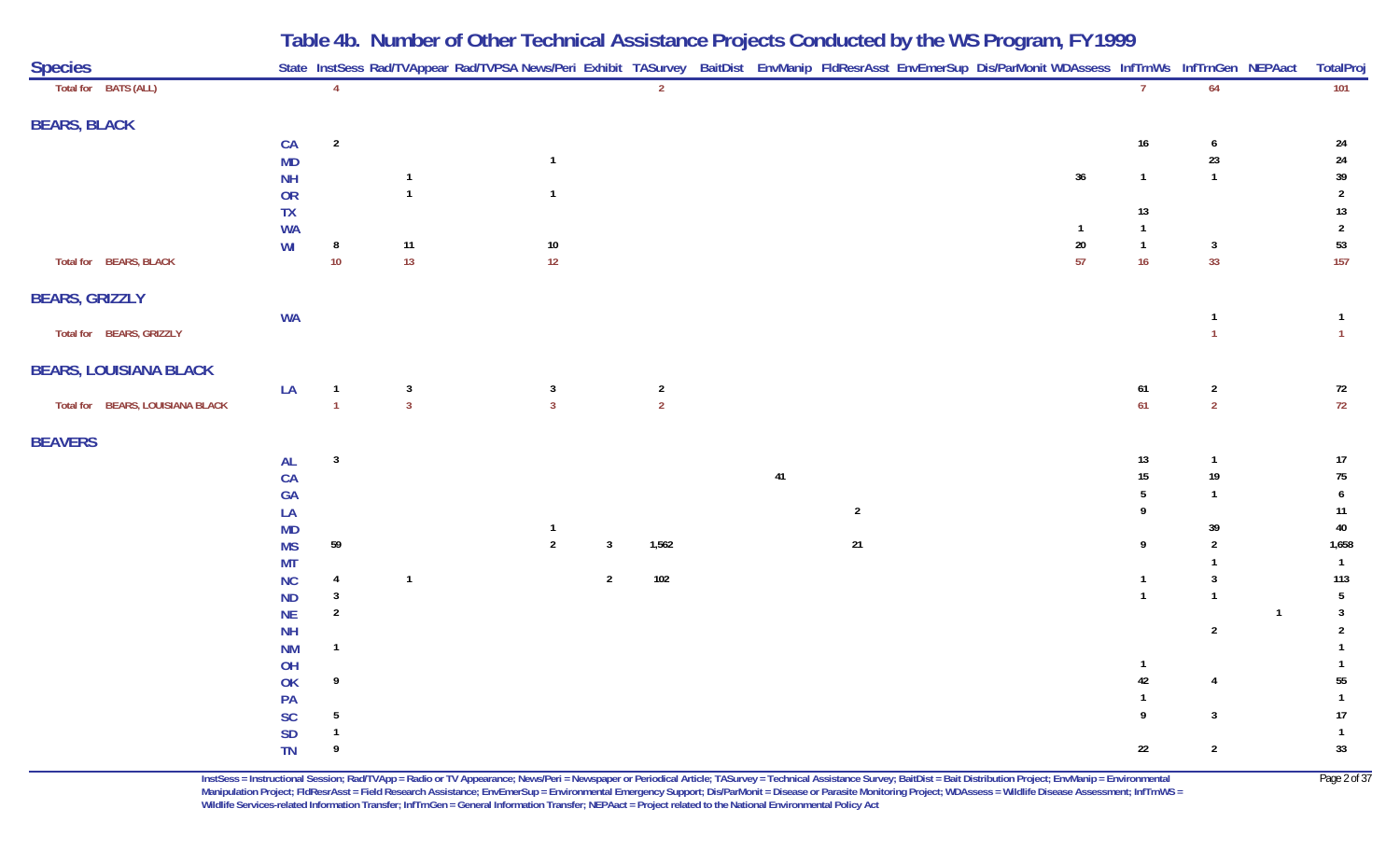| <b>Species</b><br>State InstSess Rad/TVAppear Rad/TVPSA News/Peri Exhibit TASurvey BaitDist EnvManip FIdResrAsst EnvEmerSup Dis/ParMonit WDAssess InfTrnWs InfTrnGen NEPAact<br>149<br>42<br>8<br><b>TX</b><br>$\overline{2}$<br>5<br><b>VA</b><br>$\mathbf{1}$<br>VT<br>2<br><b>WA</b><br>$\mathbf{1}$<br>$\mathbf{1}$<br>-1<br>$\overline{2}$<br>WI<br>$\overline{1}$<br>Total for BEAVERS<br>105<br>1,672<br>23<br>13<br>124<br>41<br>1<br>$5\phantom{.0}$<br>$\overline{4}$<br><b>BIRD, UNIDENTIFIABLE</b> |                      |
|----------------------------------------------------------------------------------------------------------------------------------------------------------------------------------------------------------------------------------------------------------------------------------------------------------------------------------------------------------------------------------------------------------------------------------------------------------------------------------------------------------------|----------------------|
|                                                                                                                                                                                                                                                                                                                                                                                                                                                                                                                | TotalProj            |
|                                                                                                                                                                                                                                                                                                                                                                                                                                                                                                                | 202                  |
|                                                                                                                                                                                                                                                                                                                                                                                                                                                                                                                |                      |
|                                                                                                                                                                                                                                                                                                                                                                                                                                                                                                                | -3<br>2,257          |
|                                                                                                                                                                                                                                                                                                                                                                                                                                                                                                                |                      |
| OH<br>-1<br>TX<br>$\overline{3}$                                                                                                                                                                                                                                                                                                                                                                                                                                                                               |                      |
| <b>VT</b><br>Total for BIRD, UNIDENTIFIABLE                                                                                                                                                                                                                                                                                                                                                                                                                                                                    |                      |
| <b>BLACKBIRDS, RED-WINGED</b>                                                                                                                                                                                                                                                                                                                                                                                                                                                                                  |                      |
| LA<br>OH<br>$\overline{1}$                                                                                                                                                                                                                                                                                                                                                                                                                                                                                     |                      |
| $\sqrt{2}$<br><b>VA</b>                                                                                                                                                                                                                                                                                                                                                                                                                                                                                        |                      |
| <b>WA</b><br>WI                                                                                                                                                                                                                                                                                                                                                                                                                                                                                                |                      |
| Total for BLACKBIRDS, RED-WINGED<br>$\overline{2}$<br>$\overline{1}$                                                                                                                                                                                                                                                                                                                                                                                                                                           |                      |
| <b>BLACKBIRDS, YELLOW-HEADED</b>                                                                                                                                                                                                                                                                                                                                                                                                                                                                               |                      |
| WI<br>Total for BLACKBIRDS, YELLOW-HEADED                                                                                                                                                                                                                                                                                                                                                                                                                                                                      |                      |
| <b>BLACKBIRDS, z-(MIXED SPECIES)</b>                                                                                                                                                                                                                                                                                                                                                                                                                                                                           |                      |
| $\overline{1}$<br>$\overline{2}$<br><b>AL</b><br>$\overline{1}$<br>$19$<br>$\overline{\mathbf{3}}$<br><b>AR</b><br>$\overline{\mathbf{1}}$                                                                                                                                                                                                                                                                                                                                                                     | 23                   |
| GA                                                                                                                                                                                                                                                                                                                                                                                                                                                                                                             |                      |
| <b>KY</b><br>$\mathbf{1}$<br>$\mathbf{1}$<br>$12\,$<br>$\overline{2}$<br>LA                                                                                                                                                                                                                                                                                                                                                                                                                                    | 15                   |
| <b>MD</b><br>$\overline{4}$<br>$\mathbf{1}$                                                                                                                                                                                                                                                                                                                                                                                                                                                                    |                      |
| <b>MS</b><br>$\mathbf{1}$<br>4<br>$10\,$<br>$\overline{7}$<br>$\mathbf{3}$<br><b>ND</b><br>18                                                                                                                                                                                                                                                                                                                                                                                                                  |                      |
| OH                                                                                                                                                                                                                                                                                                                                                                                                                                                                                                             |                      |
| $\mathbf{3}$<br>$\mathbf{3}$<br><b>SD</b><br>$\sqrt{2}$<br>22<br>$\overline{1}$<br><b>TN</b><br>-3                                                                                                                                                                                                                                                                                                                                                                                                             | 13<br>31             |
| 16<br>$\overline{7}$<br>39<br><b>TX</b><br>$\overline{2}$<br>$\mathfrak{p}$<br><b>WA</b>                                                                                                                                                                                                                                                                                                                                                                                                                       | 68<br>$\overline{2}$ |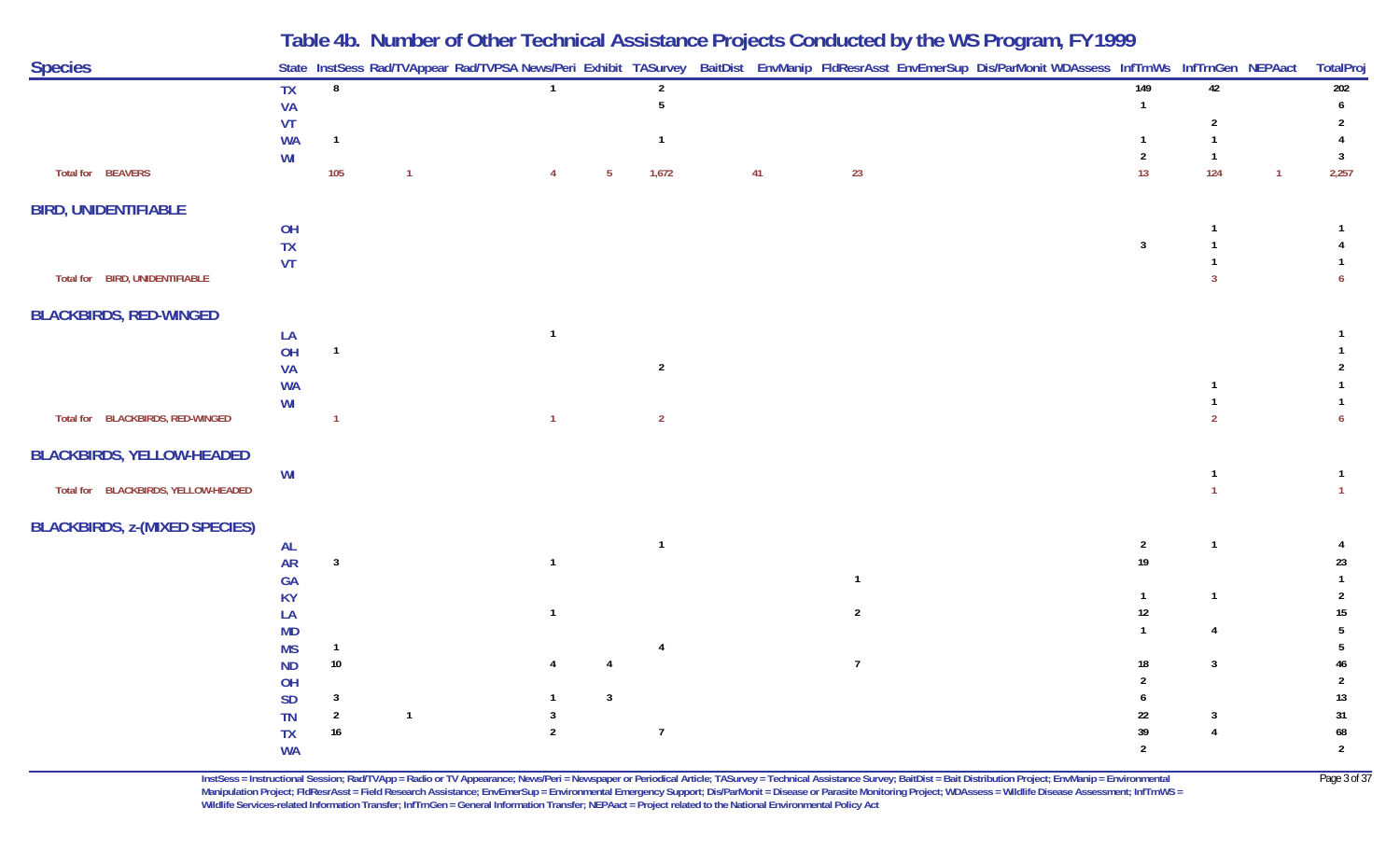| <b>Species</b>   |                                         |                        |              |              | State InstSess Rad/TVAppear Rad/TVPSA News/Peri Exhibit TASurvey BaitDist EnvManip FldResrAsst EnvEmerSup Dis/ParMonit WDAssess InfTrnWs InfTrnGen NEPAact |                |    |  |                 |                |                |                       |                                  | TotalProj             |
|------------------|-----------------------------------------|------------------------|--------------|--------------|------------------------------------------------------------------------------------------------------------------------------------------------------------|----------------|----|--|-----------------|----------------|----------------|-----------------------|----------------------------------|-----------------------|
|                  | Total for BLACKBIRDS, z-(MIXED SPECIES) |                        | 35           | $\mathbf{1}$ | 12                                                                                                                                                         | $\overline{7}$ | 12 |  | 10 <sup>°</sup> |                |                | $\overline{2}$        | 16                               | 217                   |
|                  | <b>BLACKBIRDS, z-(OTHER)</b>            |                        |              |              |                                                                                                                                                            |                |    |  |                 |                |                |                       |                                  |                       |
|                  |                                         | <b>VA</b>              |              |              |                                                                                                                                                            |                |    |  |                 |                |                |                       |                                  |                       |
|                  | Total for BLACKBIRDS, z-(OTHER)         |                        |              |              |                                                                                                                                                            |                |    |  |                 |                |                |                       |                                  |                       |
| <b>BOBCATS</b>   |                                         |                        |              |              |                                                                                                                                                            |                |    |  |                 |                |                |                       |                                  |                       |
|                  |                                         | CA                     |              |              |                                                                                                                                                            |                |    |  |                 |                |                | 5                     | $\mathbf{3}$                     | 8                     |
|                  |                                         | <b>GA</b>              |              |              |                                                                                                                                                            |                |    |  |                 |                |                |                       |                                  |                       |
|                  |                                         | <b>KS</b>              |              |              |                                                                                                                                                            |                |    |  |                 |                |                |                       | 14                               | 14                    |
|                  |                                         | <b>MD</b><br><b>ME</b> |              |              |                                                                                                                                                            |                |    |  | -1              |                |                |                       |                                  |                       |
|                  |                                         | <b>NV</b>              |              |              |                                                                                                                                                            |                |    |  |                 | $\overline{1}$ |                |                       |                                  |                       |
|                  |                                         | OK                     |              |              |                                                                                                                                                            |                |    |  |                 |                |                | $\overline{2}$        | $\mathbf{1}$                     | $\overline{3}$        |
|                  |                                         | TX                     |              |              |                                                                                                                                                            |                |    |  |                 | 291            | $\overline{1}$ | 113                   | 31                               | 436                   |
|                  |                                         | WI                     |              |              |                                                                                                                                                            |                |    |  |                 |                |                |                       | $\mathbf{1}$                     | $\overline{1}$        |
|                  | Total for BOBCATS                       | <b>WV</b>              |              |              |                                                                                                                                                            |                |    |  | $\overline{2}$  | 292            | $\mathbf{1}$   | -1<br>$5\phantom{.0}$ | 50                               | $\overline{1}$<br>467 |
|                  |                                         |                        |              |              |                                                                                                                                                            |                |    |  |                 |                |                |                       |                                  |                       |
| <b>CARACARAS</b> |                                         |                        |              |              |                                                                                                                                                            |                |    |  |                 |                |                |                       |                                  |                       |
|                  |                                         | TX                     |              |              |                                                                                                                                                            |                |    |  |                 |                |                |                       | $\mathbf{1}$                     |                       |
|                  | Total for CARACARAS                     |                        |              |              |                                                                                                                                                            |                |    |  |                 |                |                |                       | $\overline{1}$                   | $\overline{1}$        |
|                  | <b>CARDINALS, NORTHERN</b>              |                        |              |              |                                                                                                                                                            |                |    |  |                 |                |                |                       |                                  |                       |
|                  |                                         | <b>KY</b>              |              |              |                                                                                                                                                            |                |    |  |                 |                |                |                       |                                  |                       |
|                  |                                         | <b>MD</b>              |              |              |                                                                                                                                                            |                |    |  |                 |                |                |                       |                                  |                       |
|                  |                                         | <b>MS</b>              | $\mathbf{1}$ |              |                                                                                                                                                            |                |    |  |                 |                |                |                       |                                  |                       |
|                  |                                         | <b>TX</b>              |              |              |                                                                                                                                                            |                |    |  |                 |                |                | $\mathbf{1}$          | $\overline{2}$<br>$\overline{2}$ | $\overline{2}$        |
|                  | Total for CARDINALS, NORTHERN           | WI                     | $\mathbf{1}$ |              |                                                                                                                                                            |                |    |  |                 |                |                |                       | 8                                | 11 <sub>1</sub>       |
|                  |                                         |                        |              |              |                                                                                                                                                            |                |    |  |                 |                |                |                       |                                  |                       |
|                  | <b>CATS, FERAL/FREE RANGING</b>         |                        |              |              |                                                                                                                                                            |                |    |  |                 |                |                |                       |                                  |                       |
|                  |                                         | <b>AL</b>              |              |              |                                                                                                                                                            |                |    |  |                 |                |                | -1                    |                                  |                       |
|                  |                                         | CA                     | $\mathbf{1}$ |              |                                                                                                                                                            |                |    |  |                 |                |                | $\overline{2}$        |                                  |                       |
|                  |                                         | MD                     |              |              |                                                                                                                                                            |                |    |  |                 |                |                |                       |                                  |                       |
|                  |                                         | OH<br><b>TX</b>        |              |              |                                                                                                                                                            |                |    |  |                 | $\overline{4}$ |                | 8                     | 15                               | $27\,$                |
|                  |                                         | VT                     |              |              |                                                                                                                                                            |                |    |  |                 |                |                |                       | 7                                |                       |
|                  |                                         | <b>WA</b>              |              |              |                                                                                                                                                            |                |    |  |                 |                |                |                       | $\mathbf{1}$                     | $\mathbf{1}$          |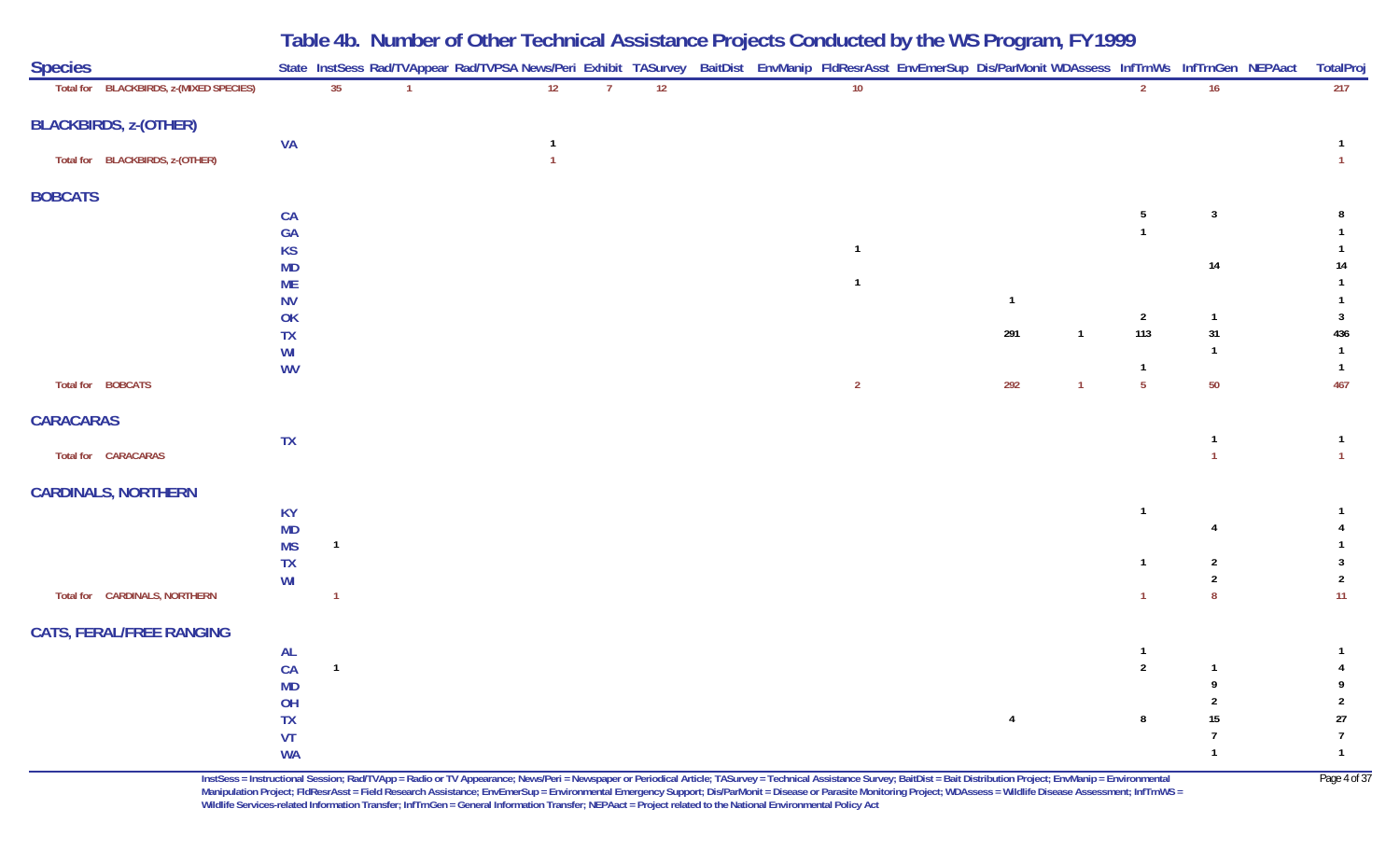|                                      |                        |                |                |                |                |              |                | Table 4b. Number of Other Technical Assistance Projects Conducted by the WS Program, FY 1999                                                               |    |                |                    |
|--------------------------------------|------------------------|----------------|----------------|----------------|----------------|--------------|----------------|------------------------------------------------------------------------------------------------------------------------------------------------------------|----|----------------|--------------------|
| <b>Species</b>                       |                        |                |                |                |                |              |                | State InstSess Rad/TVAppear Rad/TVPSA News/Peri Exhibit TASurvey BaitDist EnvManip FldResrAsst EnvEmerSup Dis/ParMonit WDAssess InfTrnWs InfTrnGen NEPAact |    |                | TotalPro           |
| Total for CATS, FERAL/FREE RANGING   | WI                     |                |                |                |                |              |                | $\overline{4}$                                                                                                                                             | 1  | 38             | $\mathbf{3}$<br>54 |
| <b>CATTLE, FERAL</b>                 |                        |                |                |                |                |              |                |                                                                                                                                                            |    |                |                    |
| Total for CATTLE, FERAL              | WI                     |                |                |                |                |              |                |                                                                                                                                                            |    |                |                    |
| <b>CHIPMUNKS (ALL)</b>               |                        |                |                |                |                |              |                |                                                                                                                                                            |    |                |                    |
|                                      | CA<br><b>MD</b>        |                |                |                |                |              |                |                                                                                                                                                            |    | 14             | 14                 |
|                                      | VT                     |                |                |                |                |              |                |                                                                                                                                                            |    |                |                    |
| Total for CHIPMUNKS (ALL)            | WI                     |                |                |                |                |              |                |                                                                                                                                                            |    | 16             | 17                 |
| <b>COOTS, AMERICAN</b>               |                        |                |                |                |                |              |                |                                                                                                                                                            |    |                |                    |
|                                      | LA                     |                |                |                |                |              | $\overline{2}$ |                                                                                                                                                            | 5  |                |                    |
|                                      | <b>TX</b>              |                |                |                |                |              |                |                                                                                                                                                            |    |                |                    |
|                                      | <b>VA</b><br>WI        |                |                |                | -3             |              |                |                                                                                                                                                            |    |                |                    |
| Total for COOTS, AMERICAN            |                        |                |                |                | 3              |              | $\overline{2}$ |                                                                                                                                                            | 5  | $\overline{2}$ | 18                 |
| <b>CORMORANTS, DOUBLE-CRESTED</b>    |                        |                |                |                |                |              |                |                                                                                                                                                            |    |                |                    |
|                                      | <b>AL</b>              |                |                |                | 5              |              |                |                                                                                                                                                            | 11 |                | 20                 |
|                                      | <b>AR</b>              |                |                |                |                |              |                |                                                                                                                                                            |    |                |                    |
|                                      | CA<br><b>GA</b>        |                |                |                |                |              |                |                                                                                                                                                            |    |                |                    |
|                                      | LA                     |                |                |                |                |              |                |                                                                                                                                                            |    |                |                    |
|                                      | <b>MS</b>              | $\mathbf{1}$   |                | $\overline{2}$ | 75             |              |                |                                                                                                                                                            |    |                | 90                 |
|                                      | <b>NY</b>              |                | $\overline{3}$ |                |                |              |                |                                                                                                                                                            |    |                |                    |
|                                      | <b>OK</b><br><b>SC</b> |                |                |                |                |              |                |                                                                                                                                                            |    |                |                    |
|                                      | <b>TX</b>              |                |                |                |                |              |                |                                                                                                                                                            |    |                |                    |
|                                      | VT                     |                |                | $\mathbf{1}$   |                |              |                |                                                                                                                                                            |    | 10             | 11                 |
| Total for CORMORANTS, DOUBLE-CRESTED | <b>WA</b>              | $\mathbf{1}$   | $\overline{3}$ | $\overline{4}$ | -3<br>83       | $\mathbf{1}$ | 8              |                                                                                                                                                            | 11 | 5<br>10        | 13<br>166          |
| <b>COWBIRDS, BROWN-HEADED</b>        |                        |                |                |                |                |              |                |                                                                                                                                                            |    |                |                    |
|                                      | <b>TX</b>              | $\overline{1}$ | $\mathbf{1}$   |                |                |              |                |                                                                                                                                                            | 4  |                |                    |
|                                      | <b>VA</b>              |                |                |                | $\overline{1}$ |              |                |                                                                                                                                                            |    |                | $\mathbf{1}$       |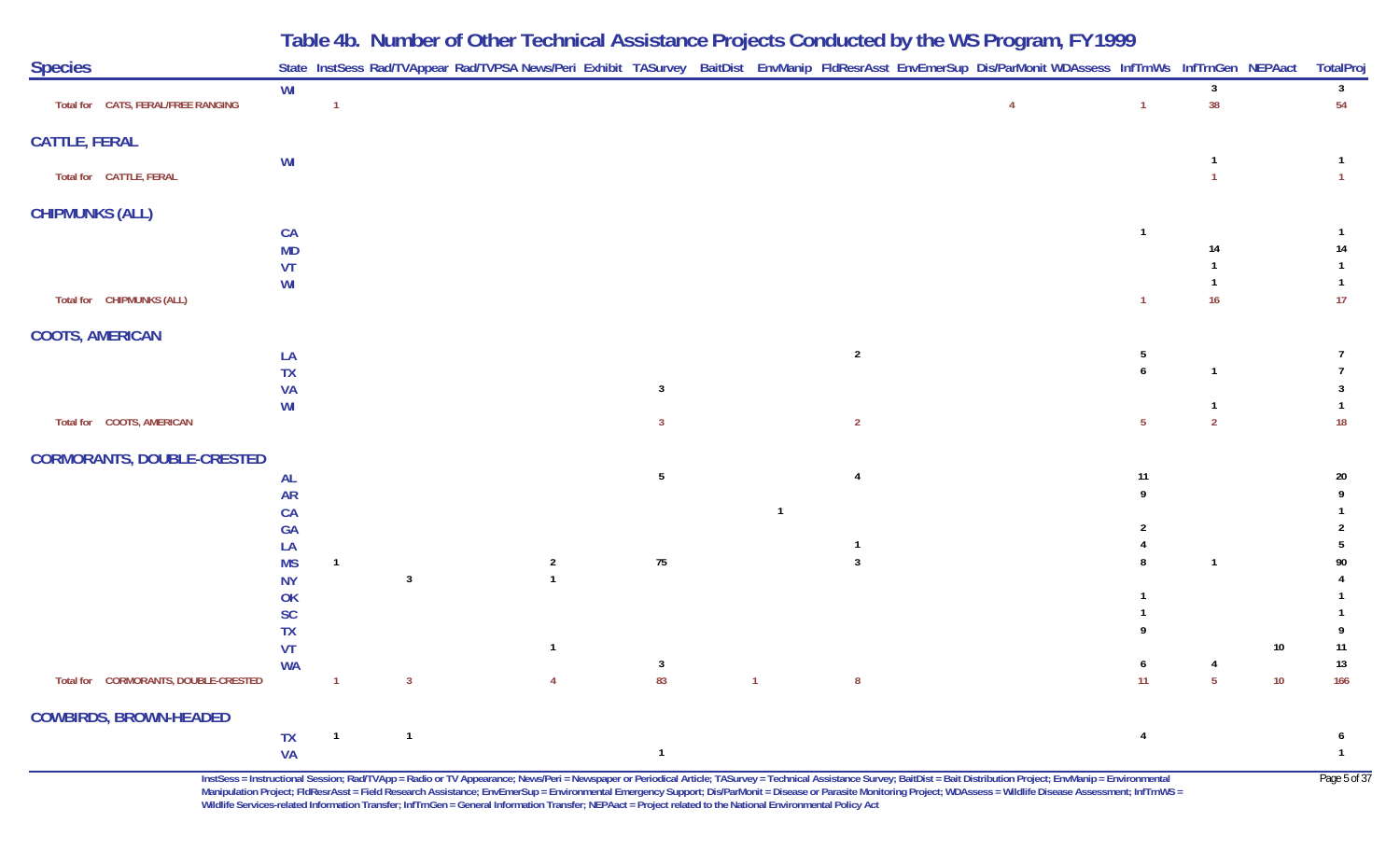**Table 4b. Number of Other Technical Assistance Projects Conducted by the WS Program, FY 1999**

| <b>Species</b>                   |               |                  |                | State InstSess Rad/TVAppear Rad/TVPSA News/Peri Exhibit TASurvey BaitDist EnvManip FldResrAsst EnvEmerSup Dis/ParMonit WDAssess InfTrnWs InfTrnGen NEPAact |                |              |                  |        |                |       |                 |                |                 | TotalPro        |
|----------------------------------|---------------|------------------|----------------|------------------------------------------------------------------------------------------------------------------------------------------------------------|----------------|--------------|------------------|--------|----------------|-------|-----------------|----------------|-----------------|-----------------|
| Total for COWBIRDS, BROWN-HEADED |               | $\mathbf{1}$     |                |                                                                                                                                                            |                |              | $\overline{1}$   |        |                |       |                 |                |                 | 7 <sup>7</sup>  |
| <b>COYOTES</b>                   |               |                  |                |                                                                                                                                                            |                |              |                  |        |                |       |                 |                |                 |                 |
|                                  | AK            |                  |                |                                                                                                                                                            |                |              |                  |        | $44\,$         |       |                 |                |                 |                 |
|                                  | $\mathsf{AL}$ |                  |                |                                                                                                                                                            |                |              |                  |        |                |       |                 |                |                 |                 |
|                                  | <b>AR</b>     |                  |                |                                                                                                                                                            |                |              |                  |        |                |       |                 |                |                 |                 |
|                                  | AZ            | $\overline{1}$   |                |                                                                                                                                                            | $\overline{2}$ |              |                  |        |                |       |                 |                | $\mathbf{1}$    |                 |
|                                  | CA            | $\mathbf{3}$     | $\mathbf{3}$   |                                                                                                                                                            | $\overline{2}$ | $\mathbf{1}$ |                  | $51\,$ |                |       |                 | 60             | 163             | 284             |
|                                  | CO            | $\overline{1}$   |                |                                                                                                                                                            |                |              |                  |        |                |       |                 |                |                 |                 |
|                                  | <b>GA</b>     |                  |                |                                                                                                                                                            |                |              |                  |        |                |       |                 | $\overline{1}$ |                 |                 |
|                                  | ID            | $\overline{4}$   |                |                                                                                                                                                            |                |              |                  |        |                |       |                 |                |                 |                 |
|                                  | IN            |                  |                |                                                                                                                                                            | $\overline{2}$ |              |                  |        |                |       |                 |                |                 |                 |
|                                  | <b>KS</b>     | -1               |                |                                                                                                                                                            |                |              |                  |        |                |       |                 |                |                 |                 |
|                                  | <b>KY</b>     |                  |                |                                                                                                                                                            |                |              |                  |        |                |       |                 |                |                 |                 |
|                                  | LA            |                  |                |                                                                                                                                                            |                |              |                  |        | $\overline{1}$ |       |                 | $\mathbf{3}$   |                 |                 |
|                                  | <b>MA</b>     |                  |                |                                                                                                                                                            | $\mathbf{1}$   |              | $\overline{1}$   |        |                |       |                 |                |                 |                 |
|                                  | <b>MD</b>     |                  |                |                                                                                                                                                            |                |              |                  |        |                |       |                 |                | 24              | 24              |
|                                  | <b>MS</b>     | $\overline{3}$   |                |                                                                                                                                                            |                |              | 3                |        |                |       |                 |                |                 |                 |
|                                  | <b>NE</b>     |                  |                |                                                                                                                                                            |                |              |                  |        |                |       |                 |                |                 |                 |
|                                  | NH            |                  |                |                                                                                                                                                            | $\overline{3}$ |              |                  |        |                |       |                 |                | $5\phantom{.0}$ | 8               |
|                                  | <b>NM</b>     | $\mathbf{1}$     |                |                                                                                                                                                            |                |              |                  |        |                |       |                 | 94             |                 | 95              |
|                                  | <b>NV</b>     |                  |                |                                                                                                                                                            |                |              |                  |        |                | 180   |                 |                |                 | 180             |
|                                  | OH            |                  |                |                                                                                                                                                            |                |              |                  |        |                |       |                 | 4              | -1              | $5\phantom{.0}$ |
|                                  | OK            |                  | $\overline{2}$ |                                                                                                                                                            | 4              |              |                  |        |                |       |                 | 18             | $\overline{3}$  | $27\,$          |
|                                  | OR            | $\overline{1}$   | $\overline{1}$ |                                                                                                                                                            | $\overline{3}$ |              |                  |        |                |       |                 |                |                 | 5               |
|                                  | PA            | $\overline{1}$   |                |                                                                                                                                                            |                |              |                  |        |                |       |                 |                |                 |                 |
|                                  | SD            |                  |                |                                                                                                                                                            |                |              |                  |        |                |       |                 |                |                 |                 |
|                                  | TN            |                  |                |                                                                                                                                                            |                |              |                  |        |                |       |                 | 2              |                 | $\overline{2}$  |
|                                  | $T\mathsf{X}$ | 25               |                |                                                                                                                                                            | $\overline{3}$ | 8            | $16\,$           |        |                | 1,644 | $\overline{2}$  | 169            | 43              | 1,911           |
|                                  | UT            |                  |                |                                                                                                                                                            |                |              |                  |        |                |       |                 |                | $\mathbf{1}$    | $\overline{1}$  |
|                                  | <b>VA</b>     | $\boldsymbol{6}$ | $\overline{2}$ | $\overline{1}$                                                                                                                                             | 15             |              |                  |        |                |       |                 |                |                 | $25\,$          |
|                                  | <b>WA</b>     | $\overline{2}$   |                |                                                                                                                                                            | $\mathbf{1}$   |              | $\overline{4}$   |        |                |       | $\overline{2}$  | $\bf 64$       | $10\,$          | 83              |
|                                  | WI            |                  |                |                                                                                                                                                            |                |              |                  |        |                |       |                 |                | 8               | 8               |
|                                  | <b>WV</b>     | 14               |                |                                                                                                                                                            | 4              | $\mathbf{3}$ |                  |        |                |       |                 | $24\,$         | $\overline{1}$  | 46              |
|                                  | <b>WY</b>     | $\overline{1}$   |                |                                                                                                                                                            |                |              |                  |        | $\mathbf{1}$   |       |                 |                |                 | $\overline{2}$  |
| Total for COYOTES                |               | 64               | 8              | $\overline{1}$                                                                                                                                             | 40             | $12$         | $25\phantom{.0}$ | 51     | 47             | 1,824 | $5\phantom{.0}$ |                | 261             | 2,784           |
| <b>CRANES, SANDHILL</b>          |               |                  |                |                                                                                                                                                            |                |              |                  |        |                |       |                 |                |                 |                 |
|                                  | WI            |                  |                |                                                                                                                                                            |                |              |                  |        |                |       |                 |                | 6               | 6               |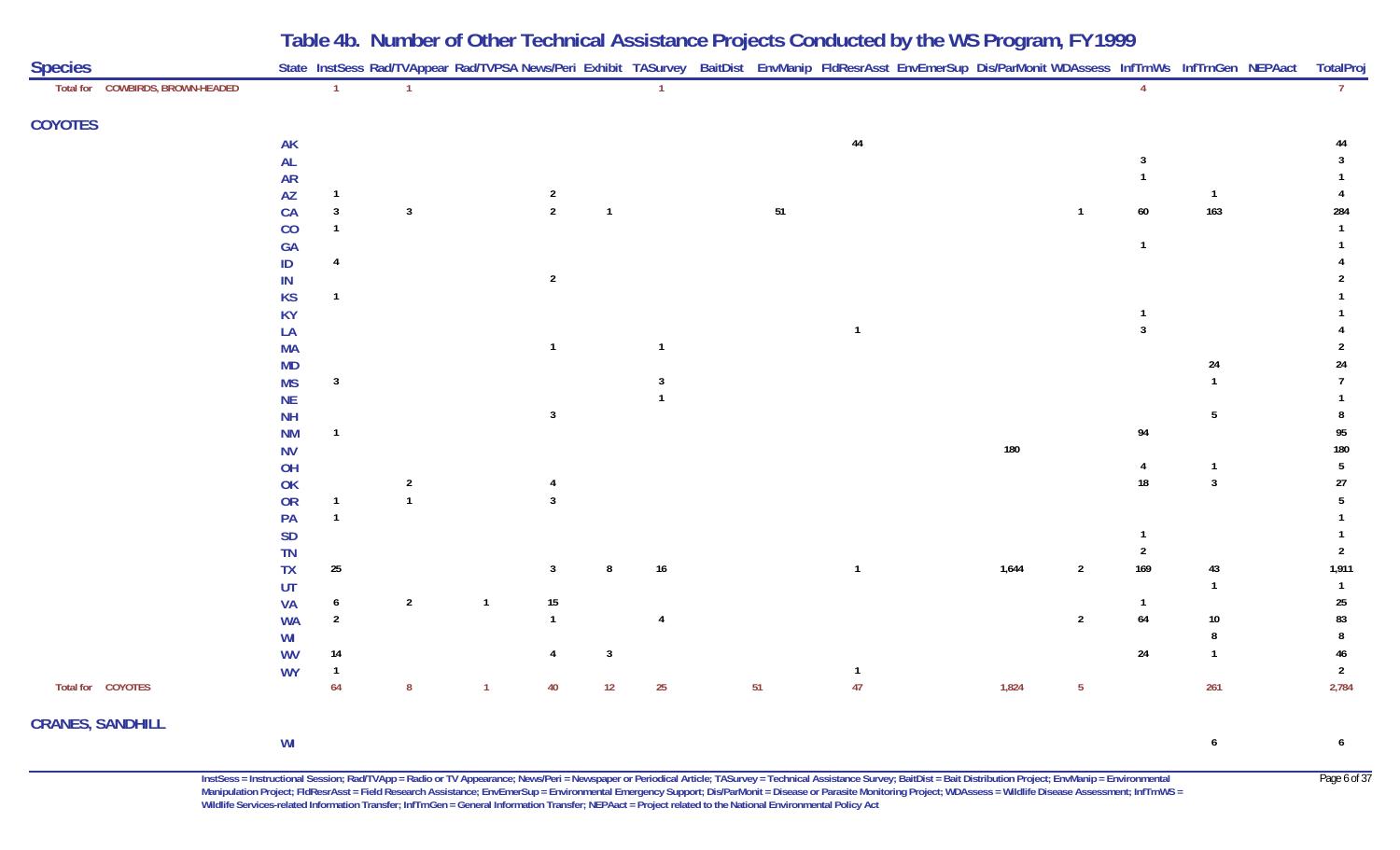| <b>Species</b>             |                |                |                |                 |                         |  |  | State InstSess Rad/TVAppear Rad/TVPSA News/Peri Exhibit TASurvey BaitDist EnvManip FldResrAsst EnvEmerSup Dis/ParMonit WDAssess InfTrnWs InfTrnGen NEPAact TotalPro |                                    |                              |                |                     |
|----------------------------|----------------|----------------|----------------|-----------------|-------------------------|--|--|---------------------------------------------------------------------------------------------------------------------------------------------------------------------|------------------------------------|------------------------------|----------------|---------------------|
| Total for CRANES, SANDHILL |                |                |                |                 |                         |  |  |                                                                                                                                                                     |                                    | 6 <sup>6</sup>               |                | $6\overline{6}$     |
| <b>CROWS (OTHER)</b>       |                |                |                |                 |                         |  |  |                                                                                                                                                                     |                                    |                              |                |                     |
|                            | <b>AL</b>      |                |                |                 |                         |  |  |                                                                                                                                                                     | -1                                 |                              |                |                     |
|                            | GA             |                |                |                 |                         |  |  |                                                                                                                                                                     | $\overline{1}$                     |                              |                |                     |
|                            | <b>WA</b>      |                |                |                 | $\overline{1}$          |  |  |                                                                                                                                                                     |                                    |                              |                |                     |
| Total for CROWS (OTHER)    |                |                |                |                 | $\overline{1}$          |  |  |                                                                                                                                                                     |                                    |                              |                | $\overline{3}$      |
| <b>CROWS, AMERICAN</b>     |                |                |                |                 |                         |  |  |                                                                                                                                                                     |                                    |                              |                |                     |
|                            | <b>AR</b>      |                |                |                 |                         |  |  |                                                                                                                                                                     | $\overline{2}$                     |                              |                | $\overline{2}$      |
|                            | CA             |                |                |                 |                         |  |  |                                                                                                                                                                     | 6                                  |                              |                | 6                   |
|                            | <b>MA</b>      |                |                | $\sqrt{2}$      | 11                      |  |  |                                                                                                                                                                     |                                    |                              |                | 13                  |
|                            | <b>MD</b>      |                |                |                 |                         |  |  |                                                                                                                                                                     |                                    | 22                           |                | $22\,$              |
|                            | <b>ND</b>      |                |                |                 |                         |  |  |                                                                                                                                                                     |                                    |                              |                | $\mathbf{1}$        |
|                            | OH<br>OK       |                |                |                 |                         |  |  |                                                                                                                                                                     | $\overline{1}$<br>$\boldsymbol{6}$ | $\overline{2}$<br>$\sqrt{2}$ |                | $\overline{3}$<br>8 |
|                            | OR             |                |                |                 |                         |  |  |                                                                                                                                                                     |                                    | $\overline{1}$               |                |                     |
|                            | PA             |                | $\sqrt{2}$     |                 |                         |  |  |                                                                                                                                                                     |                                    |                              |                |                     |
|                            | R <sub>l</sub> |                |                |                 | $\overline{\mathbf{3}}$ |  |  |                                                                                                                                                                     |                                    |                              |                | 3                   |
|                            | <b>SC</b>      |                |                |                 |                         |  |  |                                                                                                                                                                     | -1                                 |                              |                |                     |
|                            | TN             |                |                |                 |                         |  |  |                                                                                                                                                                     | $\overline{2}$                     |                              |                | $\overline{2}$      |
|                            | <b>VA</b>      | $\overline{1}$ |                |                 | 32                      |  |  |                                                                                                                                                                     |                                    |                              | $\mathbf{3}$   | $36\,$              |
|                            | <b>WA</b>      |                |                |                 |                         |  |  |                                                                                                                                                                     | 2                                  |                              |                | $\overline{2}$      |
|                            | WI             |                |                | $\mathbf{3}$    |                         |  |  |                                                                                                                                                                     | $\boldsymbol{2}$                   | $\overline{4}$               |                | 9                   |
|                            | <b>WV</b>      |                |                |                 |                         |  |  |                                                                                                                                                                     | $\mathbf{1}$                       |                              |                | $\overline{1}$      |
| Total for CROWS, AMERICAN  |                | $\overline{1}$ | $\overline{2}$ | $5\phantom{.0}$ | 46                      |  |  |                                                                                                                                                                     | $\overline{2}$                     | 31                           | 3 <sup>1</sup> | $112$               |
| <b>DEER, MULE</b>          |                |                |                |                 |                         |  |  |                                                                                                                                                                     |                                    |                              |                |                     |
|                            | CA             |                |                |                 |                         |  |  |                                                                                                                                                                     |                                    | $\overline{2}$               |                | $\overline{2}$      |
|                            | OK             |                |                |                 |                         |  |  |                                                                                                                                                                     |                                    |                              |                | $\mathbf{1}$        |
|                            | ${\sf TX}$     |                |                |                 |                         |  |  |                                                                                                                                                                     | $\overline{2}$                     |                              |                | $\overline{3}$      |
|                            | <b>WA</b>      |                |                |                 |                         |  |  |                                                                                                                                                                     | $\overline{3}$                     |                              |                | $\mathbf{3}$        |
| Total for DEER, MULE       |                |                |                |                 |                         |  |  |                                                                                                                                                                     |                                    | 4                            |                | 9                   |
| DEER, WHITE-TAILED         |                |                |                |                 |                         |  |  |                                                                                                                                                                     |                                    |                              |                |                     |
|                            | <b>AL</b>      |                |                |                 |                         |  |  |                                                                                                                                                                     | $\overline{1}$                     | $\overline{1}$               |                | $\overline{2}$      |
|                            | <b>AR</b>      |                |                |                 |                         |  |  |                                                                                                                                                                     | $\overline{2}$                     |                              |                | $\overline{2}$      |
|                            | <b>CT</b>      |                |                |                 | $\overline{\mathbf{3}}$ |  |  |                                                                                                                                                                     |                                    |                              |                | $\overline{3}$      |
|                            | GA             |                |                | $\mathbf{1}$    | $\sqrt{2}$              |  |  |                                                                                                                                                                     | 8                                  | $\overline{2}$               |                | $13$                |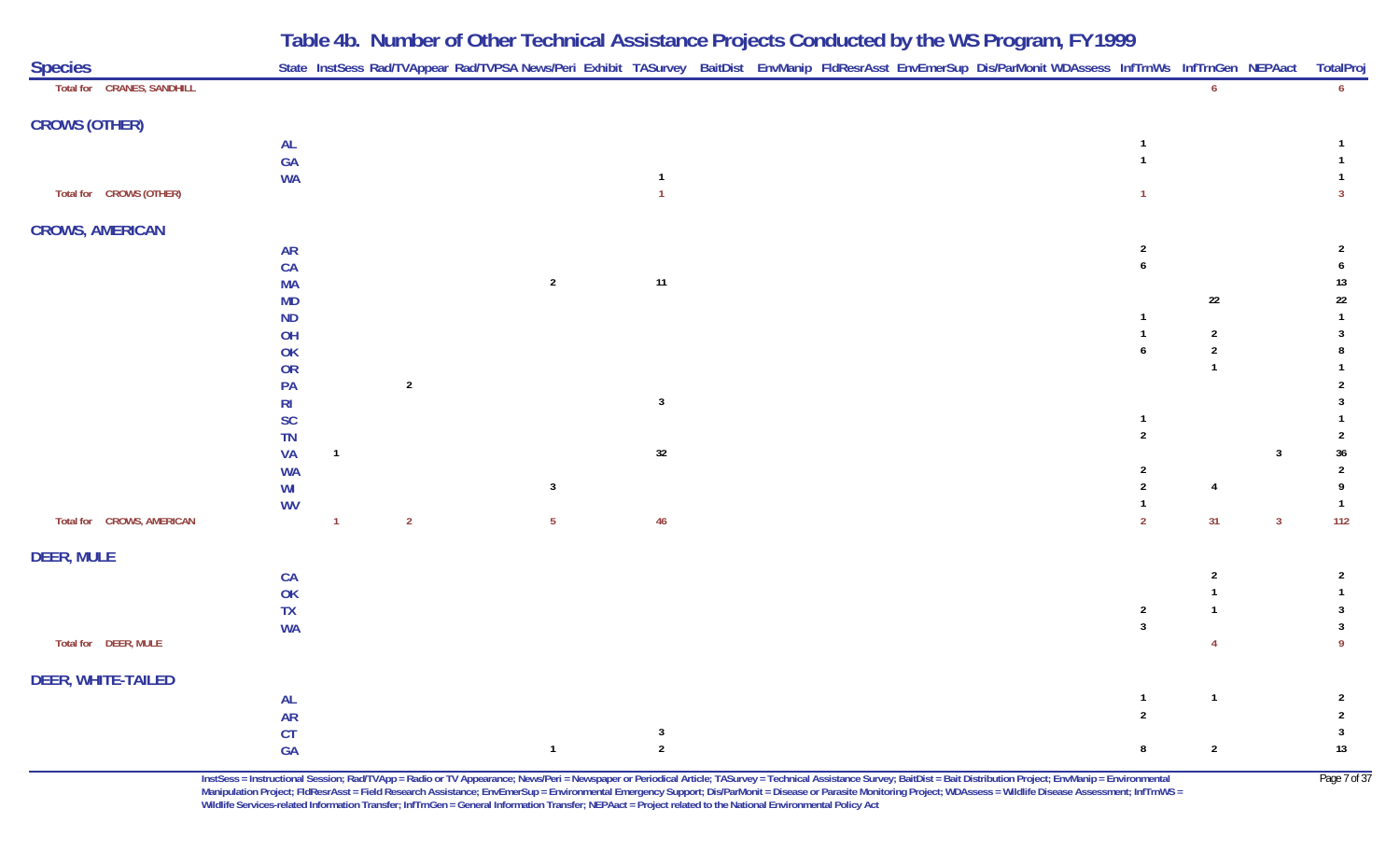| <b>Species</b>                                |                 |                  |                | Table 4D. Number of Other Technical Assistance Projects Conducted by the WS Program, FT 1777<br>State InstSess Rad/TVAppear Rad/TVPSA News/Peri Exhibit TASurvey BaitDist EnvManip FldResrAsst EnvEmerSup Dis/ParMonit WDAssess InfTrnWs InfTrnGen NEPAact |                |                |  |                |                         |                  |                | TotalProj      |
|-----------------------------------------------|-----------------|------------------|----------------|------------------------------------------------------------------------------------------------------------------------------------------------------------------------------------------------------------------------------------------------------------|----------------|----------------|--|----------------|-------------------------|------------------|----------------|----------------|
|                                               | IA              |                  | $\overline{2}$ | 9                                                                                                                                                                                                                                                          |                |                |  |                |                         |                  |                | 11             |
|                                               | IL              | $\mathbf{1}$     |                |                                                                                                                                                                                                                                                            | $\overline{4}$ |                |  |                |                         |                  |                | 5              |
|                                               | $\sf IN$        |                  |                | $\overline{1}$                                                                                                                                                                                                                                             |                |                |  |                |                         |                  |                |                |
|                                               | <b>MA</b>       |                  |                |                                                                                                                                                                                                                                                            | $\mathbf{3}$   |                |  |                |                         |                  |                | 3              |
|                                               | <b>MD</b>       | $\mathbf{1}$     |                |                                                                                                                                                                                                                                                            |                |                |  |                |                         | $\mathbf{1}$     | 245            | 247            |
|                                               | <b>ME</b>       |                  |                |                                                                                                                                                                                                                                                            |                |                |  |                |                         |                  | $\overline{1}$ | $\mathbf{1}$   |
|                                               | MI              |                  |                |                                                                                                                                                                                                                                                            |                |                |  |                |                         | $\mathbf{1}$     |                |                |
|                                               | <b>MO</b>       |                  |                |                                                                                                                                                                                                                                                            | $\overline{1}$ |                |  |                |                         |                  |                |                |
|                                               | <b>MS</b>       |                  |                |                                                                                                                                                                                                                                                            |                |                |  |                |                         | $\overline{1}$   |                |                |
|                                               | <b>NH</b>       |                  |                |                                                                                                                                                                                                                                                            | $\overline{1}$ |                |  |                | $\overline{\mathbf{3}}$ |                  | $\overline{1}$ | $\mathfrak{p}$ |
|                                               | NJ              | $\mathbf{1}$     |                |                                                                                                                                                                                                                                                            | $\overline{2}$ |                |  |                |                         |                  |                |                |
|                                               | OH              |                  |                |                                                                                                                                                                                                                                                            |                |                |  |                |                         |                  |                |                |
|                                               | OK<br><b>SC</b> | $\mathbf{1}$     | $\overline{1}$ |                                                                                                                                                                                                                                                            |                |                |  |                |                         | $\overline{2}$   |                |                |
|                                               | TN              |                  |                |                                                                                                                                                                                                                                                            |                |                |  |                |                         | $\overline{2}$   |                |                |
|                                               | <b>TX</b>       |                  |                |                                                                                                                                                                                                                                                            |                |                |  | $\overline{1}$ |                         | $13$             | 31             | 45             |
|                                               | <b>VA</b>       |                  |                |                                                                                                                                                                                                                                                            | 57             | $\overline{1}$ |  |                |                         |                  |                | 58             |
|                                               | WI              | $\mathbf{3}$     |                | $\overline{4}$                                                                                                                                                                                                                                             |                |                |  |                | 837                     | 27               | 46             | 917            |
|                                               | <b>WV</b>       |                  |                |                                                                                                                                                                                                                                                            |                |                |  |                |                         | $\mathbf{1}$     |                | $\overline{1}$ |
| Total for DEER, WHITE-TAILED                  |                 | $\boldsymbol{8}$ | $\mathbf{3}$   | 15                                                                                                                                                                                                                                                         | 73             | $\overline{1}$ |  | $\overline{1}$ | 840                     | $\overline{1}$   | 327            | 1,327          |
| DEER, z-(OTHER)                               |                 |                  |                |                                                                                                                                                                                                                                                            |                |                |  |                |                         |                  |                |                |
|                                               | CA              |                  |                |                                                                                                                                                                                                                                                            |                |                |  |                |                         |                  |                | -1             |
|                                               | <b>TX</b>       |                  |                |                                                                                                                                                                                                                                                            |                |                |  | $\overline{1}$ |                         |                  |                | 2              |
| Total for DEER, z-(OTHER)                     |                 |                  |                |                                                                                                                                                                                                                                                            |                |                |  |                |                         |                  |                | $\overline{3}$ |
| <b>DOGS, FERAL/FREE RANGING &amp; HYBRIDS</b> |                 |                  |                |                                                                                                                                                                                                                                                            |                |                |  |                |                         |                  |                |                |
|                                               | CA              |                  |                |                                                                                                                                                                                                                                                            |                |                |  |                | $\overline{1}$          | 8                | $\overline{7}$ | 16             |
|                                               | <b>MD</b>       |                  |                |                                                                                                                                                                                                                                                            |                |                |  |                |                         |                  | $\overline{2}$ | $\overline{2}$ |
|                                               | <b>NV</b>       |                  |                |                                                                                                                                                                                                                                                            |                |                |  | $\overline{1}$ |                         |                  |                |                |
|                                               | OH              |                  |                |                                                                                                                                                                                                                                                            |                |                |  |                |                         |                  |                |                |
|                                               | <b>TX</b>       |                  |                |                                                                                                                                                                                                                                                            |                |                |  | $\overline{1}$ |                         | $16\phantom{.0}$ | 6              | 29             |
|                                               | VT              |                  |                |                                                                                                                                                                                                                                                            |                |                |  |                |                         |                  |                |                |
|                                               | <b>WA</b>       |                  |                |                                                                                                                                                                                                                                                            |                |                |  |                |                         | $\mathbf{3}$     | 2              | -5             |
|                                               | WI              |                  |                |                                                                                                                                                                                                                                                            |                |                |  |                |                         | $\mathbf{1}$     |                | 5              |
| Total for DOGS, FERAL/FREE RANGING & HYBRIDS  |                 |                  |                |                                                                                                                                                                                                                                                            |                |                |  | 8              | $\overline{1}$          | $\boldsymbol{8}$ | 31             | 68             |
| <b>DOVE, MOURNING</b>                         |                 |                  |                |                                                                                                                                                                                                                                                            |                |                |  |                |                         |                  |                |                |
|                                               | <b>KY</b>       |                  |                |                                                                                                                                                                                                                                                            |                |                |  |                |                         | $\mathbf{1}$     |                | $\overline{1}$ |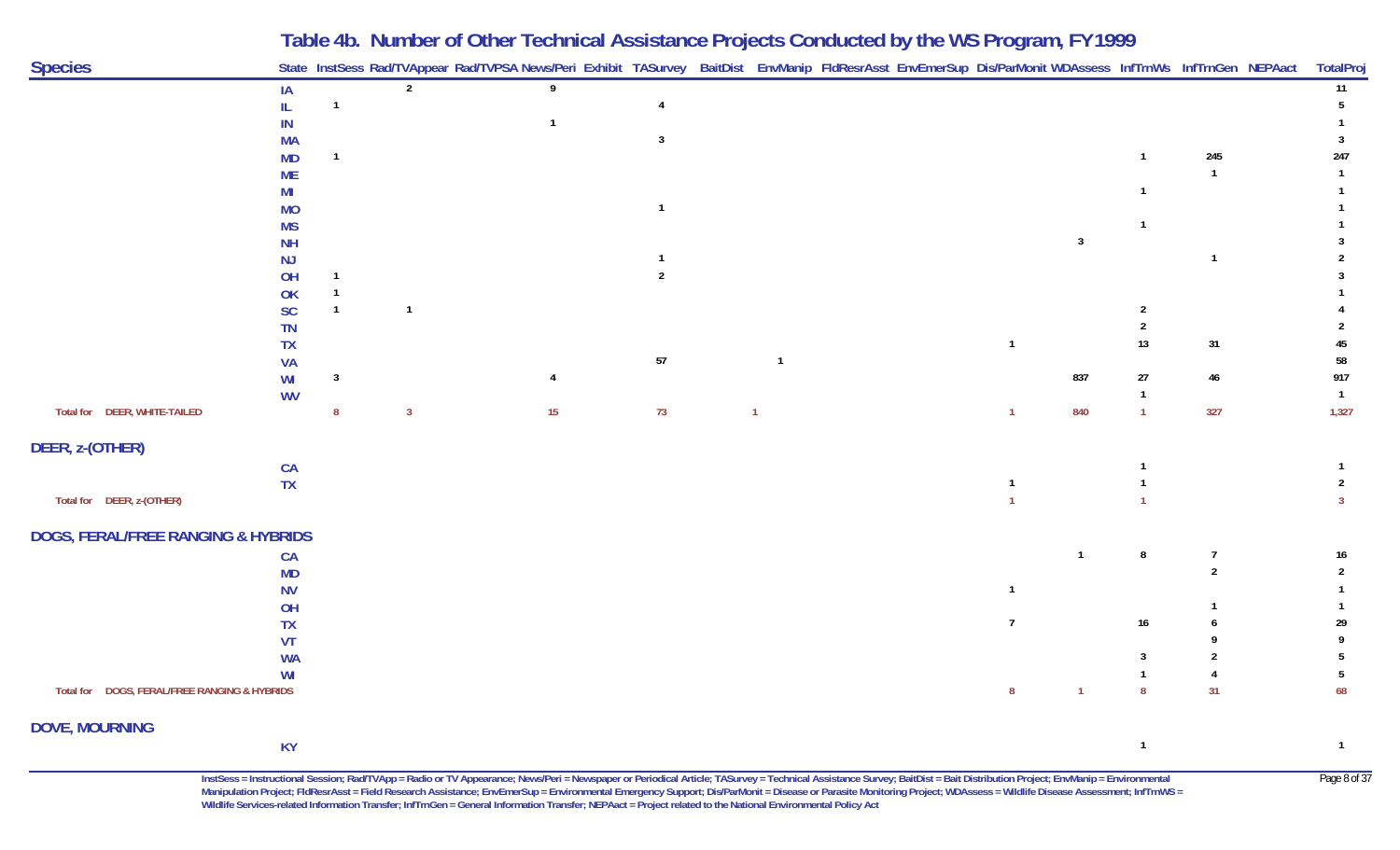|                                   |                        |                |                | Table 40. Number of Other Technical Assistance Frojects Conducted by the WST rogram, FT 1777                                                               |                |                |  |                |                         |                  |
|-----------------------------------|------------------------|----------------|----------------|------------------------------------------------------------------------------------------------------------------------------------------------------------|----------------|----------------|--|----------------|-------------------------|------------------|
| <b>Species</b>                    |                        |                |                | State InstSess Rad/TVAppear Rad/TVPSA News/Peri Exhibit TASurvey BaitDist EnvManip FldResrAsst EnvEmerSup Dis/ParMonit WDAssess InfTrnWs InfTrnGen NEPAact |                |                |  |                |                         | <b>TotalProj</b> |
|                                   | MD                     |                |                |                                                                                                                                                            |                |                |  |                | $\overline{15}$         | 15               |
|                                   | ${\sf TX}$             | $\overline{1}$ |                |                                                                                                                                                            | $\mathbf{1}$   |                |  | $\mathbf{3}$   |                         | 6                |
|                                   | <b>VA</b>              |                |                |                                                                                                                                                            | 5              |                |  |                |                         | -5               |
|                                   | WI                     |                |                |                                                                                                                                                            |                |                |  |                | 3                       | 3                |
| Total for DOVE, MOURNING          |                        |                |                |                                                                                                                                                            | 6              |                |  | $\overline{1}$ | 19                      | 30               |
| DOVE, zz-(OTHER)                  |                        |                |                |                                                                                                                                                            |                |                |  |                |                         |                  |
|                                   | <b>AL</b>              |                |                |                                                                                                                                                            | $\mathbf{3}$   |                |  |                |                         | 3                |
|                                   | <b>TX</b>              |                |                |                                                                                                                                                            |                |                |  | $\overline{1}$ | $\overline{\mathbf{c}}$ | $\mathbf{3}$     |
| Total for DOVE, zz-(OTHER)        |                        |                |                |                                                                                                                                                            | $\mathbf{3}$   |                |  |                | $\overline{2}$          | 6                |
| <b>DUCKS, DABBLING (OTHER)</b>    |                        |                |                |                                                                                                                                                            |                |                |  |                |                         |                  |
|                                   | <b>AR</b>              |                |                |                                                                                                                                                            |                |                |  | $\overline{1}$ |                         |                  |
|                                   | $\mathsf{A}\mathsf{Z}$ |                |                | $\overline{2}$                                                                                                                                             |                |                |  |                |                         | $\mathfrak{p}$   |
|                                   | CA                     |                |                |                                                                                                                                                            |                | $\overline{1}$ |  | $\overline{1}$ |                         |                  |
|                                   | <b>KS</b>              |                |                |                                                                                                                                                            | $\overline{1}$ |                |  |                |                         |                  |
|                                   | <b>KY</b>              |                |                |                                                                                                                                                            |                |                |  |                |                         |                  |
|                                   | <b>MD</b>              |                |                |                                                                                                                                                            |                |                |  |                |                         |                  |
|                                   | <b>ND</b>              |                |                |                                                                                                                                                            |                |                |  | $\overline{1}$ |                         |                  |
|                                   | OH                     |                |                |                                                                                                                                                            |                |                |  |                | $\mathbf{1}$            |                  |
|                                   | UT                     |                | $\mathbf{1}$   |                                                                                                                                                            |                |                |  |                |                         |                  |
|                                   | <b>WA</b>              |                |                |                                                                                                                                                            |                |                |  | $\overline{1}$ |                         |                  |
|                                   | WI                     |                |                |                                                                                                                                                            |                |                |  |                | $\overline{2}$          | $\overline{2}$   |
| Total for DUCKS, DABBLING (OTHER) |                        |                | $\overline{1}$ | $\overline{2}$                                                                                                                                             | $\overline{1}$ | $\overline{1}$ |  | $\overline{1}$ | 13                      | 22               |
| <b>DUCKS, DIVING (ALL)</b>        |                        |                |                |                                                                                                                                                            |                |                |  |                |                         |                  |
|                                   | <b>AR</b>              |                |                |                                                                                                                                                            |                |                |  | $\overline{4}$ |                         |                  |
|                                   | <b>MD</b>              |                |                |                                                                                                                                                            |                |                |  |                |                         |                  |
|                                   | <b>TX</b>              |                |                |                                                                                                                                                            |                |                |  |                |                         |                  |
|                                   | <b>WA</b>              |                |                |                                                                                                                                                            |                |                |  |                |                         |                  |
| Total for DUCKS, DIVING (ALL)     |                        |                |                |                                                                                                                                                            |                |                |  | $\overline{4}$ | $\overline{3}$          |                  |
| <b>DUCKS, FERAL</b>               |                        |                |                |                                                                                                                                                            |                |                |  |                |                         |                  |
|                                   | <b>KY</b>              |                |                |                                                                                                                                                            |                |                |  | 5              |                         | 5                |
|                                   | LA                     |                |                |                                                                                                                                                            | $\overline{2}$ |                |  | $\overline{2}$ |                         |                  |
|                                   | <b>MD</b>              |                |                |                                                                                                                                                            |                |                |  |                |                         |                  |
|                                   | OH                     |                |                |                                                                                                                                                            |                |                |  |                |                         |                  |
|                                   | <b>SC</b>              |                |                |                                                                                                                                                            |                |                |  | $\overline{3}$ |                         | 3                |
|                                   | <b>TX</b>              |                |                |                                                                                                                                                            |                |                |  | $\overline{7}$ | $\overline{4}$          | 11               |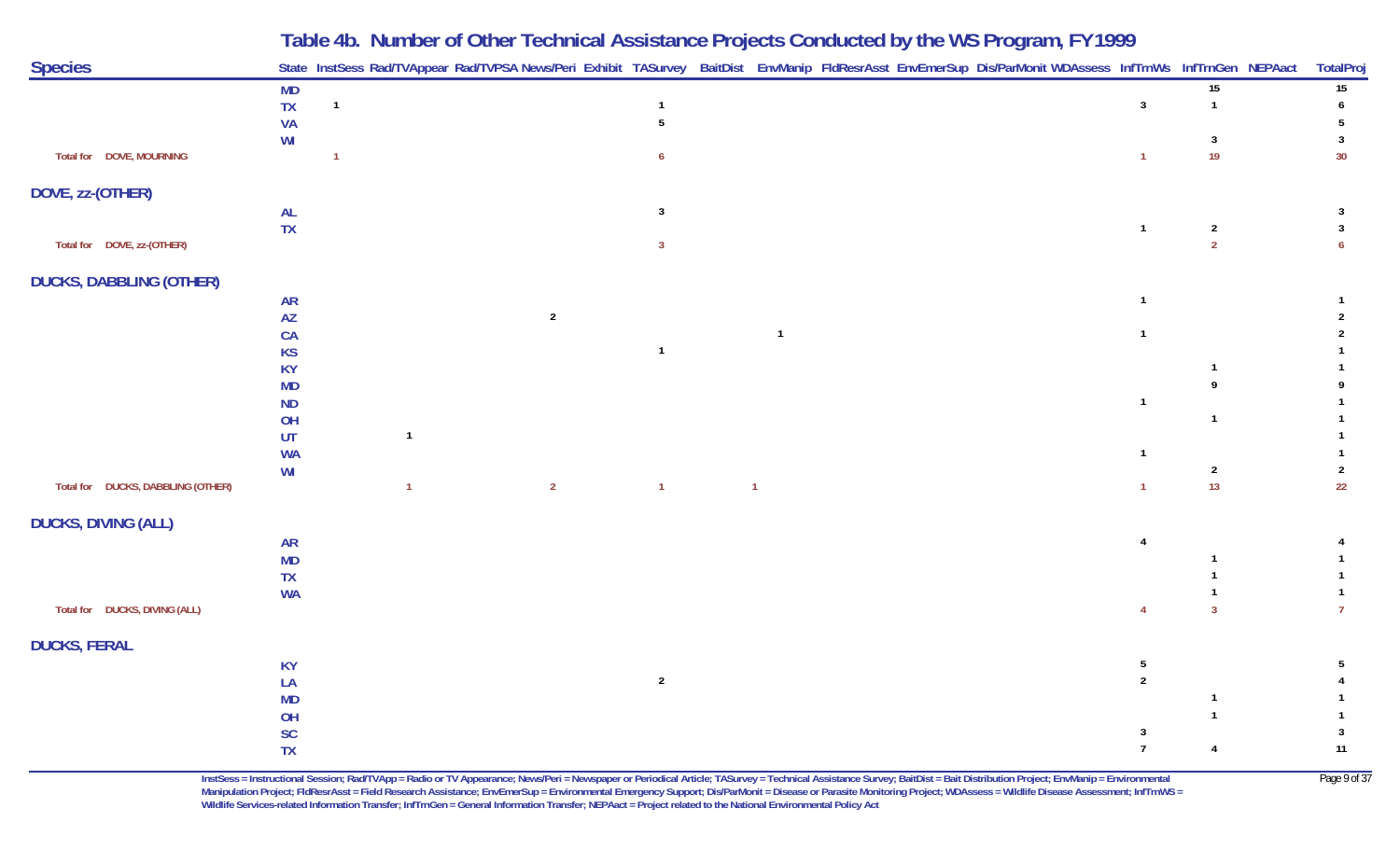| <b>Species</b>                             |                        |   |              |                |                                  |  |                     | State InstSess Rad/TVAppear Rad/TVPSA News/Peri Exhibit TASurvey BaitDist EnvManip FldResrAsst EnvEmerSup Dis/ParMonit WDAssess InfTrnWs InfTrnGen NEPAact TotalProj                                                      |              |          |                                  |
|--------------------------------------------|------------------------|---|--------------|----------------|----------------------------------|--|---------------------|---------------------------------------------------------------------------------------------------------------------------------------------------------------------------------------------------------------------------|--------------|----------|----------------------------------|
| Total for DUCKS, FERAL                     | <b>VA</b>              |   |              |                | $\overline{1}$<br>$\overline{3}$ |  |                     |                                                                                                                                                                                                                           | -5           | 6        | $\overline{1}$<br>26             |
| <b>EAGLES, BALD</b>                        |                        |   |              |                |                                  |  |                     |                                                                                                                                                                                                                           |              |          |                                  |
|                                            | <b>GA</b>              |   |              |                |                                  |  |                     |                                                                                                                                                                                                                           |              |          |                                  |
|                                            | <b>MD</b>              |   |              |                |                                  |  |                     |                                                                                                                                                                                                                           |              |          |                                  |
|                                            | OR                     |   |              |                |                                  |  |                     |                                                                                                                                                                                                                           |              |          |                                  |
| Total for EAGLES, BALD                     | WI                     |   |              |                |                                  |  |                     |                                                                                                                                                                                                                           |              | 11       | 11                               |
| <b>EAGLES, GOLDEN</b>                      |                        |   |              |                |                                  |  |                     |                                                                                                                                                                                                                           |              |          |                                  |
|                                            | <b>TX</b>              |   |              |                |                                  |  |                     |                                                                                                                                                                                                                           |              |          |                                  |
| Total for EAGLES, GOLDEN                   | <b>WY</b>              |   |              |                |                                  |  | 3<br>$\overline{3}$ |                                                                                                                                                                                                                           |              |          | 3                                |
| <b>EGRETS, CATTLE</b>                      |                        |   |              |                |                                  |  |                     |                                                                                                                                                                                                                           |              |          |                                  |
|                                            | <b>AR</b>              |   |              |                |                                  |  |                     |                                                                                                                                                                                                                           |              |          | 8                                |
|                                            | <b>GA</b><br>OK        |   |              |                |                                  |  |                     |                                                                                                                                                                                                                           |              |          |                                  |
|                                            | <b>TX</b>              |   | $\mathbf{1}$ | $\overline{2}$ |                                  |  |                     |                                                                                                                                                                                                                           |              |          | 14                               |
| Total for EGRETS, CATTLE                   |                        |   |              | $\overline{2}$ |                                  |  |                     |                                                                                                                                                                                                                           | -8           | 13       | 32                               |
| <b>EGRETS, GREAT</b>                       |                        |   |              |                |                                  |  |                     |                                                                                                                                                                                                                           |              |          |                                  |
|                                            | <b>MS</b>              |   |              |                |                                  |  |                     |                                                                                                                                                                                                                           |              |          |                                  |
| Total for EGRETS, GREAT                    |                        |   |              |                |                                  |  |                     |                                                                                                                                                                                                                           |              |          |                                  |
| <b>EGRETS/HERONS (MIXED)</b>               |                        |   |              |                |                                  |  |                     |                                                                                                                                                                                                                           |              |          |                                  |
|                                            | <b>AR</b>              |   |              |                |                                  |  |                     |                                                                                                                                                                                                                           | 3            |          | -3                               |
|                                            | <b>MS</b><br><b>TX</b> |   |              |                |                                  |  |                     |                                                                                                                                                                                                                           |              |          | $\overline{2}$<br>$\overline{2}$ |
| Total for EGRETS/HERONS (MIXED)            |                        |   |              |                |                                  |  |                     |                                                                                                                                                                                                                           | -3           |          | $\overline{7}$                   |
| <b>EGRETS/HERONS/CORMORANTS (MIXED)</b>    |                        |   |              |                |                                  |  |                     |                                                                                                                                                                                                                           |              |          |                                  |
| <b>Example 2018</b>                        |                        | 6 |              |                |                                  |  |                     |                                                                                                                                                                                                                           | $\mathbf{2}$ | $\sim$ 1 | 9                                |
| Total for EGRETS/HERONS/CORMORANTS (MIXED) | <b>MS</b>              | 6 |              |                |                                  |  |                     |                                                                                                                                                                                                                           |              |          | 10                               |
| <b>EGRETS/HERONS/IBIS (MIXED)</b>          |                        |   |              |                |                                  |  |                     |                                                                                                                                                                                                                           |              |          |                                  |
|                                            | LA                     |   |              |                |                                  |  | $\mathbf{3}$        |                                                                                                                                                                                                                           |              |          |                                  |
|                                            |                        |   |              |                |                                  |  |                     | InstSess = Instructional Session; Rad/TVApp = Radio or TV Appearance; News/Peri = Newspaper or Periodical Article; TASurvey = Technical Assistance Survey; BaitDist = Bait Distribution Project; EnvManip = Environmental |              |          | Page 10 of 37                    |

**Manipulation Project; FldResrAsst = Field Research Assistance; EnvEmerSup = Environmental Emergency Support; Dis/ParMonit = Disease or Parasite Monitoring Project; WDAssess = Wildlife Disease Assessment; InfTrnWS = Wildlife Services-related Information Transfer; InfTrnGen = General Information Transfer; NEPAact = Project related to the National Environmental Policy Act**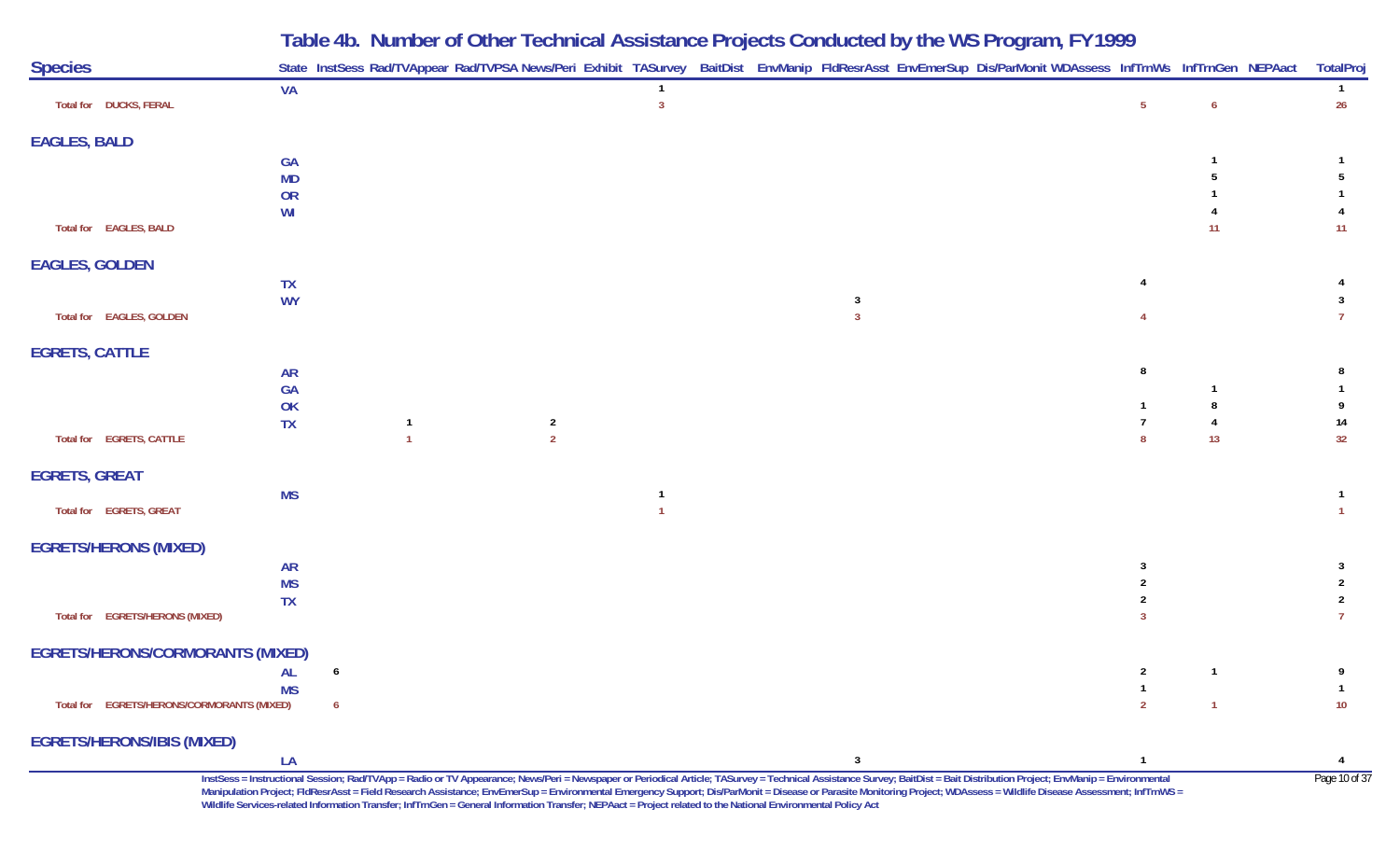| <b>Species</b>                       |                 | State InstSess Rad/TVAppear Rad/TVPSA News/Peri Exhibit TASurvey BaitDist EnvManip FldResrAsst EnvEmerSup Dis/ParMonit WDAssess InfTrnWs InfTrnGen NEPAact TotalPro |                |                |  |                |  |                |                                  |                                  |
|--------------------------------------|-----------------|---------------------------------------------------------------------------------------------------------------------------------------------------------------------|----------------|----------------|--|----------------|--|----------------|----------------------------------|----------------------------------|
| Total for EGRETS/HERONS/IBIS (MIXED) |                 |                                                                                                                                                                     |                |                |  | $\overline{3}$ |  | $\overline{1}$ |                                  | $\overline{4}$                   |
| <b>EXOTIC BIRDS (OTHER)</b>          |                 |                                                                                                                                                                     |                |                |  |                |  |                |                                  |                                  |
|                                      | <b>MD</b>       |                                                                                                                                                                     |                |                |  |                |  |                | 12                               | 12                               |
|                                      | TX<br>WI        |                                                                                                                                                                     |                |                |  |                |  |                | -1                               | $\mathbf{1}$<br>$\mathbf{1}$     |
| Total for EXOTIC BIRDS (OTHER)       |                 |                                                                                                                                                                     |                |                |  |                |  |                | 14                               | 14                               |
| <b>FALCONS (ALL)</b>                 |                 |                                                                                                                                                                     |                |                |  |                |  |                |                                  |                                  |
|                                      | <b>MD</b>       |                                                                                                                                                                     |                |                |  |                |  |                | $\overline{1}$                   | $\mathbf{1}$                     |
|                                      | TX<br><b>WA</b> |                                                                                                                                                                     |                | $\overline{2}$ |  |                |  | $\overline{2}$ |                                  | $\overline{2}$<br>$\overline{2}$ |
| Total for FALCONS (ALL)              |                 |                                                                                                                                                                     |                | $\overline{2}$ |  |                |  |                | $\overline{1}$                   | 5 <sub>5</sub>                   |
| <b>FERRETS, EUROPEAN</b>             |                 |                                                                                                                                                                     |                |                |  |                |  |                |                                  |                                  |
|                                      | <b>MD</b>       |                                                                                                                                                                     |                |                |  |                |  |                | -1                               | $\mathbf{1}$                     |
| Total for FERRETS, EUROPEAN          | VT              |                                                                                                                                                                     |                |                |  |                |  |                | $\overline{1}$<br>$\overline{2}$ | $\mathbf{1}$<br>$\overline{2}$   |
|                                      |                 |                                                                                                                                                                     |                |                |  |                |  |                |                                  |                                  |
| <b>FINCHES, HOUSE</b>                |                 |                                                                                                                                                                     |                |                |  |                |  |                |                                  |                                  |
| Total for FINCHES, HOUSE             | <b>MD</b>       |                                                                                                                                                                     |                |                |  |                |  |                | $\overline{1}$<br>$\overline{1}$ | $\mathbf{1}$<br>$\mathbf{1}$     |
| <b>FISHERS</b>                       |                 |                                                                                                                                                                     |                |                |  |                |  |                |                                  |                                  |
|                                      | <b>NH</b>       |                                                                                                                                                                     |                |                |  |                |  | $\mathbf{1}$   | $\overline{2}$                   | $\overline{\mathbf{3}}$          |
| Total for FISHERS                    |                 |                                                                                                                                                                     |                |                |  |                |  | $\overline{1}$ | $\overline{2}$                   | 3 <sup>1</sup>                   |
| <b>FLICKERS, NORTHERN</b>            |                 |                                                                                                                                                                     |                |                |  |                |  |                |                                  |                                  |
|                                      | <b>MD</b>       |                                                                                                                                                                     |                |                |  |                |  |                | $\overline{4}$                   | 4                                |
|                                      | <b>ND</b><br>UT |                                                                                                                                                                     | $\overline{1}$ | $\overline{1}$ |  |                |  |                |                                  | 1<br>1                           |
|                                      | <b>WA</b>       |                                                                                                                                                                     |                |                |  |                |  | $\overline{1}$ |                                  |                                  |
|                                      | WI              |                                                                                                                                                                     |                |                |  |                |  |                | $\overline{2}$                   | $\overline{2}$                   |
| Total for FLICKERS, NORTHERN         |                 |                                                                                                                                                                     | $\overline{1}$ | $\overline{1}$ |  |                |  |                | $\overline{6}$                   | $\overline{9}$                   |
| <b>FOWL, PEA</b>                     |                 |                                                                                                                                                                     |                |                |  |                |  |                |                                  |                                  |
|                                      | <b>MD</b>       |                                                                                                                                                                     |                |                |  |                |  |                | $\mathbf{1}$                     | $\mathbf{1}$                     |
|                                      | TX              |                                                                                                                                                                     |                |                |  |                |  |                | $\overline{1}$                   | $\mathbf{1}$                     |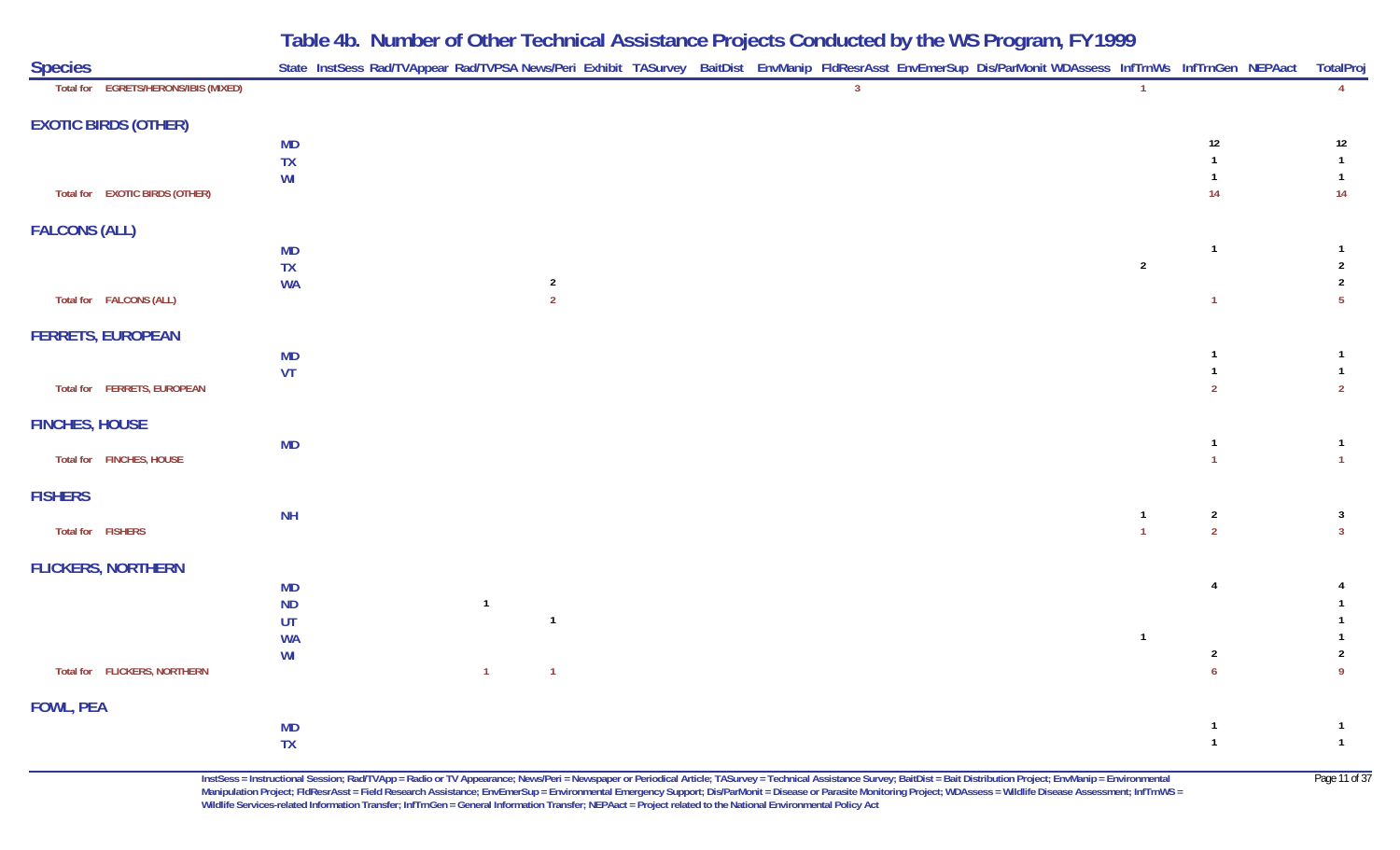|                             |           |                |  |                |                |                | Table 4b. Number of Other Technical Assistance Projects Conducted by the WS Program, FY 1999                                                               |     |                 |               |                |
|-----------------------------|-----------|----------------|--|----------------|----------------|----------------|------------------------------------------------------------------------------------------------------------------------------------------------------------|-----|-----------------|---------------|----------------|
| <b>Species</b>              |           |                |  |                |                |                | State InstSess Rad/TVAppear Rad/TVPSA News/Peri Exhibit TASurvey BaitDist EnvManip FldResrAsst EnvEmerSup Dis/ParMonit WDAssess InfTrnWs InfTrnGen NEPAact |     |                 |               | TotalProj      |
| Total for FOWL, PEA         |           |                |  |                |                |                |                                                                                                                                                            |     |                 | $\mathcal{P}$ | $2^{\circ}$    |
| <b>FOXES, GRAY</b>          |           |                |  |                |                |                |                                                                                                                                                            |     |                 |               |                |
|                             | CA        |                |  |                |                | $\overline{1}$ |                                                                                                                                                            |     | $5\phantom{.0}$ | 3             |                |
|                             | <b>MD</b> |                |  |                |                |                |                                                                                                                                                            |     |                 |               | $\overline{2}$ |
|                             | <b>TX</b> |                |  |                |                |                | 32                                                                                                                                                         | 267 | 8               |               | 310            |
|                             | VT        |                |  |                |                |                |                                                                                                                                                            |     |                 |               | $\overline{1}$ |
| Total for FOXES, GRAY       |           |                |  |                |                | $\mathbf{1}$   | 32                                                                                                                                                         | 267 | $5\phantom{.0}$ | -9            | 322            |
| <b>FOXES, KIT</b>           |           |                |  |                |                |                |                                                                                                                                                            |     |                 |               |                |
|                             | <b>NM</b> |                |  |                |                |                |                                                                                                                                                            |     |                 |               | $\mathbf{1}$   |
| Total for FOXES, KIT        |           |                |  |                |                |                |                                                                                                                                                            |     |                 |               | $\overline{1}$ |
| <b>FOXES, RED</b>           |           |                |  |                |                |                |                                                                                                                                                            |     |                 |               |                |
|                             | CA        | $\overline{1}$ |  |                |                | $\overline{7}$ |                                                                                                                                                            |     | $\mathbf{1}$    |               | - 9            |
|                             | <b>MD</b> |                |  |                |                |                |                                                                                                                                                            |     | $\overline{2}$  | 281           | 283            |
|                             | <b>ND</b> |                |  |                |                |                |                                                                                                                                                            |     |                 | $\mathbf{1}$  | $\overline{1}$ |
|                             | OH        |                |  |                |                |                |                                                                                                                                                            |     |                 |               |                |
|                             | OK        |                |  |                |                |                |                                                                                                                                                            |     |                 |               |                |
|                             | TN        |                |  |                |                |                |                                                                                                                                                            |     |                 |               |                |
|                             | <b>TX</b> | $\overline{1}$ |  | $\overline{1}$ |                |                |                                                                                                                                                            | 66  | $12\,$          | 3             | 83             |
|                             | UT        |                |  |                |                |                |                                                                                                                                                            |     |                 |               |                |
|                             | <b>VA</b> |                |  |                | $\overline{7}$ |                |                                                                                                                                                            |     |                 |               |                |
|                             | VT        |                |  |                |                |                |                                                                                                                                                            |     |                 |               |                |
|                             | WI        |                |  |                |                |                |                                                                                                                                                            |     |                 | $10\,$        | $10\,$         |
| Total for FOXES, RED        |           | $\overline{2}$ |  | $\mathbf{1}$   | $\overline{7}$ | $\overline{7}$ |                                                                                                                                                            | 66  |                 | 296           | 398            |
| <b>FOXES, SWIFT</b>         |           |                |  |                |                |                |                                                                                                                                                            |     |                 |               |                |
|                             | <b>TX</b> |                |  |                |                |                |                                                                                                                                                            |     |                 |               | $\overline{1}$ |
| Total for FOXES, SWIFT      |           |                |  |                |                |                |                                                                                                                                                            |     |                 |               | $\overline{1}$ |
| <b>FROGS/TOADS (ALL)</b>    |           |                |  |                |                |                |                                                                                                                                                            |     |                 |               |                |
|                             | <b>MD</b> |                |  |                |                |                |                                                                                                                                                            |     |                 |               | $\overline{3}$ |
|                             | TX        |                |  |                |                |                |                                                                                                                                                            |     |                 |               | $\overline{1}$ |
|                             | WI        |                |  |                |                |                |                                                                                                                                                            |     |                 |               |                |
| Total for FROGS/TOADS (ALL) |           |                |  |                |                |                |                                                                                                                                                            |     |                 |               | $\overline{5}$ |
| <b>GEESE, CANADA</b>        |           |                |  |                |                |                |                                                                                                                                                            |     |                 |               |                |

InstSess = Instructional Session; Rad/TVApp = Radio or TV Appearance; News/Peri = Newspaper or Periodical Article; TASurvey = Technical Assistance Survey; BaitDist = Bait Distribution Project; EnvManip = Environmental Page **Manipulation Project; FldResrAsst = Field Research Assistance; EnvEmerSup = Environmental Emergency Support; Dis/ParMonit = Disease or Parasite Monitoring Project; WDAssess = Wildlife Disease Assessment; InfTrnWS = Wildlife Services-related Information Transfer; InfTrnGen = General Information Transfer; NEPAact = Project related to the National Environmental Policy Act**

**9 <sup>1</sup> 10**

**AL**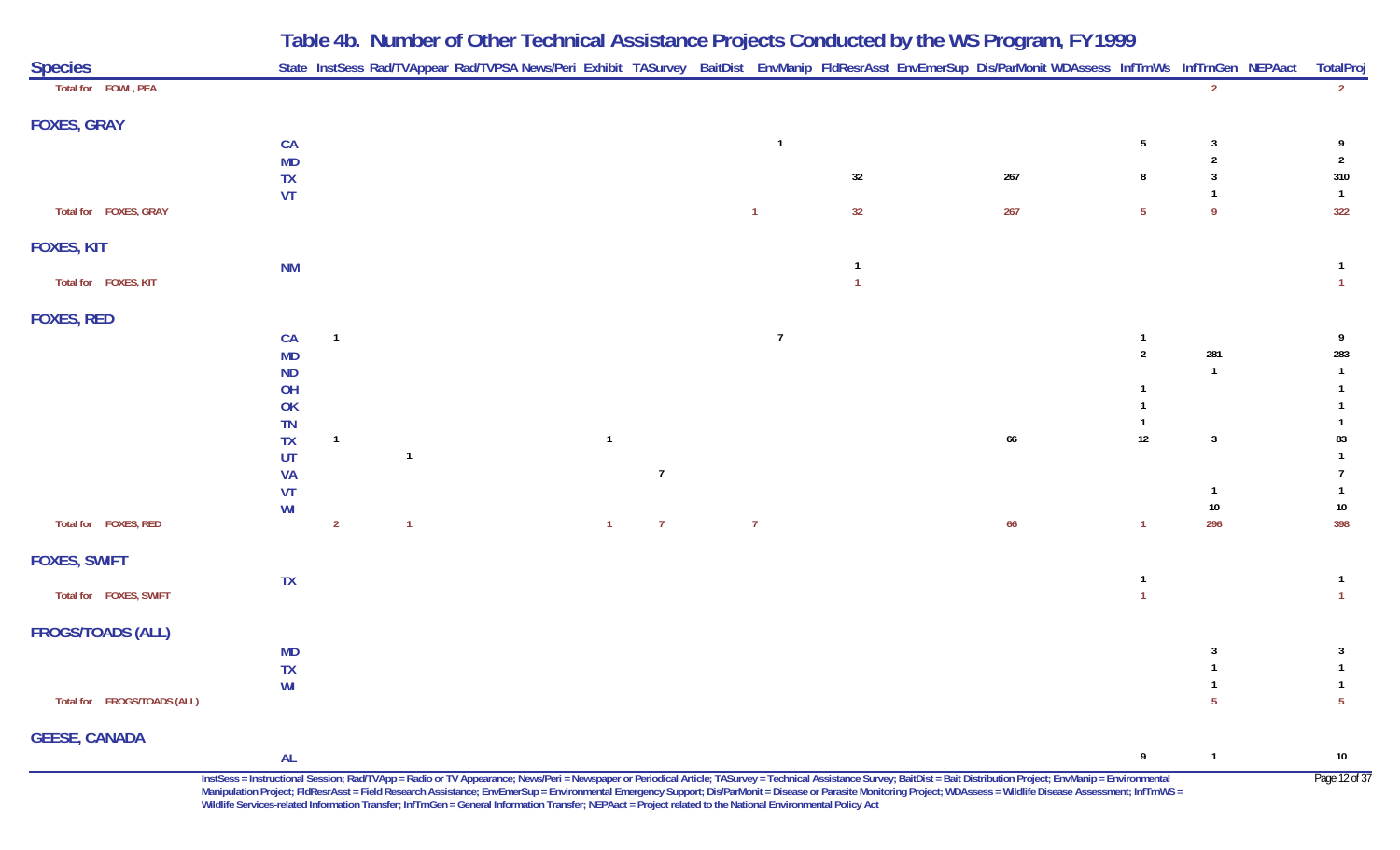|                         |                 |                |              | Table 4b. Number of Other Technical Assistance Projects Conducted by the WS Program, FY 1999                                                               |     |  |    |                |                |                 |
|-------------------------|-----------------|----------------|--------------|------------------------------------------------------------------------------------------------------------------------------------------------------------|-----|--|----|----------------|----------------|-----------------|
| <b>Species</b>          |                 |                |              | State InstSess Rad/TVAppear Rad/TVPSA News/Peri Exhibit TASurvey BaitDist EnvManip FldResrAsst EnvEmerSup Dis/ParMonit WDAssess InfTrnWs InfTrnGen NEPAact |     |  |    |                |                | TotalProj       |
|                         | <b>AR</b>       |                |              |                                                                                                                                                            |     |  |    |                |                |                 |
|                         | CA              |                |              |                                                                                                                                                            |     |  |    |                |                |                 |
|                         | <b>CT</b>       |                |              | $\mathbf 1$                                                                                                                                                | 6   |  |    |                |                |                 |
|                         | DE              |                |              |                                                                                                                                                            |     |  |    |                |                |                 |
|                         | <b>GA</b>       |                |              |                                                                                                                                                            |     |  |    |                |                |                 |
|                         |                 |                |              |                                                                                                                                                            |     |  |    |                |                |                 |
|                         | KY              |                |              |                                                                                                                                                            |     |  |    |                |                |                 |
|                         | <b>MA</b>       |                |              |                                                                                                                                                            | 3   |  |    |                |                |                 |
|                         | <b>MD</b>       |                |              |                                                                                                                                                            |     |  |    |                | 83             |                 |
|                         | MI<br><b>MO</b> |                |              |                                                                                                                                                            |     |  |    |                |                |                 |
|                         | <b>MS</b>       |                |              |                                                                                                                                                            |     |  |    |                |                |                 |
|                         | <b>NC</b>       |                |              |                                                                                                                                                            |     |  |    |                | $\overline{2}$ |                 |
|                         | <b>ND</b>       |                |              |                                                                                                                                                            |     |  |    | $\overline{2}$ |                |                 |
|                         | <b>NE</b>       |                |              |                                                                                                                                                            |     |  |    |                |                |                 |
|                         | <b>NH</b>       |                |              |                                                                                                                                                            |     |  |    |                |                |                 |
|                         | NJ              | 2              |              | 13                                                                                                                                                         |     |  |    |                | 13             | 38              |
|                         | OH              | $\overline{2}$ |              |                                                                                                                                                            |     |  |    |                | 3              |                 |
|                         | OK              |                |              |                                                                                                                                                            |     |  |    |                |                |                 |
|                         | OR              |                |              |                                                                                                                                                            |     |  |    |                | 2              |                 |
|                         | PA              |                |              |                                                                                                                                                            |     |  |    |                |                |                 |
|                         | <b>SC</b>       |                |              |                                                                                                                                                            |     |  |    |                |                |                 |
|                         | <b>SD</b>       |                |              |                                                                                                                                                            |     |  |    |                |                |                 |
|                         | TN              |                |              |                                                                                                                                                            |     |  |    |                |                | 13              |
|                         | <b>VA</b>       |                | 3            |                                                                                                                                                            | 14  |  |    |                |                | 34              |
|                         | <b>WA</b>       | 5              |              |                                                                                                                                                            | 578 |  | 24 | 19             | 30             | 598<br>84       |
|                         | WI              |                |              |                                                                                                                                                            |     |  |    |                |                |                 |
| Total for GEESE, CANADA | <b>WV</b>       | $20\,$         |              | 43                                                                                                                                                         | 606 |  | 25 | 9              | 149            | 946             |
| <b>GEESE, FERAL</b>     |                 |                |              |                                                                                                                                                            |     |  |    |                |                |                 |
|                         | <b>KY</b>       |                |              |                                                                                                                                                            |     |  |    | $\overline{2}$ |                | 2               |
|                         | <b>MD</b>       |                |              |                                                                                                                                                            |     |  |    |                |                |                 |
|                         | <b>SC</b>       |                |              |                                                                                                                                                            |     |  |    |                |                |                 |
| Total for GEESE, FERAL  |                 |                |              |                                                                                                                                                            |     |  |    | $\overline{2}$ | $\overline{5}$ | $\pmb{8}$       |
| <b>GEESE, SNOW</b>      |                 |                |              |                                                                                                                                                            |     |  |    |                |                |                 |
|                         | <b>AR</b>       |                |              |                                                                                                                                                            |     |  |    | 3              |                | 3               |
|                         | <b>MD</b>       |                | $\mathbf{1}$ |                                                                                                                                                            |     |  |    |                |                | $5\phantom{.0}$ |
|                         | NJ              |                |              |                                                                                                                                                            |     |  |    | $\overline{2}$ |                | $\overline{2}$  |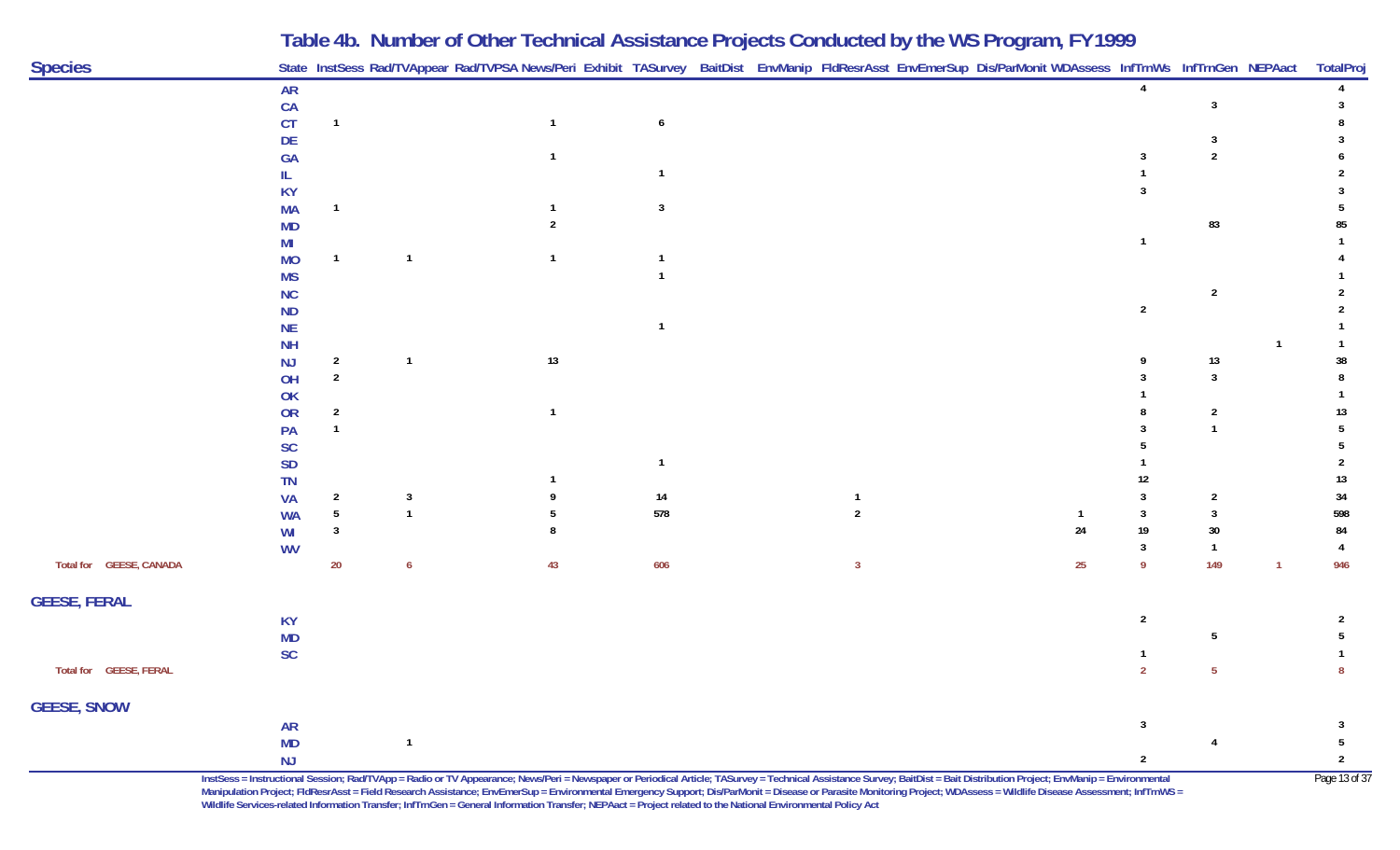| <b>Species</b>                      |                 |                | State InstSess Rad/TVAppear Rad/TVPSA News/Peri Exhibit TASurvey BaitDist EnvManip FldResrAsst EnvEmerSup Dis/ParMonit WDAssess InfTrnWs InfTrnGen NEPAact |                |  |                         |                 |                     | TotalPro                         |
|-------------------------------------|-----------------|----------------|------------------------------------------------------------------------------------------------------------------------------------------------------------|----------------|--|-------------------------|-----------------|---------------------|----------------------------------|
| Total for GEESE, SNOW               |                 |                |                                                                                                                                                            |                |  | 3                       |                 |                     | 10                               |
| <b>GOPHERS, POCKET (ALL)</b>        |                 |                |                                                                                                                                                            |                |  |                         |                 |                     |                                  |
|                                     | CA              |                |                                                                                                                                                            | $\overline{2}$ |  | $\overline{\mathbf{3}}$ |                 |                     | 5                                |
|                                     | $\sf ID$        | $\overline{1}$ |                                                                                                                                                            |                |  |                         |                 |                     |                                  |
|                                     | <b>ND</b>       | $\overline{1}$ |                                                                                                                                                            |                |  | $\overline{1}$          | $\overline{1}$  |                     | $\mathbf{3}$                     |
|                                     | <b>NM</b>       | $\overline{2}$ |                                                                                                                                                            |                |  | $\overline{1}$          |                 |                     | $\overline{2}$<br>$\overline{1}$ |
|                                     | OK<br><b>TX</b> | $\mathbf{1}$   |                                                                                                                                                            |                |  | 204                     | 8               |                     | 213                              |
|                                     | <b>WA</b>       |                |                                                                                                                                                            |                |  | 4                       | $\mathbf{1}$    |                     | $5\phantom{.0}$                  |
| Total for GOPHERS, POCKET (ALL)     |                 | $\overline{5}$ |                                                                                                                                                            | $\overline{2}$ |  | $\overline{3}$          | 10 <sup>°</sup> |                     | 230                              |
| <b>GRACKLES, BOAT-TAILED</b>        |                 |                |                                                                                                                                                            |                |  |                         |                 |                     |                                  |
|                                     | <b>TX</b>       |                |                                                                                                                                                            |                |  |                         | $\mathbf{1}$    |                     | $\overline{1}$                   |
| Total for GRACKLES, BOAT-TAILED     |                 |                |                                                                                                                                                            |                |  |                         | $\overline{1}$  |                     | $\vert$ 1                        |
| <b>GRACKLES, COMMON</b>             |                 |                |                                                                                                                                                            |                |  |                         |                 |                     |                                  |
|                                     | LA              |                | $\overline{1}$                                                                                                                                             |                |  | $\overline{1}$          |                 |                     | $\mathbf{2}$                     |
|                                     | <b>MD</b>       |                |                                                                                                                                                            |                |  |                         | $\overline{2}$  |                     | $\overline{4}$                   |
|                                     | NJ<br>TX        |                |                                                                                                                                                            |                |  | $16\phantom{.0}$        | $\overline{5}$  |                     | $\overline{2}$<br>$21\,$         |
| Total for GRACKLES, COMMON          |                 |                | $\overline{1}$                                                                                                                                             |                |  | $\overline{1}$          | 11              |                     | 29                               |
| <b>GRACKLES, GREAT-TAILED</b>       |                 |                |                                                                                                                                                            |                |  |                         |                 |                     |                                  |
|                                     | <b>TX</b>       |                |                                                                                                                                                            |                |  |                         | $\overline{2}$  |                     | $\overline{2}$                   |
| Total for GRACKLES, GREAT-TAILED    |                 |                |                                                                                                                                                            |                |  |                         | $\overline{2}$  |                     | $\overline{2}$                   |
| <b>GREBES (ALL)</b>                 |                 |                |                                                                                                                                                            |                |  |                         |                 |                     |                                  |
|                                     | TX              |                |                                                                                                                                                            |                |  | $\mathbf{1}$            |                 |                     | $\overline{1}$                   |
| Total for GREBES (ALL)              |                 |                |                                                                                                                                                            |                |  | $\overline{1}$          |                 |                     | $\overline{1}$                   |
| <b>GULLS, CALIFORNIA</b>            |                 |                |                                                                                                                                                            |                |  |                         |                 |                     |                                  |
| Total for GULLS, CALIFORNIA         | <b>WA</b>       |                |                                                                                                                                                            |                |  | 4                       |                 |                     | $\overline{4}$<br>$\overline{4}$ |
|                                     |                 |                |                                                                                                                                                            |                |  |                         |                 |                     |                                  |
| <b>GULLS, GREAT BLACK-BACKED</b>    |                 |                |                                                                                                                                                            |                |  |                         |                 |                     |                                  |
| Total for GULLS, GREAT BLACK-BACKED | <b>NH</b>       |                |                                                                                                                                                            |                |  |                         |                 | 4<br>$\overline{4}$ | 4<br>$\overline{4}$              |
|                                     |                 |                |                                                                                                                                                            |                |  |                         |                 |                     |                                  |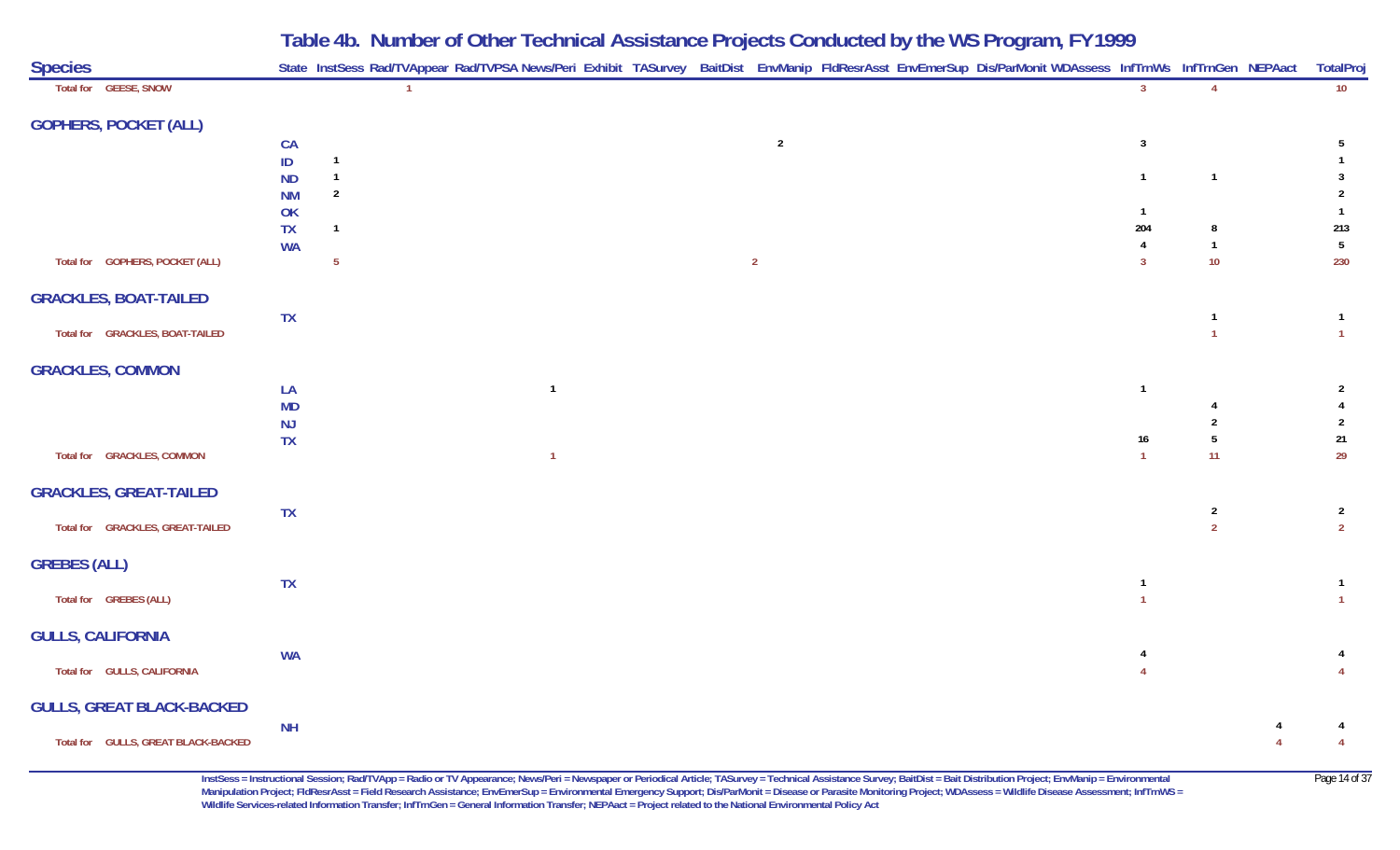|                                    |                        |                |                | Table 4b. Number of Other Technical Assistance Projects Conducted by the WS Program, FY 1999                                                               |                         |                |                |                |                |                 |                 |
|------------------------------------|------------------------|----------------|----------------|------------------------------------------------------------------------------------------------------------------------------------------------------------|-------------------------|----------------|----------------|----------------|----------------|-----------------|-----------------|
| <b>Species</b>                     |                        |                |                | State InstSess Rad/TVAppear Rad/TVPSA News/Peri Exhibit TASurvey BaitDist EnvManip FldResrAsst EnvEmerSup Dis/ParMonit WDAssess InfTrnWs InfTrnGen NEPAact |                         |                |                |                |                |                 | <b>TotalPro</b> |
| <b>GULLS, HERRING</b>              |                        |                |                |                                                                                                                                                            |                         |                |                |                |                |                 |                 |
|                                    | <b>MA</b>              |                |                |                                                                                                                                                            | $\mathbf{1}$            |                |                |                |                |                 |                 |
|                                    | <b>NH</b>              |                |                |                                                                                                                                                            |                         |                |                |                |                | $5\overline{)}$ | 5               |
|                                    | R <sub>l</sub>         |                |                |                                                                                                                                                            |                         |                |                |                |                |                 |                 |
| Total for GULLS, HERRING           | VT                     |                |                | $\mathbf{1}$                                                                                                                                               | $5\phantom{.0}$         |                |                |                |                | 5 <sub>5</sub>  | 11              |
| <b>GULLS, LAUGHING</b>             |                        |                |                |                                                                                                                                                            |                         |                |                |                |                |                 |                 |
|                                    | <b>AL</b>              |                |                |                                                                                                                                                            |                         |                |                | $\overline{1}$ |                |                 |                 |
|                                    | <b>TX</b>              |                |                |                                                                                                                                                            |                         |                |                |                | 1              |                 | $\mathbf{1}$    |
|                                    | <b>VA</b>              |                |                |                                                                                                                                                            | 21                      |                |                |                |                |                 | 21              |
| Total for GULLS, LAUGHING          |                        |                |                |                                                                                                                                                            | 21                      |                |                | $\overline{1}$ | $\mathbf{1}$   |                 | 23              |
| <b>GULLS, RING-BILLED</b>          |                        |                |                |                                                                                                                                                            |                         |                |                |                |                |                 |                 |
|                                    | IL                     |                |                |                                                                                                                                                            | $\overline{1}$          |                |                |                |                |                 |                 |
|                                    | <b>NY</b>              |                |                | $\overline{1}$                                                                                                                                             |                         |                |                |                |                |                 |                 |
|                                    | OH                     |                |                |                                                                                                                                                            |                         |                |                | $\overline{2}$ |                |                 |                 |
|                                    | <b>SD</b>              |                |                |                                                                                                                                                            | $\overline{\mathbf{1}}$ |                | $\overline{2}$ |                | $\overline{1}$ |                 | 3               |
|                                    | TX<br><b>VA</b>        | $\overline{2}$ |                |                                                                                                                                                            | $26\,$                  | 3              |                |                |                |                 | 31              |
|                                    | <b>WA</b>              |                |                |                                                                                                                                                            |                         |                |                |                |                |                 |                 |
|                                    | WI                     |                |                |                                                                                                                                                            |                         |                |                | $\mathbf{3}$   | 5              |                 |                 |
| Total for GULLS, RING-BILLED       |                        | $\overline{2}$ | $\overline{1}$ | $\overline{1}$                                                                                                                                             | 28                      | $\overline{3}$ | $\overline{2}$ |                | $\overline{6}$ |                 | 56              |
| <b>GULLS, z-(OTHER)</b>            |                        |                |                |                                                                                                                                                            |                         |                |                |                |                |                 |                 |
|                                    | DE                     |                |                |                                                                                                                                                            |                         |                |                |                | $\overline{1}$ |                 |                 |
|                                    | <b>KS</b>              |                |                |                                                                                                                                                            | $\overline{1}$          |                |                |                |                |                 |                 |
|                                    | <b>MD</b>              |                |                |                                                                                                                                                            |                         |                |                |                | 20             |                 | 20              |
|                                    | <b>MS</b><br><b>WA</b> | $\mathbf{3}$   |                |                                                                                                                                                            |                         |                |                |                |                |                 | 3               |
| Total for GULLS, z-(OTHER)         |                        | $\mathbf{3}$   |                |                                                                                                                                                            | $\overline{1}$          |                |                |                | 22             |                 | 26              |
| <b>HARES, JACKRABBITS (ALL)</b>    |                        |                |                |                                                                                                                                                            |                         |                |                |                |                |                 |                 |
|                                    | CA                     |                |                |                                                                                                                                                            |                         |                |                | $\overline{1}$ |                |                 |                 |
|                                    | MN                     |                |                |                                                                                                                                                            |                         |                | $\overline{1}$ |                |                |                 |                 |
|                                    | <b>TX</b>              |                |                |                                                                                                                                                            |                         |                |                |                | $\overline{1}$ |                 | 9               |
| Total for HARES, JACKRABBITS (ALL) |                        |                |                |                                                                                                                                                            |                         |                | $\mathbf{1}$   | $\overline{1}$ | $\overline{1}$ |                 | 11              |

#### **HARES, SNOWSHOE**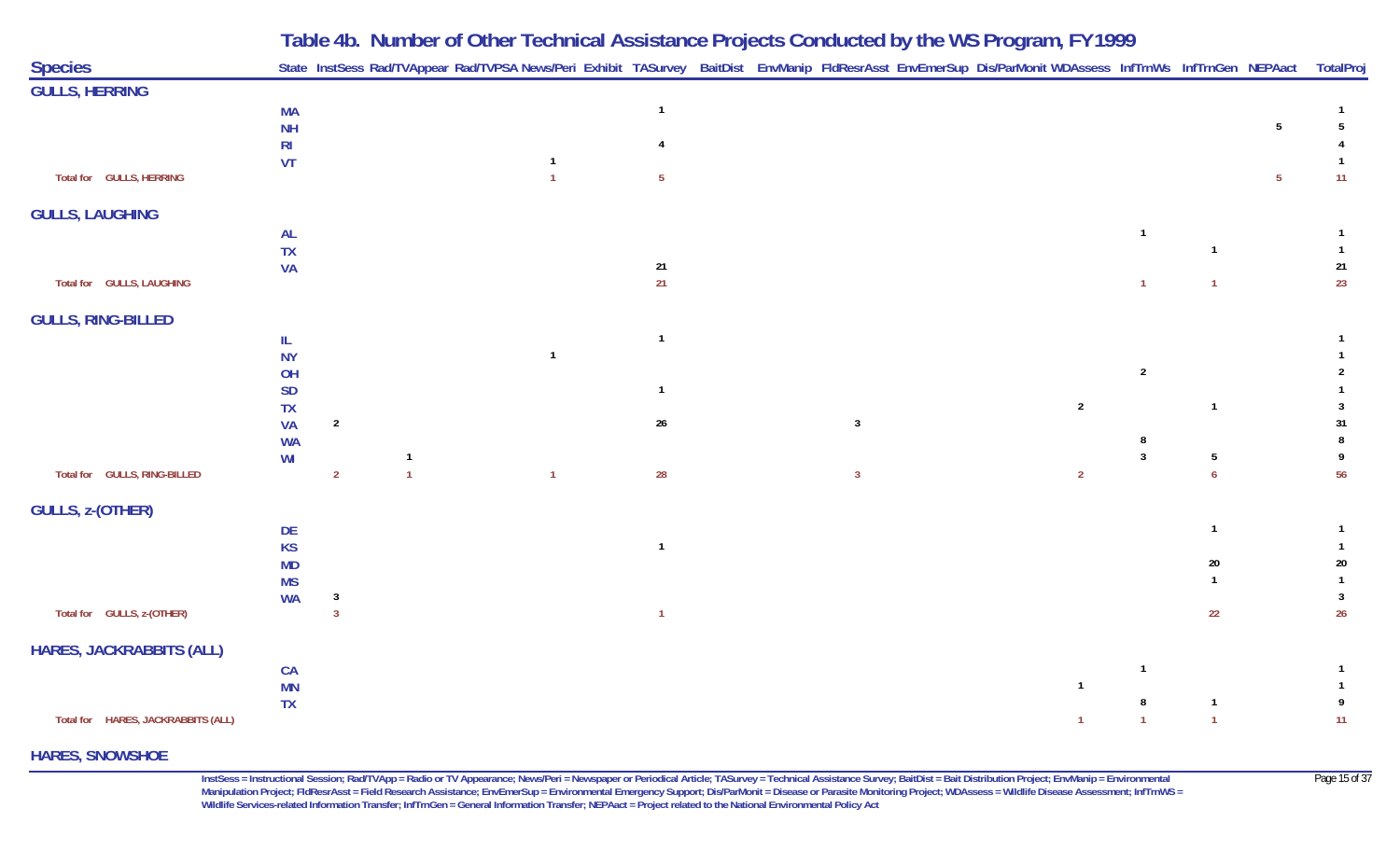| <b>Species</b>                        |                 |                                  |                |                |     |  |  | State InstSess Rad/TVAppear Rad/TVPSA News/Peri Exhibit TASurvey BaitDist EnvManip FldResrAsst EnvEmerSup Dis/ParMonit WDAssess InfTrnWs InfTrnGen NEPAact |                                  |                                | TotalPro                       |
|---------------------------------------|-----------------|----------------------------------|----------------|----------------|-----|--|--|------------------------------------------------------------------------------------------------------------------------------------------------------------|----------------------------------|--------------------------------|--------------------------------|
| Total for HARES, SNOWSHOE             | WI              |                                  |                |                |     |  |  |                                                                                                                                                            |                                  | $\overline{1}$<br>$\mathbf{1}$ | $\mathbf{1}$<br>1 <sup>1</sup> |
| <b>HAWKS, RED-SHOULDERED</b>          |                 |                                  |                |                |     |  |  |                                                                                                                                                            |                                  |                                |                                |
| Total for HAWKS, RED-SHOULDERED       | <b>SC</b>       |                                  |                |                |     |  |  |                                                                                                                                                            | $\mathbf{1}$<br>$\mathbf{1}$     |                                | $\mathbf{1}$<br>$\mathbf{1}$   |
| <b>HAWKS, RED-TAILED</b>              |                 |                                  |                |                |     |  |  |                                                                                                                                                            |                                  |                                |                                |
|                                       | CA              |                                  |                |                |     |  |  |                                                                                                                                                            |                                  | $\overline{1}$                 | $\mathbf{1}$                   |
|                                       | IL<br>KY        |                                  | $\overline{1}$ | $\overline{1}$ | - 9 |  |  |                                                                                                                                                            | $\overline{1}$                   |                                | 9<br>3                         |
|                                       | <b>MD</b>       |                                  |                |                |     |  |  |                                                                                                                                                            | $\mathbf{1}$                     | $\mathbf{1}$                   | 2                              |
|                                       | <b>MO</b>       |                                  |                |                |     |  |  |                                                                                                                                                            |                                  |                                | $\mathbf{1}$                   |
|                                       | OH              |                                  |                |                |     |  |  |                                                                                                                                                            | $\mathbf{1}$                     | $\overline{1}$                 | $\overline{2}$                 |
|                                       | TN              |                                  |                |                |     |  |  |                                                                                                                                                            | $\overline{2}$<br>$\overline{2}$ |                                | $\overline{2}$                 |
|                                       | TX<br><b>WA</b> | $\overline{1}$<br>$\overline{1}$ |                |                |     |  |  |                                                                                                                                                            |                                  |                                | $\mathbf{3}$<br>$\mathbf{1}$   |
|                                       | WI              |                                  |                |                |     |  |  |                                                                                                                                                            |                                  | $\mathbf{3}$                   | $\mathbf{3}$                   |
| Total for HAWKS, RED-TAILED           |                 | $\overline{2}$                   | $\overline{1}$ | $\overline{1}$ | 10  |  |  |                                                                                                                                                            |                                  | 6 <sup>1</sup>                 | 27                             |
| HAWKS, z-(OTHER)                      |                 |                                  |                |                |     |  |  |                                                                                                                                                            |                                  |                                |                                |
|                                       | <b>AR</b>       |                                  |                |                |     |  |  |                                                                                                                                                            | $\overline{2}$                   |                                | $\overline{2}$                 |
|                                       | CA              |                                  |                |                |     |  |  |                                                                                                                                                            | $\mathbf{1}$                     |                                | $\mathbf{1}$                   |
|                                       | MD<br>OH        |                                  |                |                |     |  |  |                                                                                                                                                            |                                  | 31<br>$\overline{2}$           | 31<br>$\overline{2}$           |
|                                       | SC              |                                  |                |                |     |  |  |                                                                                                                                                            | $\overline{1}$                   |                                | $\mathbf{1}$                   |
|                                       | <b>TX</b>       |                                  |                |                |     |  |  |                                                                                                                                                            | $\mathbf{1}$                     |                                | $\mathbf{1}$                   |
|                                       | <b>VA</b>       |                                  |                |                |     |  |  |                                                                                                                                                            |                                  | 1                              | $\overline{1}$                 |
|                                       | VT              |                                  |                |                |     |  |  |                                                                                                                                                            |                                  |                                | $\mathbf{1}$                   |
| Total for HAWKS, z-(OTHER)            | WI              |                                  |                |                |     |  |  |                                                                                                                                                            | $\overline{1}$<br>$\overline{2}$ | $14$<br>49                     | $15\,$<br>55                   |
| <b>HERONS, BLACK-CROWNED NIGHT</b>    |                 |                                  |                |                |     |  |  |                                                                                                                                                            |                                  |                                |                                |
|                                       | <b>KY</b>       |                                  |                |                |     |  |  |                                                                                                                                                            | $\mathbf{1}$                     |                                | $\mathbf{1}$                   |
| Total for HERONS, BLACK-CROWNED NIGHT |                 |                                  |                |                |     |  |  |                                                                                                                                                            | $\overline{1}$                   |                                | $\mathbf{1}$                   |
| <b>HERONS, GREAT BLUE</b>             |                 |                                  |                |                |     |  |  |                                                                                                                                                            |                                  |                                |                                |
|                                       | <b>AR</b><br>MD |                                  |                |                |     |  |  |                                                                                                                                                            | $\mathbf{1}$                     | 14                             | $\overline{1}$<br>$14$         |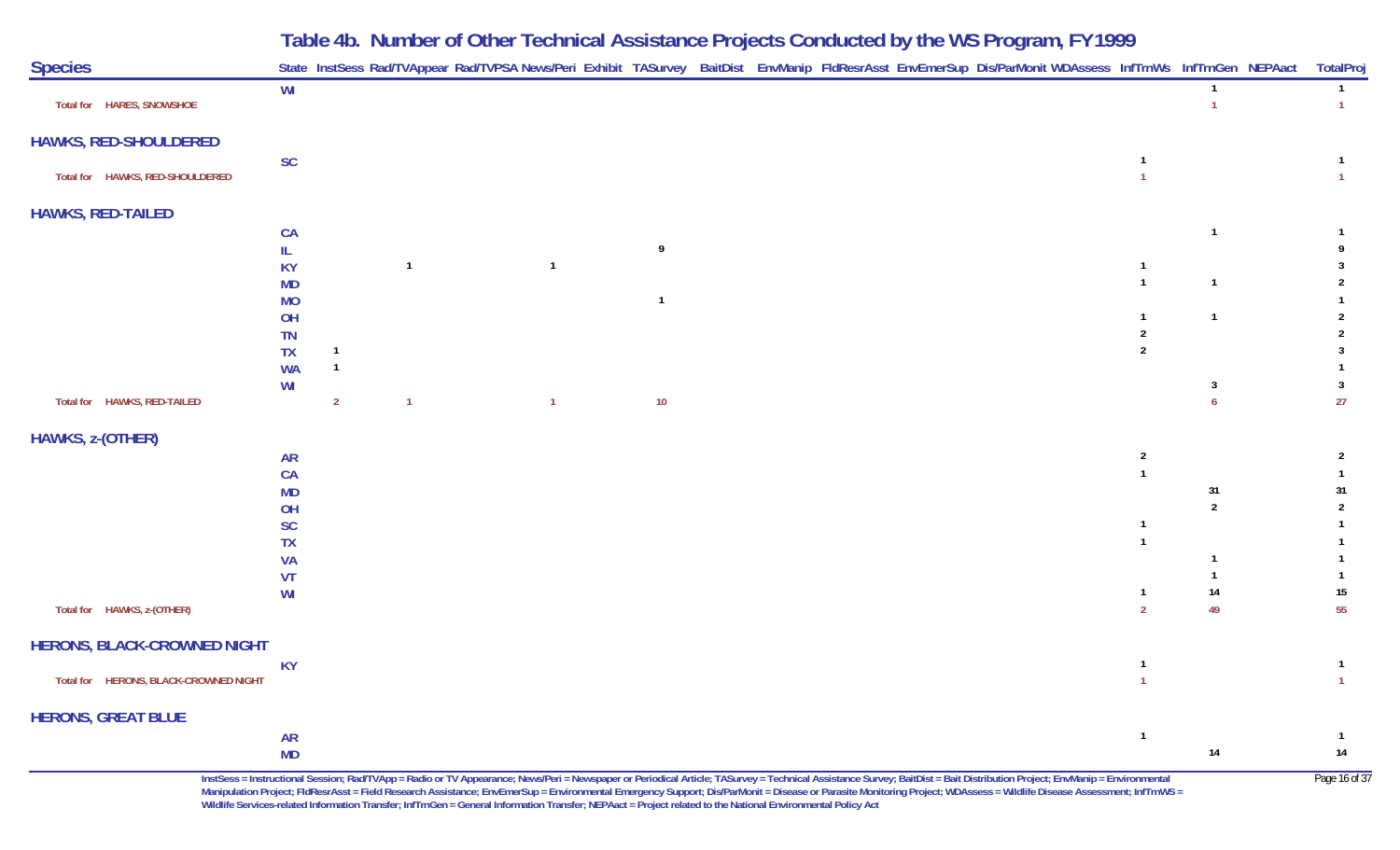| <b>Species</b>                         |                 |                |                | State InstSess Rad/TVAppear Rad/TVPSA News/Peri Exhibit TASurvey BaitDist EnvManip FldResrAsst EnvEmerSup Dis/ParMonit WDAssess InfTrnWs InfTrnGen NEPAact |                |                |  |  | ◡   |                |                |                 | TotalProj                        |
|----------------------------------------|-----------------|----------------|----------------|------------------------------------------------------------------------------------------------------------------------------------------------------------|----------------|----------------|--|--|-----|----------------|----------------|-----------------|----------------------------------|
|                                        | <b>NJ</b>       |                |                |                                                                                                                                                            |                |                |  |  |     |                |                | $\overline{1}$  | $\mathbf{1}$                     |
|                                        | SC              |                |                |                                                                                                                                                            |                |                |  |  |     |                | $\overline{2}$ |                 | $\overline{2}$                   |
|                                        | <b>TX</b><br>VA |                |                |                                                                                                                                                            |                | $\overline{1}$ |  |  |     |                | $\overline{2}$ | $\overline{2}$  |                                  |
|                                        | WI              |                |                |                                                                                                                                                            |                |                |  |  |     |                |                | $\overline{4}$  | 4                                |
| Total for HERONS, GREAT BLUE           |                 |                |                |                                                                                                                                                            |                |                |  |  |     |                | $\mathbf{1}$   | 21              | 27                               |
| <b>HERONS, GREEN-BACKED</b>            |                 |                |                |                                                                                                                                                            |                |                |  |  |     |                |                |                 |                                  |
| Total for HERONS, GREEN-BACKED         | <b>MD</b>       |                |                |                                                                                                                                                            |                |                |  |  |     |                |                |                 | $\mathbf{1}$<br>$\overline{1}$   |
| HERONS, YELLOW-CROWNED NIGHT           |                 |                |                |                                                                                                                                                            |                |                |  |  |     |                |                |                 |                                  |
| Total for HERONS, YELLOW-CROWNED NIGHT | <b>TX</b>       |                |                |                                                                                                                                                            |                |                |  |  |     |                | $\overline{1}$ |                 | $\overline{1}$<br>$\overline{1}$ |
| <b>HOGS, FERAL</b>                     |                 |                |                |                                                                                                                                                            |                |                |  |  |     |                |                |                 |                                  |
|                                        | <b>AL</b>       |                |                |                                                                                                                                                            |                |                |  |  |     |                | $\overline{2}$ |                 | $\overline{2}$                   |
|                                        | CA              | $\overline{1}$ |                |                                                                                                                                                            |                |                |  |  |     | $\overline{2}$ |                | -1              |                                  |
|                                        | GA              |                |                |                                                                                                                                                            |                | 138            |  |  |     |                |                |                 | 138                              |
|                                        | HI<br><b>KS</b> |                |                |                                                                                                                                                            | $\overline{2}$ |                |  |  |     |                |                |                 | $\overline{3}$                   |
|                                        | LA              |                |                |                                                                                                                                                            |                |                |  |  |     |                |                |                 |                                  |
|                                        | <b>MS</b>       | $\overline{2}$ |                |                                                                                                                                                            |                |                |  |  |     | $\mathbf{1}$   |                |                 | $\overline{7}$                   |
|                                        | OK              |                |                |                                                                                                                                                            |                |                |  |  |     |                | 15             | $5\phantom{.0}$ | $20\,$                           |
|                                        | <b>TX</b>       | $\overline{7}$ | $\overline{1}$ |                                                                                                                                                            |                |                |  |  | 282 |                | $39\,$         | $16\,$          | 345                              |
| Total for HOGS, FERAL                  |                 | $10$           | $\overline{1}$ |                                                                                                                                                            | $\overline{2}$ | 142            |  |  | 282 | $\mathbf{3}$   | $\overline{2}$ | 22              | 521                              |
| <b>JAYS, BLUE</b>                      |                 |                |                |                                                                                                                                                            |                |                |  |  |     |                |                |                 |                                  |
|                                        | <b>MD</b>       |                |                |                                                                                                                                                            |                |                |  |  |     |                |                | 14              | 14                               |
| Total for JAYS, BLUE                   | <b>TX</b>       |                |                |                                                                                                                                                            |                |                |  |  |     |                |                | 15              | $\overline{1}$<br>15             |
| <b>KESTRELS, AMERICAN</b>              |                 |                |                |                                                                                                                                                            |                |                |  |  |     |                |                |                 |                                  |
|                                        | Ш.              |                |                |                                                                                                                                                            |                | $\overline{1}$ |  |  |     |                |                |                 |                                  |
|                                        | <b>MD</b>       |                |                |                                                                                                                                                            |                |                |  |  |     |                |                |                 |                                  |
|                                        | <b>VA</b><br>WI |                |                |                                                                                                                                                            |                |                |  |  |     |                |                |                 |                                  |
| Total for KESTRELS, AMERICAN           |                 |                |                |                                                                                                                                                            |                | $\overline{2}$ |  |  |     |                |                | $\overline{2}$  |                                  |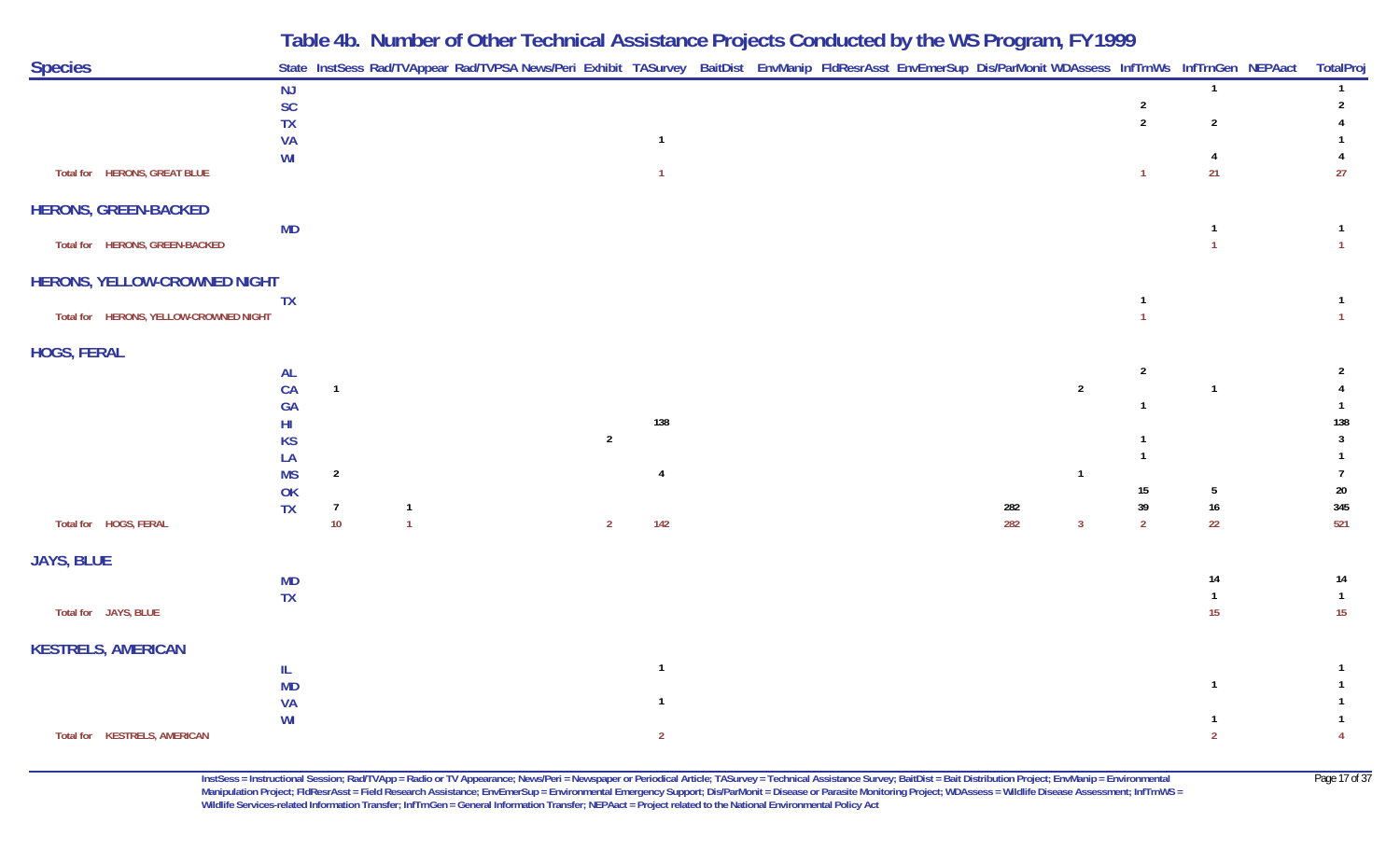|                                                  |                        |                         |                |                |  |              | Table 4b. Number of Other Technical Assistance Projects Conducted by the WS Program, FY 1999                                                               |    |    |                |                |
|--------------------------------------------------|------------------------|-------------------------|----------------|----------------|--|--------------|------------------------------------------------------------------------------------------------------------------------------------------------------------|----|----|----------------|----------------|
| <b>Species</b>                                   |                        |                         |                |                |  |              | State InstSess Rad/TVAppear Rad/TVPSA News/Peri Exhibit TASurvey BaitDist EnvManip FldResrAsst EnvEmerSup Dis/ParMonit WDAssess InfTrnWs InfTrnGen NEPAact |    |    |                | TotalPro       |
| <b>KILLDEERS</b>                                 |                        |                         |                |                |  |              |                                                                                                                                                            |    |    |                |                |
| Total for KILLDEERS                              | WI                     |                         |                |                |  |              |                                                                                                                                                            |    |    |                |                |
| <b>KINGFISHERS (ALL)</b>                         |                        |                         |                |                |  |              |                                                                                                                                                            |    |    |                |                |
|                                                  | <b>WA</b>              |                         |                |                |  |              |                                                                                                                                                            |    |    |                |                |
| Total for KINGFISHERS (ALL)                      |                        |                         |                |                |  |              |                                                                                                                                                            |    |    |                |                |
| <b>KITES (ALL)</b>                               |                        |                         |                |                |  |              |                                                                                                                                                            |    |    |                |                |
|                                                  | <b>MA</b>              |                         |                |                |  |              |                                                                                                                                                            |    |    |                |                |
| Total for KITES (ALL)                            | OK                     |                         |                |                |  |              |                                                                                                                                                            |    |    |                | $\overline{2}$ |
|                                                  |                        |                         |                |                |  |              |                                                                                                                                                            |    |    |                |                |
| <b>LARKS, HORNED</b>                             |                        |                         |                |                |  |              |                                                                                                                                                            |    |    |                |                |
|                                                  | <b>MA</b>              |                         |                |                |  |              |                                                                                                                                                            |    |    |                |                |
| Total for LARKS, HORNED                          |                        |                         |                |                |  |              |                                                                                                                                                            |    |    |                |                |
| <b>LIONS, MOUNTAIN (COUGAR)</b>                  |                        |                         |                |                |  |              |                                                                                                                                                            |    |    |                |                |
|                                                  | CA                     | $\overline{\mathbf{3}}$ |                | $\overline{1}$ |  | $\mathbf{1}$ |                                                                                                                                                            |    | 25 | 88             | 120            |
|                                                  | MD                     |                         |                |                |  |              |                                                                                                                                                            |    |    | 12             | 13             |
|                                                  | <b>ND</b><br><b>NE</b> |                         | -1             |                |  |              |                                                                                                                                                            |    |    |                |                |
|                                                  | OK                     |                         |                |                |  |              |                                                                                                                                                            |    |    |                |                |
|                                                  | OR                     |                         |                | 6              |  |              |                                                                                                                                                            |    |    |                | 11             |
|                                                  | <b>TX</b><br><b>WA</b> |                         |                |                |  |              |                                                                                                                                                            | 10 | 53 |                | 70<br>3        |
| Total for LIONS, MOUNTAIN (COUGAR)               |                        | 3                       | $\overline{2}$ | -7             |  | $\mathbf{1}$ |                                                                                                                                                            | 10 | 25 | 112            | 227            |
| LIONS, MOUNTAIN (COUGAR) (AS                     |                        |                         |                |                |  |              |                                                                                                                                                            |    |    |                |                |
|                                                  | LA                     |                         |                |                |  |              |                                                                                                                                                            |    |    |                | $\mathbf{2}$   |
| Total for LIONS, MOUNTAIN (COUGAR) (AS REPORTED) |                        |                         |                |                |  |              |                                                                                                                                                            |    |    |                | $\overline{2}$ |
| <b>LIZARDS, MONITOR</b>                          |                        |                         |                |                |  |              |                                                                                                                                                            |    |    |                |                |
|                                                  | <b>TX</b>              |                         |                |                |  |              |                                                                                                                                                            |    |    |                | $\overline{1}$ |
| Total for LIZARDS, MONITOR                       |                        |                         |                |                |  |              |                                                                                                                                                            |    |    |                | $\mathbf{1}$   |
| LIZARDS, z-(OTHER)                               |                        |                         |                |                |  |              |                                                                                                                                                            |    |    |                |                |
|                                                  | <b>MD</b>              |                         |                |                |  |              |                                                                                                                                                            |    |    | $\overline{1}$ | $\overline{1}$ |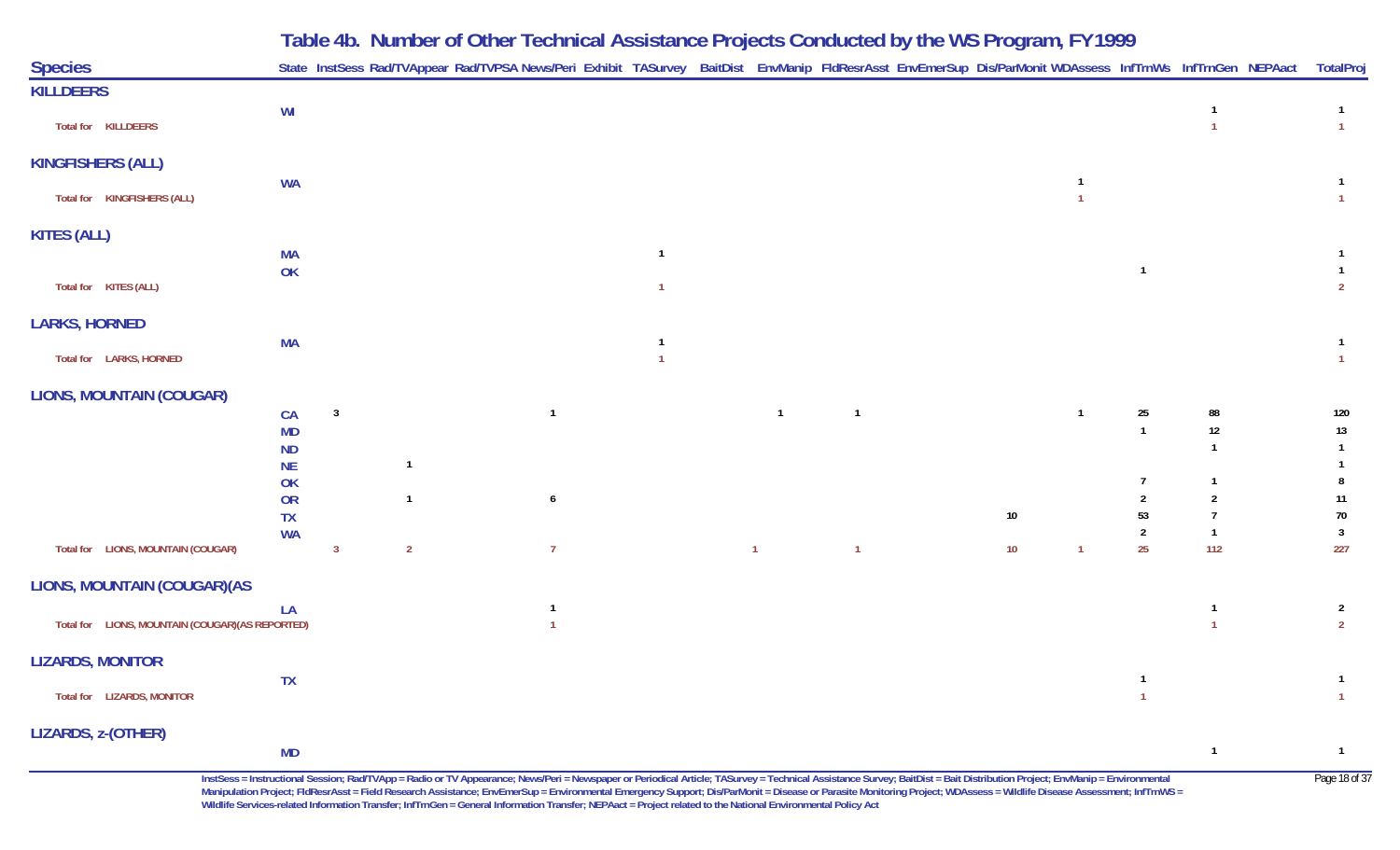|                                     | Table 4b. Number of Other Technical Assistance Projects Conducted by the WS Program, FY 1999                                                               |  |                |                      |                 |
|-------------------------------------|------------------------------------------------------------------------------------------------------------------------------------------------------------|--|----------------|----------------------|-----------------|
| <b>Species</b>                      | State InstSess Rad/TVAppear Rad/TVPSA News/Peri Exhibit TASurvey BaitDist EnvManip FldResrAsst EnvEmerSup Dis/ParMonit WDAssess InfTrnWs InfTrnGen NEPAact |  |                |                      | TotalProj       |
| Total for LIZARDS, z-(OTHER)        | TN<br><b>TX</b>                                                                                                                                            |  |                |                      | $5\overline{)}$ |
| <b>MAGPIES, BLACK-BILLED</b>        |                                                                                                                                                            |  |                |                      |                 |
|                                     | OR                                                                                                                                                         |  |                |                      |                 |
| Total for MAGPIES, BLACK-BILLED     | <b>WA</b>                                                                                                                                                  |  | 2              |                      |                 |
| <b>MALLARDS</b>                     |                                                                                                                                                            |  |                |                      |                 |
|                                     | CA                                                                                                                                                         |  |                | 3                    |                 |
|                                     | IL                                                                                                                                                         |  |                |                      |                 |
|                                     | <b>KY</b><br><b>MD</b>                                                                                                                                     |  |                | 84                   | 84              |
|                                     | MI                                                                                                                                                         |  |                |                      |                 |
|                                     | $\mathbf{1}$<br><b>MO</b>                                                                                                                                  |  |                |                      |                 |
|                                     | <b>NJ</b>                                                                                                                                                  |  |                |                      |                 |
|                                     | <b>OH</b><br><b>PA</b>                                                                                                                                     |  |                |                      |                 |
|                                     | <b>TX</b>                                                                                                                                                  |  |                |                      |                 |
|                                     | <b>VA</b>                                                                                                                                                  |  |                |                      |                 |
|                                     | WI                                                                                                                                                         |  | 2              | 36                   | 38              |
| <b>Total for MALLARDS</b>           |                                                                                                                                                            |  |                | 129                  | 140             |
| <b>MAMMALS, EXOTIC z-(OTHER)</b>    |                                                                                                                                                            |  |                |                      |                 |
|                                     | <b>MD</b>                                                                                                                                                  |  |                | 3                    |                 |
|                                     | <b>TX</b>                                                                                                                                                  |  | $\overline{2}$ |                      |                 |
| Total for MAMMALS, EXOTIC z-(OTHER) | WI                                                                                                                                                         |  |                |                      |                 |
| <b>MARMOTS/WOODCHUCKS (ALL)</b>     |                                                                                                                                                            |  |                |                      |                 |
|                                     | <b>AL</b>                                                                                                                                                  |  |                |                      |                 |
|                                     | <b>KY</b>                                                                                                                                                  |  | $\overline{1}$ |                      |                 |
|                                     | <b>MD</b>                                                                                                                                                  |  |                | 110                  | 110             |
|                                     | <b>NH</b><br>OH                                                                                                                                            |  | $\overline{2}$ | 23<br>$\overline{2}$ | 25<br>3         |
|                                     | VT                                                                                                                                                         |  |                | 3                    | $\mathbf{3}$    |
|                                     | <b>WA</b>                                                                                                                                                  |  | $\overline{2}$ |                      | 2               |
|                                     | WI                                                                                                                                                         |  | $\overline{2}$ | $\overline{2}$       |                 |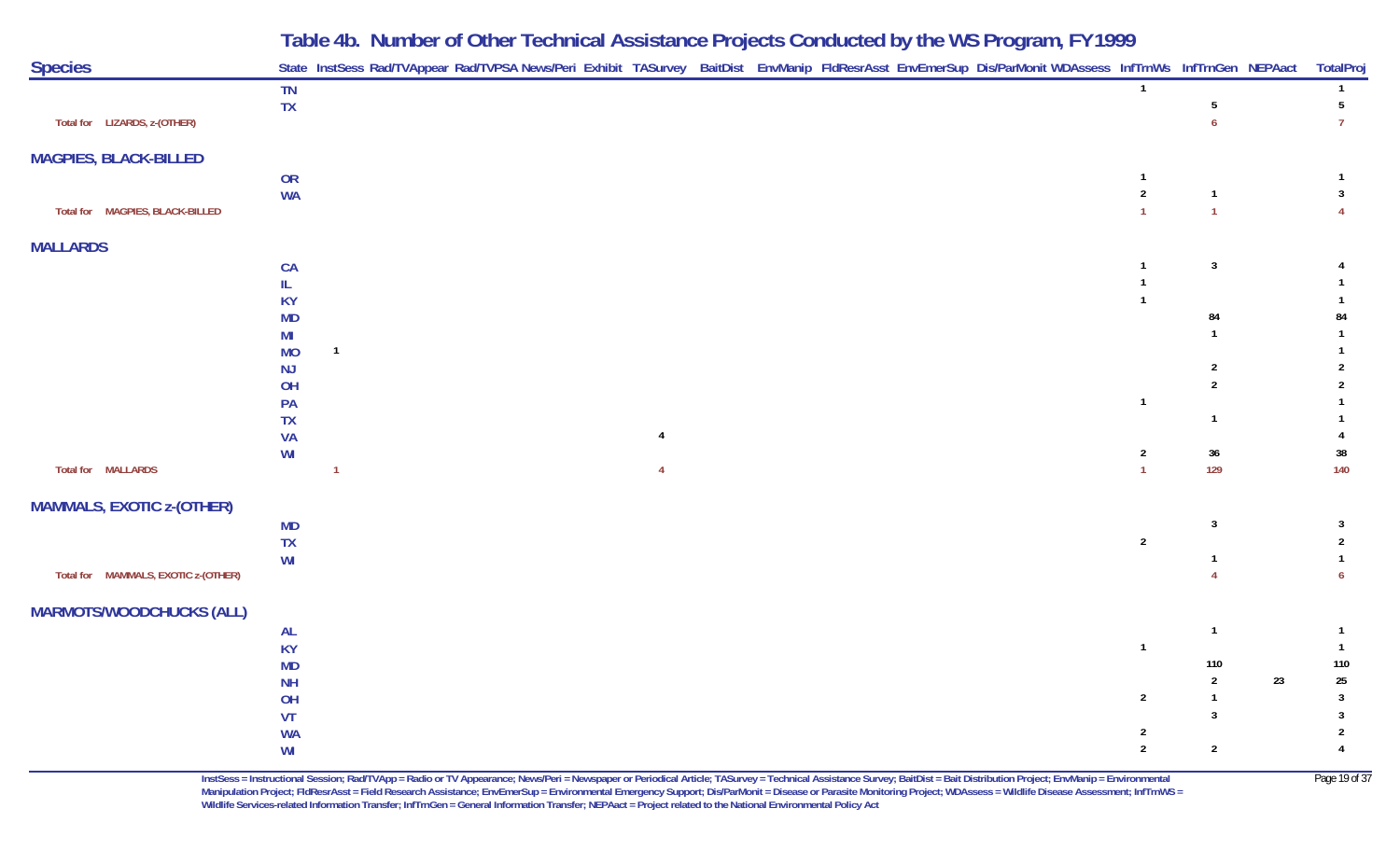| <b>Species</b>                     |                        | State InstSess Rad/TVAppear Rad/TVPSA News/Peri Exhibit TASurvey BaitDist EnvManip FldResrAsst EnvEmerSup Dis/ParMonit WDAssess InfTrnWs InfTrnGen NEPAact |                |  |                                  |                         |                                  |    | TotalProj                        |
|------------------------------------|------------------------|------------------------------------------------------------------------------------------------------------------------------------------------------------|----------------|--|----------------------------------|-------------------------|----------------------------------|----|----------------------------------|
| Total for MARMOTS/WOODCHUCKS (ALL) |                        |                                                                                                                                                            |                |  |                                  |                         | $\frac{119}{119}$                | 23 | 149                              |
| <b>MARTINS, PURPLE</b>             |                        |                                                                                                                                                            |                |  |                                  |                         |                                  |    |                                  |
|                                    | <b>AL</b><br><b>TX</b> |                                                                                                                                                            | $\overline{1}$ |  |                                  | $\overline{\mathbf{1}}$ |                                  |    | $\mathbf{1}$<br>$\mathbf{1}$     |
| Total for MARTINS, PURPLE          |                        |                                                                                                                                                            | $\overline{1}$ |  |                                  | $\overline{1}$          |                                  |    | $\overline{2}$                   |
| <b>MEADOWLARKS, WESTERN</b>        |                        |                                                                                                                                                            |                |  |                                  |                         |                                  |    |                                  |
| Total for MEADOWLARKS, WESTERN     | ND                     |                                                                                                                                                            |                |  |                                  |                         | $\overline{1}$<br>$\overline{1}$ |    | $\mathbf{1}$<br>$\overline{1}$   |
| <b>MERGANSER (OTHER)</b>           |                        |                                                                                                                                                            |                |  |                                  |                         |                                  |    |                                  |
| Total for MERGANSER (OTHER)        | <b>VA</b>              |                                                                                                                                                            |                |  | $\overline{1}$<br>$\overline{1}$ |                         |                                  |    | $\overline{1}$<br>$\overline{1}$ |
|                                    |                        |                                                                                                                                                            |                |  |                                  |                         |                                  |    |                                  |
| MICE, DEER (ALL)                   | <b>WA</b>              |                                                                                                                                                            |                |  |                                  | $\overline{\mathbf{1}}$ |                                  |    | $\mathbf{1}$                     |
| Total for MICE, DEER (ALL)         |                        |                                                                                                                                                            |                |  |                                  | $\overline{1}$          |                                  |    | $\mathbf{1}$                     |
| <b>MICE, HOUSE</b>                 |                        |                                                                                                                                                            |                |  |                                  |                         |                                  |    |                                  |
|                                    | CA<br>MD               | $\mathbf{1}$                                                                                                                                               |                |  |                                  |                         | -1<br>$\overline{4}$             |    | $\overline{2}$<br>$\overline{4}$ |
|                                    | $\mathsf{N}\mathsf{M}$ | $\mathbf{1}$                                                                                                                                               |                |  |                                  |                         |                                  |    | $\mathbf{1}$                     |
| Total for MICE, HOUSE              | TX                     | $\overline{2}$                                                                                                                                             |                |  |                                  | $\overline{2}$          | $5\phantom{.0}$                  |    | $\overline{2}$<br>9              |
| MICE, z-FIELD (OTHER)              |                        |                                                                                                                                                            |                |  |                                  |                         |                                  |    |                                  |
| Total for MICE, z-FIELD (OTHER)    | MD                     |                                                                                                                                                            |                |  |                                  |                         | $\overline{1}$<br>$\overline{1}$ |    | $\overline{1}$<br>$\mathbf{1}$   |
|                                    |                        |                                                                                                                                                            |                |  |                                  |                         |                                  |    |                                  |
| <b>MICE/RATS (MIXED)</b>           | OK                     |                                                                                                                                                            |                |  |                                  |                         | $\overline{1}$                   |    | $\overline{1}$                   |
|                                    | <b>TX</b>              | $\mathbf{3}$                                                                                                                                               |                |  |                                  | $10\,$                  | $\overline{\mathbf{3}}$          |    | 16                               |
| Total for MICE/RATS (MIXED)        |                        | $\overline{3}$                                                                                                                                             |                |  |                                  |                         | $\overline{4}$                   |    | 17                               |
| <b>MINKS</b>                       |                        |                                                                                                                                                            |                |  |                                  |                         |                                  |    |                                  |
|                                    | LA<br>ND               | $\overline{1}$                                                                                                                                             |                |  |                                  | $\overline{\mathbf{1}}$ |                                  |    | $\mathbf{1}$<br>$\overline{1}$   |
|                                    |                        |                                                                                                                                                            |                |  |                                  |                         |                                  |    |                                  |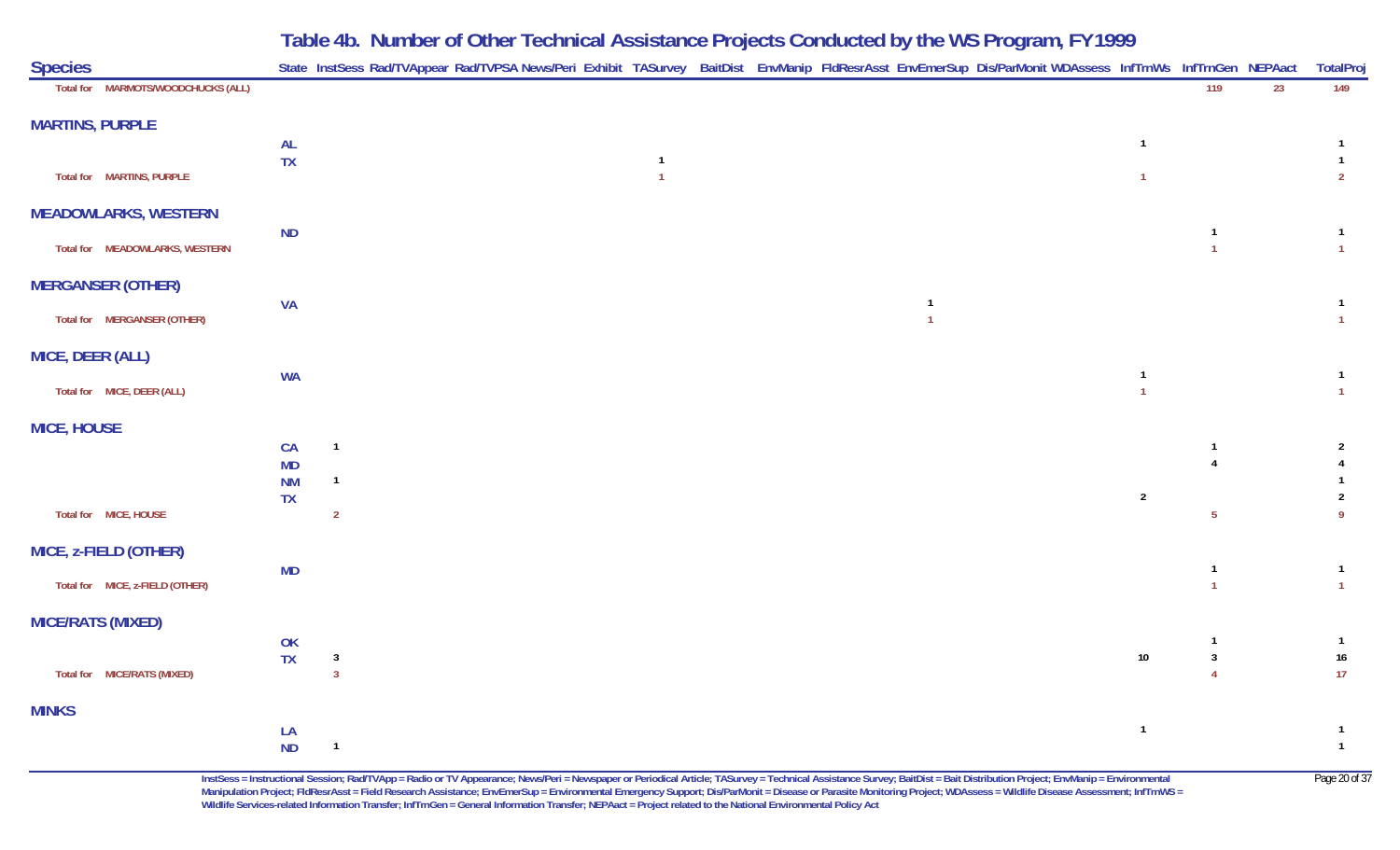| <b>Species</b>                   |                        |                    | State InstSess Rad/TVAppear Rad/TVPSA News/Peri Exhibit TASurvey BaitDist EnvManip FldResrAsst EnvEmerSup Dis/ParMonit WDAssess InfTrnWs InfTrnGen NEPAact |                |                                |                |                |  |  |  |                                  |                         |                | TotalProj                        |
|----------------------------------|------------------------|--------------------|------------------------------------------------------------------------------------------------------------------------------------------------------------|----------------|--------------------------------|----------------|----------------|--|--|--|----------------------------------|-------------------------|----------------|----------------------------------|
|                                  | <b>TX</b><br><b>WA</b> |                    |                                                                                                                                                            |                |                                |                |                |  |  |  | $\overline{1}$<br>$\overline{1}$ |                         |                | $\mathbf{1}$<br>$\mathbf{1}$     |
|                                  | W <sub>l</sub>         |                    |                                                                                                                                                            |                |                                |                |                |  |  |  |                                  | $\overline{1}$          |                | $\mathbf{1}$                     |
| Total for MINKS                  |                        | $\mathbf{1}$       |                                                                                                                                                            |                |                                |                |                |  |  |  | $\overline{1}$                   | $\overline{1}$          |                | 5 <sup>5</sup>                   |
| <b>MOCKINGBIRDS, NORTHERN</b>    |                        |                    |                                                                                                                                                            |                |                                |                |                |  |  |  |                                  |                         |                |                                  |
|                                  | <b>MD</b>              |                    |                                                                                                                                                            |                |                                |                |                |  |  |  |                                  | $\overline{2}$          |                | $\overline{2}$                   |
|                                  | TX                     |                    |                                                                                                                                                            |                |                                |                |                |  |  |  | $\overline{1}$                   |                         |                | $\mathbf{1}$                     |
| Total for MOCKINGBIRDS, NORTHERN |                        |                    |                                                                                                                                                            |                |                                |                |                |  |  |  |                                  | $\overline{2}$          |                | $\mathbf{3}$                     |
| <b>MOLES (ALL)</b>               |                        |                    |                                                                                                                                                            |                |                                |                |                |  |  |  |                                  |                         |                |                                  |
|                                  | CA                     |                    |                                                                                                                                                            |                |                                |                |                |  |  |  |                                  | $\overline{2}$          |                | $\overline{2}$                   |
|                                  | <b>MD</b><br><b>MS</b> | $\overline{1}$     |                                                                                                                                                            |                |                                |                | $\overline{1}$ |  |  |  |                                  | $\overline{\mathbf{3}}$ |                | $\overline{3}$<br>$\overline{2}$ |
|                                  | OK                     |                    |                                                                                                                                                            |                |                                |                |                |  |  |  | $\overline{1}$                   |                         |                |                                  |
|                                  | <b>TX</b>              |                    |                                                                                                                                                            |                |                                |                |                |  |  |  | $\mathbf{3}$                     | $5\phantom{.0}$         |                | 8                                |
| Total for MOLES (ALL)            |                        | $\overline{1}$     |                                                                                                                                                            |                |                                |                | $\overline{1}$ |  |  |  |                                  | $10$                    |                | 16                               |
| <b>MONGOOSES, INDIAN</b>         |                        |                    |                                                                                                                                                            |                |                                |                |                |  |  |  |                                  |                         |                |                                  |
|                                  | $\mathsf{HI}$          |                    |                                                                                                                                                            |                |                                |                |                |  |  |  | $\overline{2}$                   | $\overline{1}$          |                | $\mathbf{3}$                     |
| Total for MONGOOSES, INDIAN      |                        |                    |                                                                                                                                                            |                |                                |                |                |  |  |  | $\overline{2}$                   | $\overline{1}$          |                | $\mathbf{3}$                     |
| <b>MOOSE</b>                     |                        |                    |                                                                                                                                                            |                |                                |                |                |  |  |  |                                  |                         |                |                                  |
|                                  | NH                     |                    |                                                                                                                                                            |                |                                |                |                |  |  |  |                                  |                         |                | $\mathbf{1}$                     |
| Total for MOOSE                  |                        |                    |                                                                                                                                                            |                |                                |                |                |  |  |  |                                  |                         |                | $\mathbf{1}$                     |
| <b>MULTPL SPP</b>                |                        |                    |                                                                                                                                                            |                |                                |                |                |  |  |  |                                  |                         |                |                                  |
|                                  | <b>AK</b>              | 9                  |                                                                                                                                                            |                |                                |                | 9              |  |  |  |                                  |                         |                | 18                               |
|                                  | AL                     | $\bf 8$            |                                                                                                                                                            |                | $\mathbf{1}$                   | $\overline{2}$ |                |  |  |  | 6                                | $\overline{2}$          |                | $19$                             |
|                                  | <b>AR</b>              | $\overline{1}$     |                                                                                                                                                            |                | $\mathbf{1}$                   |                |                |  |  |  |                                  |                         |                | $\overline{2}$                   |
|                                  | <b>AZ</b>              |                    | $\mathbf{1}$                                                                                                                                               |                |                                | $\overline{1}$ |                |  |  |  |                                  | $\overline{2}$          |                | $\overline{4}$                   |
|                                  | CA                     | $\bf 48$<br>$10\,$ | $5\overline{)}$                                                                                                                                            | $\overline{1}$ | $\overline{7}$<br>$\mathbf{1}$ | $\bf 8$<br>17  | $\pmb{9}$      |  |  |  | 11                               | $21$                    |                | 110<br>${\bf 28}$                |
|                                  | CO<br><b>CT</b>        | $\mathbf{3}$       |                                                                                                                                                            |                |                                | $\mathbf{1}$   |                |  |  |  |                                  |                         |                |                                  |
|                                  | DC                     |                    |                                                                                                                                                            |                |                                |                |                |  |  |  |                                  |                         |                | -1                               |
|                                  | GA                     | $\overline{2}$     |                                                                                                                                                            |                | $\mathbf{1}$                   |                | $\overline{1}$ |  |  |  | 25                               | $10\,$                  | $\overline{1}$ | 40                               |
|                                  | HI                     |                    |                                                                                                                                                            |                |                                |                | $53\,$         |  |  |  |                                  |                         |                | 53                               |
|                                  | IA                     | $\overline{2}$     | $\mathbf{1}$                                                                                                                                               |                | $\overline{1}$                 | $\overline{3}$ | $\sqrt{2}$     |  |  |  |                                  | $\overline{1}$          |                | $10\,$                           |
|                                  | $\sf ID$               | 14                 |                                                                                                                                                            |                |                                | $\overline{2}$ |                |  |  |  |                                  |                         | $\mathbf{3}$   | $19$                             |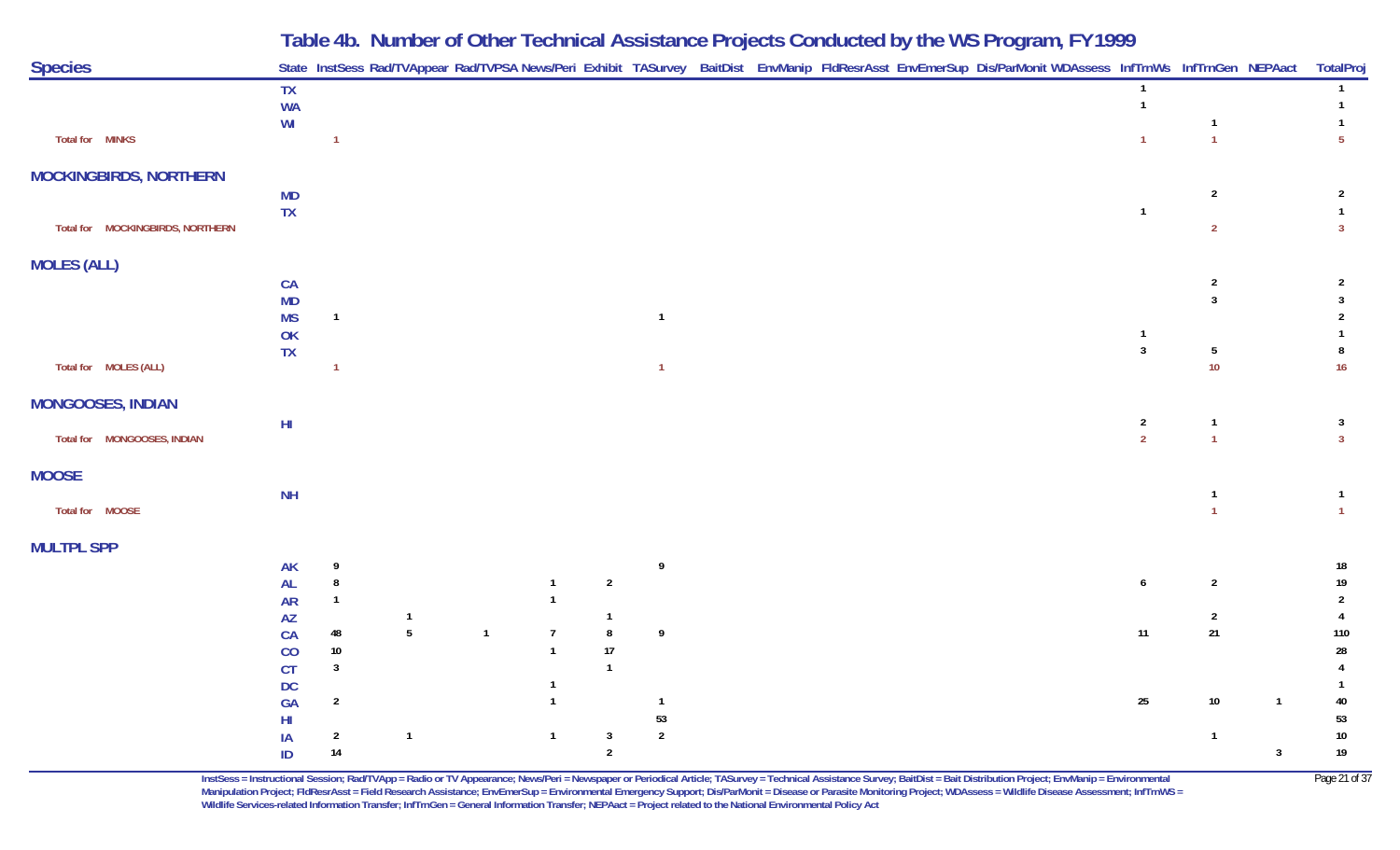| <b>Species</b>             |           |                  |                |                         |                |                |                |  | State InstSess Rad/TVAppear Rad/TVPSA News/Peri Exhibit TASurvey BaitDist EnvManip FldResrAsst EnvEmerSup Dis/ParMonit WDAssess InfTrnWs InfTrnGen NEPAact                                                                |                |                         |              | TotalProj      |
|----------------------------|-----------|------------------|----------------|-------------------------|----------------|----------------|----------------|--|---------------------------------------------------------------------------------------------------------------------------------------------------------------------------------------------------------------------------|----------------|-------------------------|--------------|----------------|
|                            | IL        | $\overline{4}$   |                |                         |                |                | 120            |  |                                                                                                                                                                                                                           |                |                         |              | 124            |
|                            | $\sf IN$  | 29               |                |                         | $\mathbf{3}$   | $\mathbf{3}$   | $\overline{4}$ |  |                                                                                                                                                                                                                           |                |                         |              | 39             |
|                            | <b>KS</b> | 5                |                |                         |                |                | 39             |  |                                                                                                                                                                                                                           | 11             |                         |              | 55             |
|                            | <b>KY</b> |                  |                |                         |                |                |                |  |                                                                                                                                                                                                                           |                |                         |              |                |
|                            | LA        |                  |                |                         |                |                |                |  |                                                                                                                                                                                                                           | 13             |                         |              | 18             |
|                            | <b>MA</b> |                  |                |                         |                |                |                |  |                                                                                                                                                                                                                           |                |                         |              |                |
|                            | <b>MD</b> |                  |                |                         | 3              |                |                |  |                                                                                                                                                                                                                           |                | 9                       |              | 32             |
|                            | <b>ME</b> | 2                |                |                         |                |                |                |  |                                                                                                                                                                                                                           |                |                         |              |                |
|                            | MI        |                  |                |                         |                |                |                |  |                                                                                                                                                                                                                           | $\overline{2}$ |                         |              |                |
|                            | <b>MO</b> | $\overline{2}$   |                |                         |                | 2              | 26             |  |                                                                                                                                                                                                                           |                |                         |              | 30             |
|                            | <b>MS</b> | 71               | $\mathbf{1}$   |                         |                | 24             | $\overline{1}$ |  |                                                                                                                                                                                                                           |                | $\overline{7}$          |              | 104            |
|                            | MT        |                  |                |                         |                |                |                |  |                                                                                                                                                                                                                           |                |                         |              |                |
|                            | <b>NC</b> | 29               |                |                         |                |                |                |  |                                                                                                                                                                                                                           |                |                         |              | 30             |
|                            | <b>ND</b> | 13               | $\mathbf{1}$   |                         | $\overline{2}$ |                | 27             |  |                                                                                                                                                                                                                           | 5              | 5                       |              | 54             |
|                            | <b>NE</b> | 14               |                |                         |                |                | $73\,$         |  |                                                                                                                                                                                                                           |                |                         |              | 91             |
|                            | <b>NH</b> |                  |                |                         |                |                | 87             |  |                                                                                                                                                                                                                           |                |                         |              | 90             |
|                            | <b>NJ</b> |                  |                |                         |                |                | 66             |  |                                                                                                                                                                                                                           | $\overline{2}$ |                         |              | 70             |
|                            | <b>NM</b> | $17\,$           |                |                         |                | 47             |                |  |                                                                                                                                                                                                                           |                |                         |              | 64             |
|                            | <b>NV</b> |                  |                |                         |                | $22\,$         |                |  |                                                                                                                                                                                                                           |                |                         |              | 22             |
|                            | <b>NY</b> | 5                |                |                         |                |                |                |  |                                                                                                                                                                                                                           |                |                         |              |                |
|                            | OH        | 6                |                |                         |                |                | 9              |  |                                                                                                                                                                                                                           | 5              |                         |              | 24             |
|                            | OK        | 22               | $\mathbf{1}$   |                         | $\overline{2}$ | 34             |                |  |                                                                                                                                                                                                                           | 12             | 9                       |              | 87             |
|                            | <b>OR</b> | $16\phantom{.0}$ |                |                         |                | $11$           |                |  |                                                                                                                                                                                                                           | $11$           | $\overline{3}$          | $\mathbf{1}$ | 49             |
|                            | PA        |                  |                |                         |                | $\mathbf{A}$   | $\mathbf{3}$   |  |                                                                                                                                                                                                                           |                |                         |              |                |
|                            | <b>RI</b> |                  |                |                         |                |                |                |  |                                                                                                                                                                                                                           |                |                         |              |                |
|                            | <b>SC</b> | 12               |                |                         |                |                |                |  |                                                                                                                                                                                                                           |                |                         |              | 12             |
|                            | <b>SD</b> |                  |                |                         |                |                |                |  |                                                                                                                                                                                                                           |                |                         |              |                |
|                            | <b>TN</b> |                  |                |                         |                |                |                |  |                                                                                                                                                                                                                           |                |                         |              |                |
|                            | <b>TX</b> | $176$            | $\overline{2}$ | 49                      | 31             | $43\,$         | 9              |  |                                                                                                                                                                                                                           | 221            | 53                      |              | 584            |
|                            | UT        |                  |                |                         |                |                |                |  |                                                                                                                                                                                                                           |                |                         |              |                |
|                            | VA        | 3                |                |                         |                |                | 19             |  |                                                                                                                                                                                                                           |                |                         |              | 24             |
|                            | VT        |                  |                |                         |                | 9              |                |  |                                                                                                                                                                                                                           |                | 32                      |              | 44             |
|                            | <b>WA</b> | 19               |                |                         |                | 3              | 88             |  |                                                                                                                                                                                                                           |                |                         |              | 188            |
|                            | WI        | $11$             | $\sqrt{5}$     | $\overline{\mathbf{1}}$ |                | $15\,$         | $11$           |  |                                                                                                                                                                                                                           | 13             |                         |              | $62\,$         |
|                            | <b>WV</b> | 1                |                |                         |                | -1             |                |  |                                                                                                                                                                                                                           |                |                         |              | $\overline{7}$ |
|                            | <b>WY</b> | 33               |                |                         | -1             | $\overline{2}$ |                |  |                                                                                                                                                                                                                           |                |                         |              | 36             |
| Total for MULTPL SPP       |           | 614              | 17             | 51                      | 71             | 263            | 688            |  |                                                                                                                                                                                                                           |                | 180                     | -5           | 2,296          |
| <b>MUSKRATS, z-(OTHER)</b> |           |                  |                |                         |                |                |                |  |                                                                                                                                                                                                                           |                |                         |              |                |
|                            | CA        | $\overline{1}$   |                |                         |                |                |                |  |                                                                                                                                                                                                                           | 5              | $\overline{\mathbf{3}}$ |              | 9              |
|                            |           |                  |                |                         |                |                |                |  | InstSess = Instructional Session; Rad/TVApp = Radio or TV Appearance; News/Peri = Newspaper or Periodical Article; TASurvey = Technical Assistance Survey; BaitDist = Bait Distribution Project; EnvManip = Environmental |                |                         |              | Page 22 of 37  |

**Manipulation Project; FldResrAsst = Field Research Assistance; EnvEmerSup = Environmental Emergency Support; Dis/ParMonit = Disease or Parasite Monitoring Project; WDAssess = Wildlife Disease Assessment; InfTrnWS = Wildlife Services-related Information Transfer; InfTrnGen = General Information Transfer; NEPAact = Project related to the National Environmental Policy Act**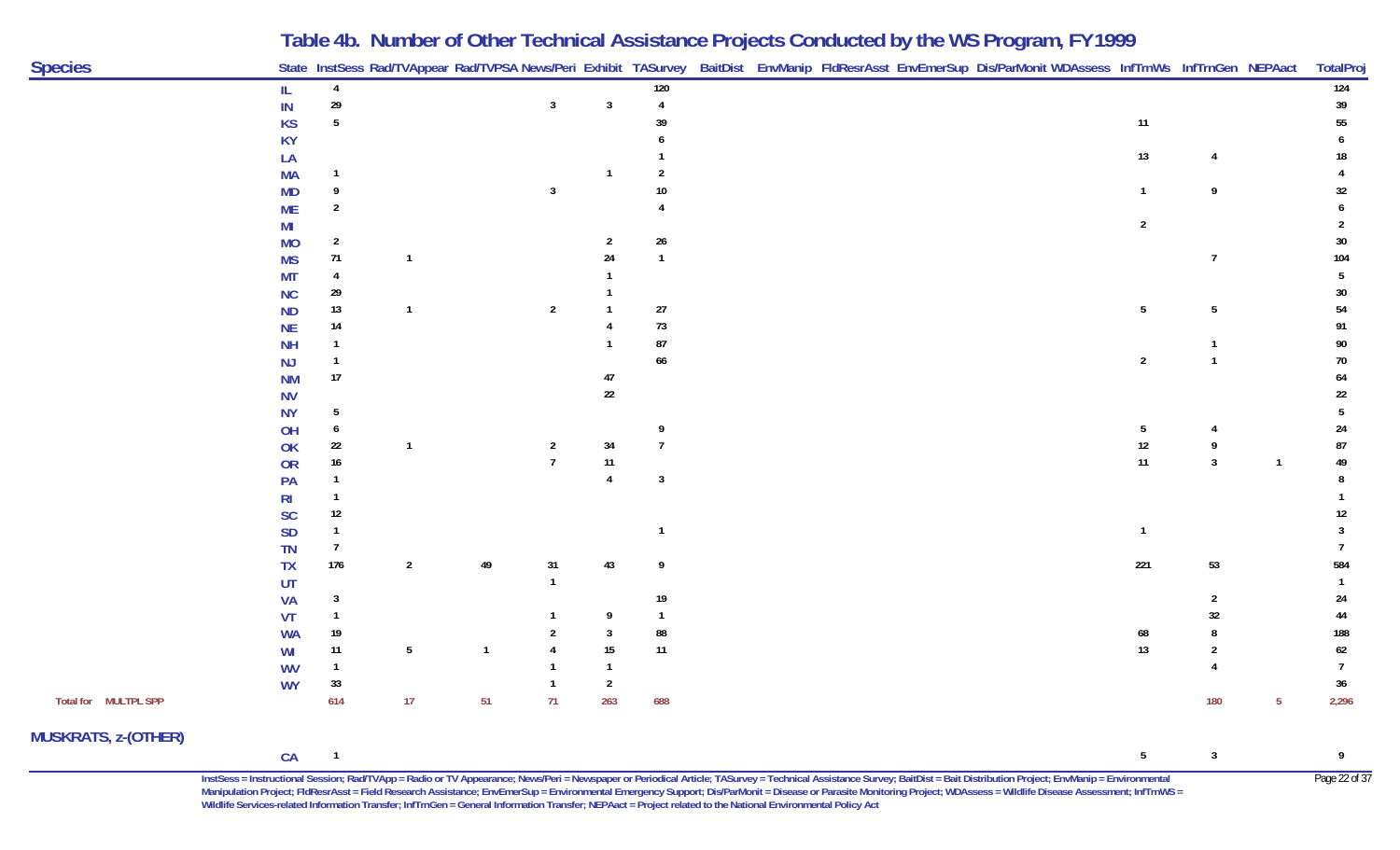| <b>Species</b>                |                        | Table 40. Natition of Other Technical Assistance Frojects conducted by the WST rogram, FT 1777<br>State InstSess Rad/TVAppear Rad/TVPSA News/Peri Exhibit TASurvey BaitDist EnvManip FldResrAsst EnvEmerSup Dis/ParMonit WDAssess InfTrnWs InfTrnGen NEPAact |                |                                |    |              |    |                |                 | TotalProj                |
|-------------------------------|------------------------|--------------------------------------------------------------------------------------------------------------------------------------------------------------------------------------------------------------------------------------------------------------|----------------|--------------------------------|----|--------------|----|----------------|-----------------|--------------------------|
|                               | <b>MD</b>              |                                                                                                                                                                                                                                                              |                |                                |    |              |    |                | $\Lambda$       |                          |
|                               | <b>MS</b>              |                                                                                                                                                                                                                                                              |                | $\overline{3}$<br>$\mathbf{1}$ |    |              |    | -1             | -1              |                          |
|                               | NC<br><b>TN</b>        |                                                                                                                                                                                                                                                              |                |                                |    |              |    |                |                 |                          |
|                               | <b>TX</b>              |                                                                                                                                                                                                                                                              |                |                                |    |              |    |                |                 |                          |
|                               | <b>VA</b>              |                                                                                                                                                                                                                                                              |                |                                |    |              |    |                |                 |                          |
|                               | WI                     |                                                                                                                                                                                                                                                              |                |                                |    |              |    |                | $\mathbf{1}$    |                          |
| Total for MUSKRATS, z-(OTHER) |                        |                                                                                                                                                                                                                                                              |                | $\overline{4}$                 |    |              |    | -5             | 9               | 23                       |
| <b>NON-WILDLIFE</b>           |                        |                                                                                                                                                                                                                                                              |                |                                |    |              |    |                |                 |                          |
|                               | OH                     |                                                                                                                                                                                                                                                              |                |                                |    |              |    |                |                 |                          |
|                               | OK                     |                                                                                                                                                                                                                                                              |                |                                |    |              |    |                | 2               | 2                        |
| Total for NON-WILDLIFE        |                        |                                                                                                                                                                                                                                                              |                |                                |    |              |    |                | $\mathbf{3}$    | $\overline{3}$           |
| <b>NUTRIAS</b>                |                        |                                                                                                                                                                                                                                                              |                |                                |    |              |    |                |                 |                          |
|                               | LA                     |                                                                                                                                                                                                                                                              |                | $\overline{2}$                 |    |              |    | $\overline{2}$ |                 |                          |
|                               | <b>MD</b>              |                                                                                                                                                                                                                                                              |                |                                |    |              |    |                | $\overline{2}$  |                          |
|                               | <b>MS</b><br><b>TX</b> |                                                                                                                                                                                                                                                              |                | 2                              |    |              |    | $13$           | $\mathbf{3}$    | $\overline{2}$<br>$17\,$ |
| Total for NUTRIAS             |                        |                                                                                                                                                                                                                                                              |                | 5                              |    |              |    | $\overline{2}$ | $5\phantom{.0}$ | 25                       |
|                               |                        |                                                                                                                                                                                                                                                              |                |                                |    |              |    |                |                 |                          |
| OPOSSUMS, VIRGINIA            |                        |                                                                                                                                                                                                                                                              |                |                                |    |              |    |                |                 |                          |
|                               | CA                     |                                                                                                                                                                                                                                                              |                |                                | 86 | $\mathbf{1}$ |    | 9              | $5\overline{)}$ | 101                      |
|                               | <b>KY</b>              |                                                                                                                                                                                                                                                              |                |                                |    |              |    | 13             |                 | 13                       |
|                               | <b>MD</b>              | $\mathbf{1}$                                                                                                                                                                                                                                                 |                |                                |    |              |    |                | 68              | 68                       |
|                               | <b>MS</b><br>OH        |                                                                                                                                                                                                                                                              |                |                                |    |              |    |                | $\overline{2}$  | -3                       |
|                               | OK                     |                                                                                                                                                                                                                                                              |                |                                |    |              |    |                |                 |                          |
|                               | TX                     |                                                                                                                                                                                                                                                              |                |                                |    |              | 82 | 8              | $16\,$          | 106                      |
|                               | WI                     |                                                                                                                                                                                                                                                              |                |                                |    |              |    |                | $\overline{7}$  | $\overline{7}$           |
| Total for  OPOSSUMS, VIRGINIA |                        |                                                                                                                                                                                                                                                              |                |                                | 86 | $\mathbf{1}$ | 82 | - 9            | 98              | 300                      |
| <b>OSPREYS</b>                |                        |                                                                                                                                                                                                                                                              |                |                                |    |              |    |                |                 |                          |
|                               | <b>MD</b>              |                                                                                                                                                                                                                                                              |                |                                |    |              |    |                | 14              | 14                       |
|                               | <b>ME</b>              |                                                                                                                                                                                                                                                              | $\overline{1}$ |                                |    |              |    |                |                 |                          |
|                               | <b>MS</b>              |                                                                                                                                                                                                                                                              |                |                                |    |              |    |                |                 |                          |
| Total for  OSPREYS            |                        |                                                                                                                                                                                                                                                              | 1              |                                |    |              |    |                | 14              | 16                       |

**OTTERS, RIVER**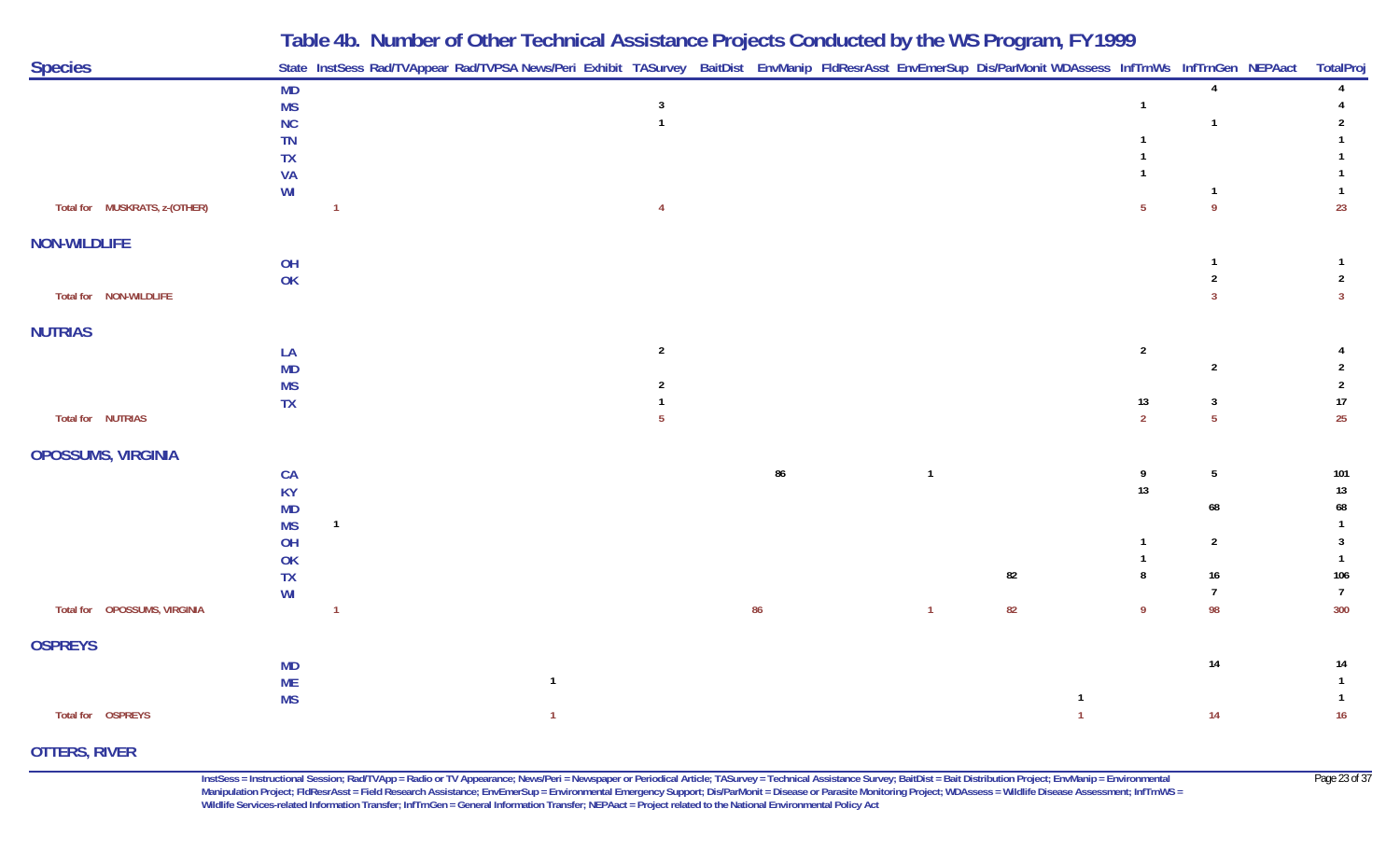| <b>Species</b>                  |                        | State InstSess Rad/TVAppear Rad/TVPSA News/Peri Exhibit TASurvey BaitDist EnvManip FldResrAsst EnvEmerSup Dis/ParMonit WDAssess InfTrnWs InfTrnGen NEPAact |                |                |                |  |                |                    | TotalProj                      |
|---------------------------------|------------------------|------------------------------------------------------------------------------------------------------------------------------------------------------------|----------------|----------------|----------------|--|----------------|--------------------|--------------------------------|
|                                 | CA                     |                                                                                                                                                            |                |                | $\overline{3}$ |  |                |                    | 3 <sup>7</sup>                 |
|                                 | <b>MD</b><br><b>MS</b> | $\overline{1}$                                                                                                                                             |                |                |                |  |                | $\overline{1}$     | $\mathbf{1}$<br>$\mathbf{1}$   |
|                                 | <b>NC</b>              |                                                                                                                                                            |                | $\mathbf{1}$   |                |  |                |                    |                                |
|                                 | OK                     |                                                                                                                                                            |                |                |                |  | $\mathbf{1}$   | $\overline{2}$     | 3                              |
| Total for  OTTERS, RIVER        | <b>TX</b>              | $\overline{1}$                                                                                                                                             |                | $\overline{1}$ | $\overline{3}$ |  | $\overline{2}$ | $\overline{3}$     | $\overline{2}$<br>11           |
| <b>OWLS, BARRED</b>             |                        |                                                                                                                                                            |                |                |                |  |                |                    |                                |
|                                 | <b>MD</b>              |                                                                                                                                                            |                |                |                |  |                | $\overline{1}$     | $\mathbf{1}$                   |
| Total for OWLS, BARRED          |                        |                                                                                                                                                            |                |                |                |  |                |                    | $\mathbf{1}$                   |
| <b>OWLS, COMMON BARN</b>        |                        |                                                                                                                                                            |                |                |                |  |                |                    |                                |
|                                 | CA                     | $\overline{1}$                                                                                                                                             |                |                | $\mathbf{1}$   |  |                | $\mathbf 1$        | $\mathbf{3}$                   |
|                                 | <b>MD</b><br>TN        |                                                                                                                                                            |                |                |                |  | $\mathbf{1}$   | $\overline{1}$     | $\mathbf{1}$<br>1              |
|                                 | TX                     |                                                                                                                                                            |                |                |                |  | $\sqrt{2}$     | $\overline{4}$     | 6                              |
|                                 | <b>WA</b>              |                                                                                                                                                            |                |                |                |  | $\mathbf{1}$   |                    | $\mathbf{1}$                   |
| Total for OWLS, COMMON BARN     |                        | $\overline{1}$                                                                                                                                             |                |                | $\overline{1}$ |  |                | $\overline{6}$     | 12                             |
| <b>OWLS, EASTERN SCREECH</b>    |                        |                                                                                                                                                            |                |                |                |  |                |                    |                                |
|                                 | <b>TX</b>              |                                                                                                                                                            |                |                |                |  |                | $\mathbf{1}$       | $\overline{1}$                 |
| Total for OWLS, EASTERN SCREECH |                        |                                                                                                                                                            |                |                |                |  |                |                    | $\mathbf{1}$                   |
| <b>OWLS, GREAT HORNED</b>       |                        |                                                                                                                                                            |                |                |                |  |                |                    |                                |
|                                 | <b>MD</b>              |                                                                                                                                                            |                |                |                |  |                | 4                  | 4                              |
|                                 | <b>ND</b><br>WI        | $\mathbf{1}$                                                                                                                                               | $\overline{1}$ |                |                |  |                | 3                  | $\overline{2}$<br>$\mathbf{3}$ |
| Total for OWLS, GREAT HORNED    |                        | $\overline{1}$                                                                                                                                             | $\mathbf{1}$   |                |                |  |                | $\overline{7}$     | 9                              |
| OWLS, z-(OTHER)                 |                        |                                                                                                                                                            |                |                |                |  |                |                    |                                |
|                                 | <b>AL</b>              |                                                                                                                                                            |                |                |                |  | $\mathbf{1}$   |                    | $\mathbf{1}$                   |
|                                 | MD                     |                                                                                                                                                            |                |                |                |  |                | 15<br>$\mathbf{1}$ | $15\,$                         |
|                                 | <b>ND</b><br>WI        |                                                                                                                                                            |                |                |                |  |                | $10\,$             | $\mathbf{1}$<br>$10\,$         |
| Total for OWLS, z-(OTHER)       |                        |                                                                                                                                                            |                |                |                |  | $\overline{1}$ | 26                 | 27                             |
| <b>PARAKEETS, MONK</b>          |                        |                                                                                                                                                            |                |                |                |  |                |                    |                                |
|                                 | <b>MD</b>              |                                                                                                                                                            |                |                |                |  |                | $\overline{1}$     | $\overline{1}$                 |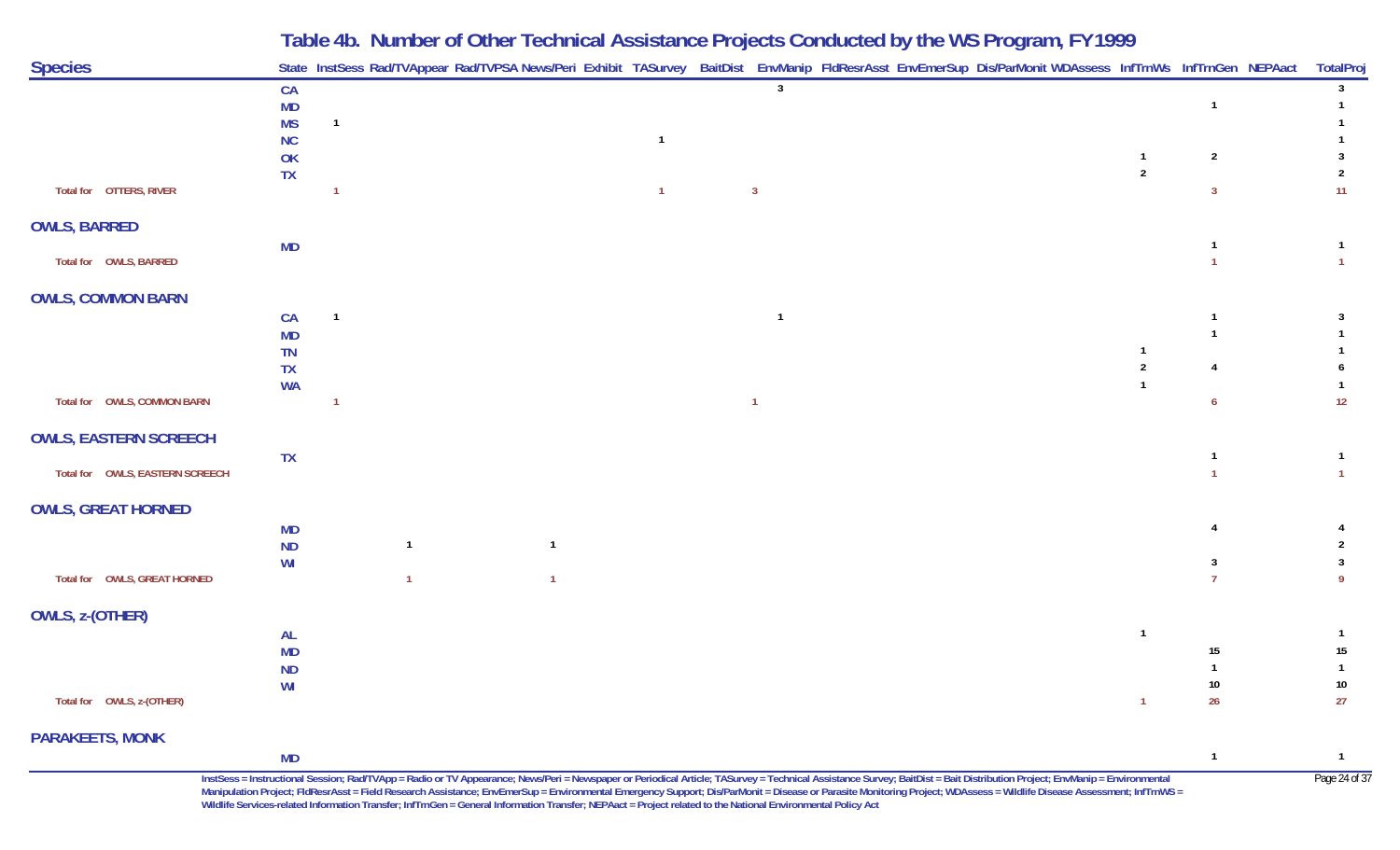| <b>Species</b>                           |                 | State InstSess Rad/TVAppear Rad/TVPSA News/Peri Exhibit TASurvey BaitDist EnvManip FldResrAsst EnvEmerSup Dis/ParMonit WDAssess InfTrnWs InfTrnGen NEPAact |                                  |  |              |  |                |                | TotalPro               |
|------------------------------------------|-----------------|------------------------------------------------------------------------------------------------------------------------------------------------------------|----------------------------------|--|--------------|--|----------------|----------------|------------------------|
| Total for PARAKEETS, MONK                |                 |                                                                                                                                                            |                                  |  |              |  |                |                | $\mathbf{1}$           |
| PECCARIES, COLLARED (JAVELINA)           |                 |                                                                                                                                                            |                                  |  |              |  |                |                |                        |
|                                          | <b>TX</b>       |                                                                                                                                                            |                                  |  |              |  | $10\,$         |                | 10                     |
| Total for PECCARIES, COLLARED (JAVELINA) |                 |                                                                                                                                                            |                                  |  |              |  | $10$           |                | $10$                   |
| PELICANS, AMERICAN WHITE                 |                 |                                                                                                                                                            |                                  |  |              |  |                |                |                        |
|                                          | <b>AR</b>       |                                                                                                                                                            |                                  |  |              |  | $\overline{2}$ |                | $\overline{2}$         |
|                                          | LA              |                                                                                                                                                            | $\overline{4}$                   |  | 18           |  | $20\,$         |                | 42                     |
|                                          | <b>MS</b>       |                                                                                                                                                            | 21                               |  |              |  |                |                | 21                     |
|                                          | <b>ND</b>       |                                                                                                                                                            |                                  |  | $\mathbf{1}$ |  |                |                | $\mathbf{1}$           |
|                                          | <b>TX</b>       |                                                                                                                                                            |                                  |  |              |  | $\overline{2}$ |                | $\overline{2}$         |
| Total for PELICANS, AMERICAN WHITE       |                 |                                                                                                                                                            | $25\phantom{.0}$                 |  | 19           |  | $\overline{2}$ |                | 68                     |
| PELICANS, BROWN                          |                 |                                                                                                                                                            |                                  |  |              |  |                |                |                        |
|                                          | LA              |                                                                                                                                                            |                                  |  |              |  | $\mathbf{1}$   |                | $\mathbf{1}$           |
| Total for PELICANS, BROWN                |                 |                                                                                                                                                            |                                  |  |              |  |                |                | $\mathbf{1}$           |
| PHEASANT, RING-NECKED                    |                 |                                                                                                                                                            |                                  |  |              |  |                |                |                        |
|                                          | <b>WA</b>       |                                                                                                                                                            |                                  |  |              |  | $\mathbf{1}$   |                | $\mathbf{1}$           |
|                                          | WI              |                                                                                                                                                            |                                  |  |              |  |                | $\overline{2}$ | $\overline{2}$         |
| Total for PHEASANT, RING-NECKED          |                 |                                                                                                                                                            |                                  |  |              |  | $\mathbf{1}$   | $\overline{2}$ | $\overline{3}$         |
| PIGEONS, FERAL (ROCK DOVE)               |                 |                                                                                                                                                            |                                  |  |              |  |                |                |                        |
|                                          | <b>AL</b>       |                                                                                                                                                            | $\mathbf{1}$                     |  |              |  | $\mathbf{3}$   |                |                        |
|                                          | <b>AR</b>       |                                                                                                                                                            |                                  |  |              |  | $\mathbf{3}$   |                | 3                      |
|                                          | CA              |                                                                                                                                                            |                                  |  |              |  | $\mathbf{1}$   | $\overline{1}$ | $\overline{2}$         |
|                                          | <b>DC</b>       |                                                                                                                                                            |                                  |  |              |  |                | $\overline{1}$ |                        |
|                                          | IL              |                                                                                                                                                            | $\boldsymbol{6}$                 |  |              |  |                |                | 6                      |
|                                          | <b>KY</b>       |                                                                                                                                                            |                                  |  |              |  | $\mathbf{1}$   |                | $\mathbf{1}$           |
|                                          | LA              |                                                                                                                                                            |                                  |  |              |  | $\mathbf{3}$   |                | $\mathbf{3}$           |
|                                          | <b>MD</b>       |                                                                                                                                                            |                                  |  |              |  |                | 32             | $32\,$<br>$\mathbf{1}$ |
|                                          | <b>MS</b>       |                                                                                                                                                            | $\overline{1}$<br>$\overline{1}$ |  |              |  |                |                |                        |
|                                          | <b>NE</b><br>OH |                                                                                                                                                            |                                  |  |              |  | $\overline{2}$ | $\overline{2}$ |                        |
|                                          | OK              | $\mathbf{1}$                                                                                                                                               |                                  |  |              |  | $\mathbf{3}$   | $\overline{2}$ | 6                      |
|                                          | OR              |                                                                                                                                                            |                                  |  |              |  | $\mathbf{1}$   |                |                        |
|                                          | $\mathsf{SC}$   |                                                                                                                                                            |                                  |  |              |  | 3              |                | $\mathbf{3}$           |
|                                          | <b>SD</b>       |                                                                                                                                                            |                                  |  |              |  |                | $\overline{1}$ | $\mathbf{1}$           |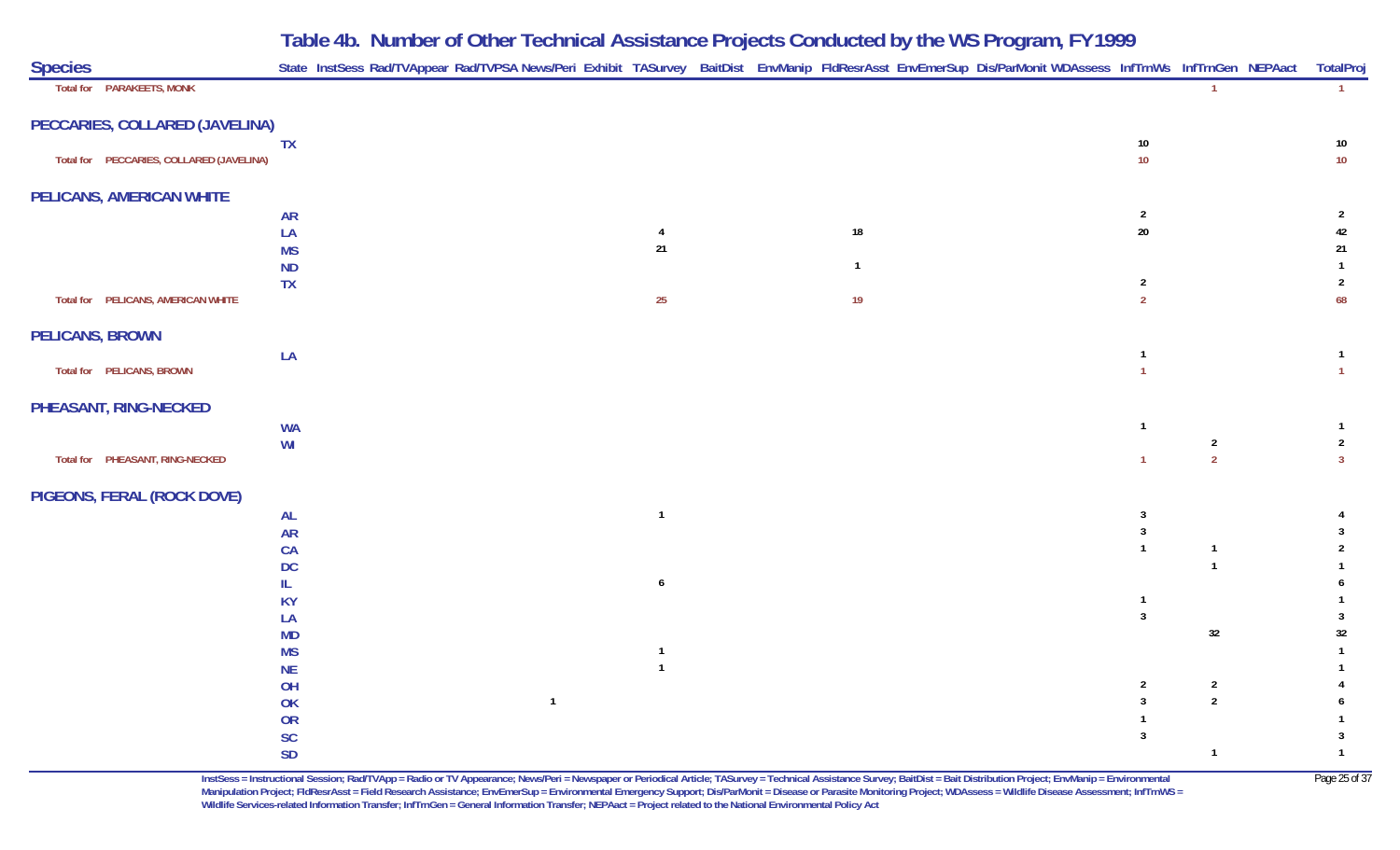|                                      |                                                 |                                  | Table 4b. Number of Other Technical Assistance Projects Conducted by the WS Program, FY 1999 |                                          |                                  |                |  |                                  |                                                                                                                                                            |                                           |                            |
|--------------------------------------|-------------------------------------------------|----------------------------------|----------------------------------------------------------------------------------------------|------------------------------------------|----------------------------------|----------------|--|----------------------------------|------------------------------------------------------------------------------------------------------------------------------------------------------------|-------------------------------------------|----------------------------|
| <b>Species</b>                       |                                                 |                                  |                                                                                              |                                          |                                  |                |  |                                  | State InstSess Rad/TVAppear Rad/TVPSA News/Peri Exhibit TASurvey BaitDist EnvManip FIdResrAsst EnvEmerSup Dis/ParMonit WDAssess InfTrnWs InfTrnGen NEPAact |                                           | <b>TotalProj</b>           |
|                                      | TN<br><b>TX</b><br><b>VA</b><br><b>WA</b><br>WI | $\overline{2}$                   | -1<br>$\mathbf{1}$                                                                           | $\overline{2}$<br>$12\,$<br>$\mathbf{1}$ |                                  |                |  |                                  | $\overline{7}$<br>107<br>$\mathbf{1}$<br>$10\,$                                                                                                            | $\mathbf{1}$<br>9<br>$\overline{2}$<br>10 | 8<br>120<br>13<br>14<br>11 |
| Total for PIGEONS, FERAL (ROCK DOVE) | <b>WV</b>                                       | $\overline{2}$                   | $\overline{3}$                                                                               | 24                                       |                                  |                |  |                                  | $\overline{3}$                                                                                                                                             | 61                                        | $\overline{1}$<br>236      |
| <b>PORCUPINES</b>                    |                                                 |                                  |                                                                                              |                                          |                                  |                |  |                                  |                                                                                                                                                            |                                           |                            |
| Total for PORCUPINES                 | CA<br><b>TX</b><br>VT                           |                                  |                                                                                              |                                          |                                  |                |  | $\overline{2}$<br>$\overline{2}$ | $\overline{2}$<br>6<br>$\overline{2}$                                                                                                                      | $\overline{1}$                            | 2<br>11                    |
| PRAIRIE DOGS, BLACK-TAILED           |                                                 |                                  |                                                                                              |                                          |                                  |                |  |                                  |                                                                                                                                                            |                                           |                            |
| Total for PRAIRIE DOGS, BLACK-TAILED | ND<br><b>NE</b><br>OH<br><b>TX</b>              | $\overline{2}$<br>$\overline{2}$ | $\mathbf{1}$<br>$\overline{1}$                                                               |                                          | $\overline{2}$<br>$\overline{2}$ |                |  |                                  | 25                                                                                                                                                         | $\mathbf{1}$<br>-1<br>$\overline{2}$      | 30<br>33                   |
| <b>PRAIRIE DOGS, UTAH</b>            |                                                 |                                  |                                                                                              |                                          |                                  |                |  |                                  |                                                                                                                                                            |                                           |                            |
| Total for PRAIRIE DOGS, UTAH         | <b>MD</b>                                       |                                  |                                                                                              |                                          |                                  |                |  |                                  |                                                                                                                                                            |                                           | $\mathbf{1}$               |
| <b>QUAIL (ALL)</b>                   |                                                 |                                  |                                                                                              |                                          |                                  |                |  |                                  |                                                                                                                                                            |                                           |                            |
|                                      | <b>MS</b><br>OK<br>WI                           |                                  |                                                                                              |                                          |                                  |                |  |                                  | $\overline{1}$                                                                                                                                             | $\mathbf{1}$                              |                            |
| Total for  QUAIL (ALL)               |                                                 |                                  |                                                                                              |                                          |                                  |                |  |                                  |                                                                                                                                                            | $\overline{2}$                            | 3                          |
| <b>RABBITS, COTTONTAIL</b>           | CA<br><b>KY</b><br><b>MD</b><br><b>TX</b><br>WI |                                  | $\mathbf{1}$                                                                                 |                                          |                                  | $\overline{1}$ |  |                                  | $\overline{1}$<br>-1                                                                                                                                       | 80<br>22                                  | 80<br>6<br>22              |
| Total for RABBITS, COTTONTAIL        |                                                 |                                  | $\overline{1}$                                                                               |                                          |                                  | $\overline{1}$ |  |                                  |                                                                                                                                                            | 106                                       | 110                        |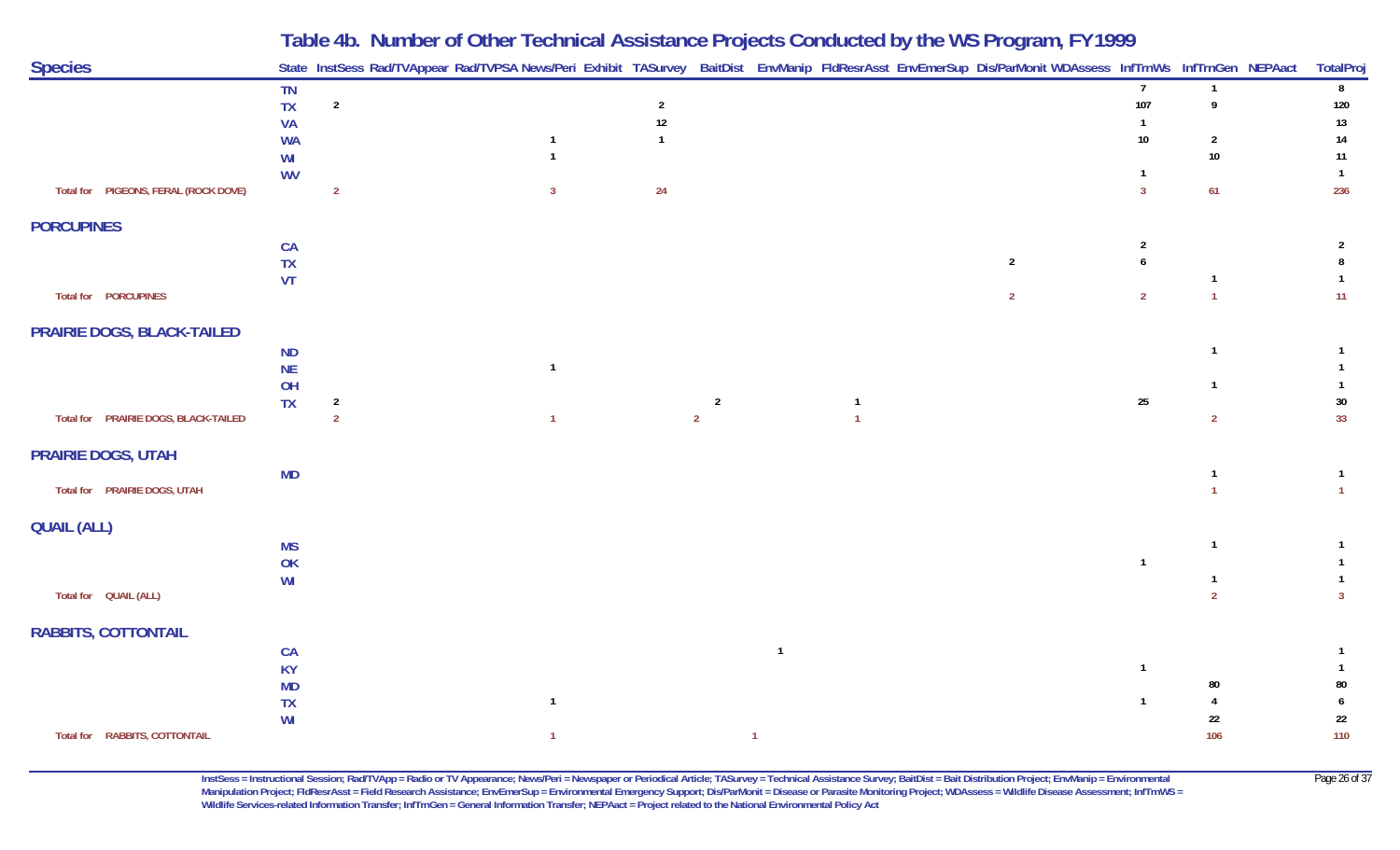| <b>Species</b>               |                 |                |                         |                |                                  |                |          |     |                |        | State InstSess Rad/TVAppear Rad/TVPSA News/Peri Exhibit TASurvey BaitDist EnvManip FldResrAsst EnvEmerSup Dis/ParMonit WDAssess InfTrnWs InfTrnGen NEPAact TotalProj |                |                |                          |
|------------------------------|-----------------|----------------|-------------------------|----------------|----------------------------------|----------------|----------|-----|----------------|--------|----------------------------------------------------------------------------------------------------------------------------------------------------------------------|----------------|----------------|--------------------------|
| <b>RABBITS, FERAL</b>        |                 |                |                         |                |                                  |                |          |     |                |        |                                                                                                                                                                      |                |                |                          |
|                              | <b>MD</b>       |                |                         |                |                                  |                |          |     |                |        |                                                                                                                                                                      |                |                |                          |
|                              | OK              |                |                         |                |                                  |                |          |     |                |        |                                                                                                                                                                      |                |                |                          |
|                              | <b>TX</b>       |                |                         |                |                                  |                |          |     |                |        |                                                                                                                                                                      |                |                |                          |
|                              | <b>VT</b>       |                |                         |                |                                  |                |          |     |                |        |                                                                                                                                                                      |                |                |                          |
| Total for RABBITS, FERAL     |                 |                |                         |                |                                  |                |          |     |                |        |                                                                                                                                                                      |                |                | $\overline{4}$           |
| RABBITS, z-(OTHER)           |                 |                |                         |                |                                  |                |          |     |                |        |                                                                                                                                                                      |                |                |                          |
|                              | WI              |                |                         |                | $\overline{1}$<br>$\overline{1}$ |                |          |     |                |        |                                                                                                                                                                      |                |                | $\overline{1}$           |
| Total for RABBITS, z-(OTHER) |                 |                |                         |                |                                  |                |          |     |                |        |                                                                                                                                                                      |                |                |                          |
| <b>RACCOONS</b>              |                 |                |                         |                |                                  |                |          |     |                |        |                                                                                                                                                                      |                |                |                          |
|                              | AL              |                |                         |                |                                  |                |          |     |                |        | $\overline{1}$                                                                                                                                                       | $\overline{2}$ |                | $\overline{\mathbf{3}}$  |
|                              | CA              |                |                         |                |                                  |                |          | 196 |                |        |                                                                                                                                                                      | $24\,$         | 34             | 254                      |
|                              | <b>DC</b>       |                |                         |                |                                  |                |          |     |                |        |                                                                                                                                                                      |                | $\overline{1}$ | $\overline{1}$           |
|                              | DE              |                |                         |                |                                  |                |          |     |                |        |                                                                                                                                                                      |                |                |                          |
|                              | IN              |                | $\overline{1}$          |                |                                  |                |          |     |                |        |                                                                                                                                                                      |                |                |                          |
|                              | <b>KY</b>       |                |                         |                |                                  |                |          |     |                |        |                                                                                                                                                                      | 12             |                | $12\,$                   |
|                              | LA              |                |                         |                |                                  | $\mathbf{1}$   |          |     |                |        |                                                                                                                                                                      | $\mathbf{1}$   | $\mathbf{1}$   | $\overline{3}$           |
|                              | MD              |                |                         |                |                                  |                |          |     |                |        |                                                                                                                                                                      |                | 148            | 148                      |
|                              | <b>MS</b>       | $\overline{2}$ |                         |                |                                  |                |          |     |                |        |                                                                                                                                                                      |                |                | $\overline{2}$           |
|                              | <b>NY</b>       | $\overline{1}$ | $\overline{1}$          |                |                                  | 180<br>$57\,$  | 75<br>30 |     |                |        |                                                                                                                                                                      |                |                | 256                      |
|                              | OH              | 14             |                         |                |                                  |                |          |     |                | $10\,$ |                                                                                                                                                                      | $13$<br>$12\,$ | $34\,$         | 159                      |
|                              | OK              |                |                         |                |                                  |                |          |     |                |        |                                                                                                                                                                      |                | $\overline{1}$ | $13\,$<br>$\overline{1}$ |
|                              | OR              |                |                         |                |                                  |                |          |     |                |        | $\mathbf{1}$                                                                                                                                                         | $\overline{1}$ |                | $\overline{1}$           |
|                              | <b>SC</b>       |                |                         |                |                                  |                |          |     |                |        |                                                                                                                                                                      | $\overline{1}$ |                | $\overline{1}$           |
|                              | <b>TN</b>       |                |                         |                |                                  | $\overline{1}$ |          |     | $\mathbf{1}$   |        | 337                                                                                                                                                                  | 43             | 52             | 434                      |
|                              | <b>TX</b><br>UT |                | $\overline{1}$          |                |                                  |                |          |     |                |        |                                                                                                                                                                      |                |                |                          |
|                              | VA              |                |                         |                |                                  |                |          |     |                |        |                                                                                                                                                                      |                | $\overline{1}$ | $\overline{1}$           |
|                              | VT              | $\mathbf{1}$   |                         |                | $\overline{2}$                   | $16\,$         | 163      |     |                |        |                                                                                                                                                                      |                | $10\,$         | 192                      |
|                              | WI              |                |                         |                |                                  |                |          |     |                |        |                                                                                                                                                                      | 4              | 65             | 69                       |
|                              | <b>WV</b>       |                |                         |                |                                  |                |          |     |                |        |                                                                                                                                                                      |                |                | $\overline{1}$           |
| Total for RACCOONS           |                 | $18$           | $\overline{\mathbf{3}}$ |                | $\overline{2}$                   | 255            | 268      | 196 | $\overline{1}$ | $10\,$ | 339                                                                                                                                                                  | $\overline{2}$ | 348            | 1,554                    |
|                              |                 |                |                         |                |                                  |                |          |     |                |        |                                                                                                                                                                      |                |                |                          |
| RATS, BLACK (ROOF)           |                 |                |                         |                |                                  |                |          |     |                |        |                                                                                                                                                                      | $\overline{2}$ |                | $\overline{2}$           |
|                              | <b>AL</b><br>CA |                |                         |                |                                  |                |          |     |                |        |                                                                                                                                                                      | $\overline{1}$ |                | $\overline{1}$           |
|                              | <b>TX</b>       | $\mathbf{1}$   |                         | $\overline{1}$ | $\overline{2}$                   |                |          |     |                |        |                                                                                                                                                                      | 12             | $\pmb{8}$      | $24\,$                   |
|                              |                 |                |                         |                |                                  |                |          |     |                |        |                                                                                                                                                                      |                |                |                          |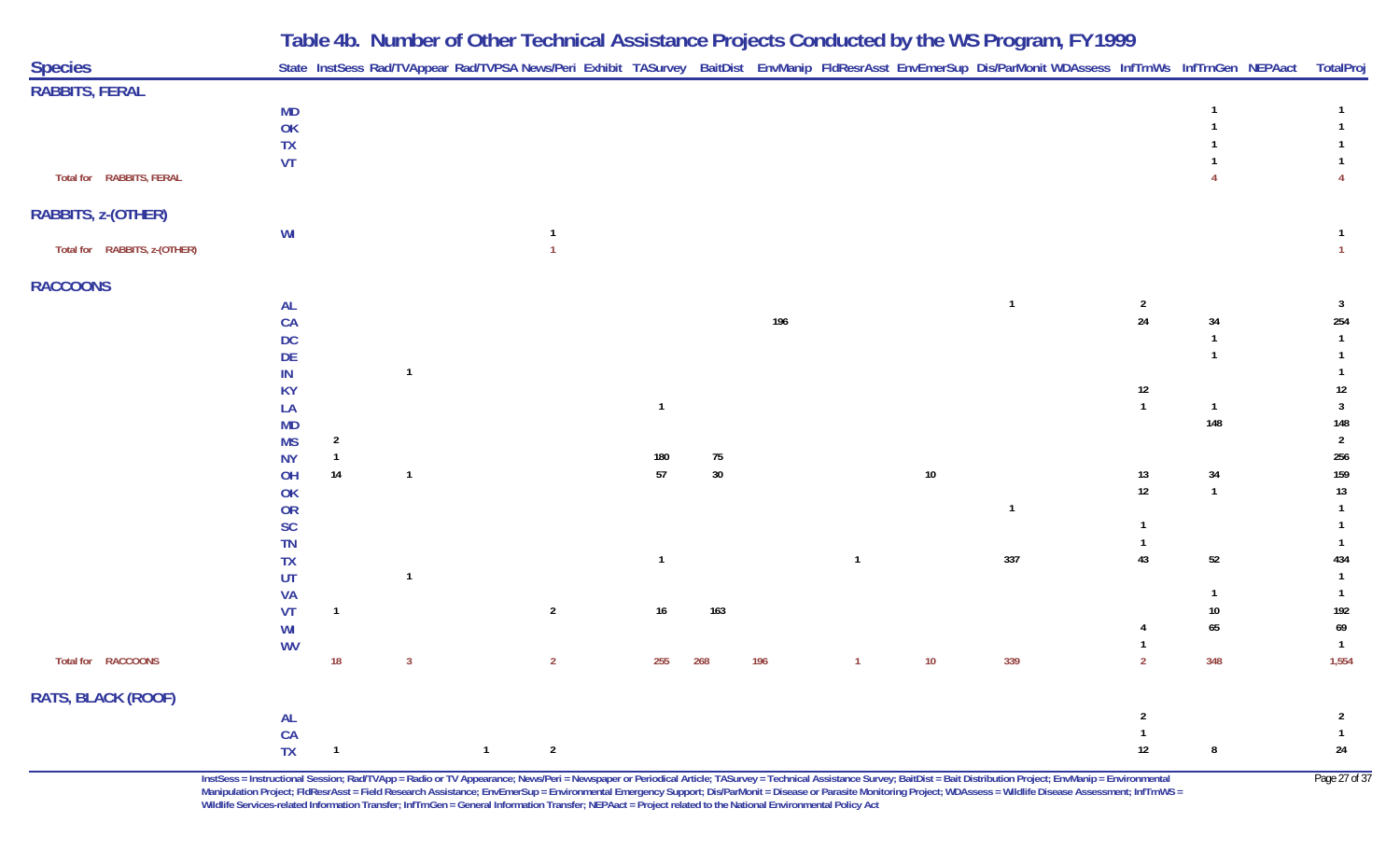|                                         |                        | Table 4b. Number of Other Technical Assistance Projects Conducted by the WS Program, FY 1999                                                               |                |  |  |  |  |    |                      |                      |
|-----------------------------------------|------------------------|------------------------------------------------------------------------------------------------------------------------------------------------------------|----------------|--|--|--|--|----|----------------------|----------------------|
| <b>Species</b>                          |                        | State InstSess Rad/TVAppear Rad/TVPSA News/Peri Exhibit TASurvey BaitDist EnvManip FldResrAsst EnvEmerSup Dis/ParMonit WDAssess InfTrnWs InfTrnGen NEPAact |                |  |  |  |  |    |                      | <b>TotalProj</b>     |
| Total for RATS, BLACK (ROOF)            |                        |                                                                                                                                                            | $\overline{2}$ |  |  |  |  |    | 8                    | 27                   |
| <b>RATS, COTTON (ALL)</b>               |                        |                                                                                                                                                            |                |  |  |  |  |    |                      |                      |
|                                         | TX                     |                                                                                                                                                            |                |  |  |  |  |    |                      |                      |
| Total for RATS, COTTON (ALL)            |                        |                                                                                                                                                            |                |  |  |  |  |    |                      |                      |
| <b>RATS, NORWAY</b>                     |                        |                                                                                                                                                            |                |  |  |  |  |    |                      |                      |
|                                         | DC                     |                                                                                                                                                            |                |  |  |  |  |    |                      |                      |
|                                         | <b>MD</b>              |                                                                                                                                                            |                |  |  |  |  |    |                      |                      |
|                                         | <b>MS</b><br><b>ND</b> |                                                                                                                                                            |                |  |  |  |  |    |                      |                      |
|                                         | <b>NH</b>              |                                                                                                                                                            |                |  |  |  |  |    |                      |                      |
|                                         | OH                     |                                                                                                                                                            |                |  |  |  |  |    |                      |                      |
|                                         | OK                     |                                                                                                                                                            |                |  |  |  |  |    |                      |                      |
|                                         | <b>OR</b>              |                                                                                                                                                            |                |  |  |  |  |    |                      |                      |
|                                         | TX                     |                                                                                                                                                            |                |  |  |  |  |    | 2                    |                      |
|                                         | VT<br><b>WA</b>        |                                                                                                                                                            |                |  |  |  |  |    |                      |                      |
|                                         | WI                     |                                                                                                                                                            |                |  |  |  |  |    |                      |                      |
| Total for RATS, NORWAY                  |                        |                                                                                                                                                            |                |  |  |  |  |    | 14                   | 23                   |
| RATS, PACKRATS/WOODRATS (ALL)           |                        |                                                                                                                                                            |                |  |  |  |  |    |                      |                      |
|                                         | <b>TX</b>              |                                                                                                                                                            |                |  |  |  |  |    |                      | $\overline{2}$       |
| Total for RATS, PACKRATS/WOODRATS (ALL) |                        |                                                                                                                                                            |                |  |  |  |  |    |                      | $\overline{2}$       |
| <b>RAVENS, COMMON</b>                   |                        |                                                                                                                                                            |                |  |  |  |  |    |                      |                      |
|                                         | CA                     |                                                                                                                                                            |                |  |  |  |  | -7 |                      |                      |
|                                         | <b>WA</b>              |                                                                                                                                                            |                |  |  |  |  |    |                      |                      |
|                                         | <b>WY</b>              |                                                                                                                                                            |                |  |  |  |  |    |                      |                      |
| Total for RAVENS, COMMON                |                        |                                                                                                                                                            |                |  |  |  |  | -7 | $\overline{2}$       | 10                   |
| <b>REPTILES, EXOTIC</b>                 |                        |                                                                                                                                                            |                |  |  |  |  |    |                      |                      |
|                                         | <b>MD</b>              |                                                                                                                                                            |                |  |  |  |  |    | 9                    | - 9                  |
|                                         | OH                     |                                                                                                                                                            |                |  |  |  |  |    |                      |                      |
| Total for REPTILES, EXOTIC              | WI                     |                                                                                                                                                            |                |  |  |  |  |    | $\overline{2}$<br>11 | $\overline{2}$<br>12 |
|                                         |                        |                                                                                                                                                            |                |  |  |  |  |    |                      |                      |
| <b>RINGTAILS</b>                        |                        |                                                                                                                                                            |                |  |  |  |  |    |                      |                      |
|                                         | $GU$ 2                 |                                                                                                                                                            |                |  |  |  |  |    |                      | $\overline{2}$       |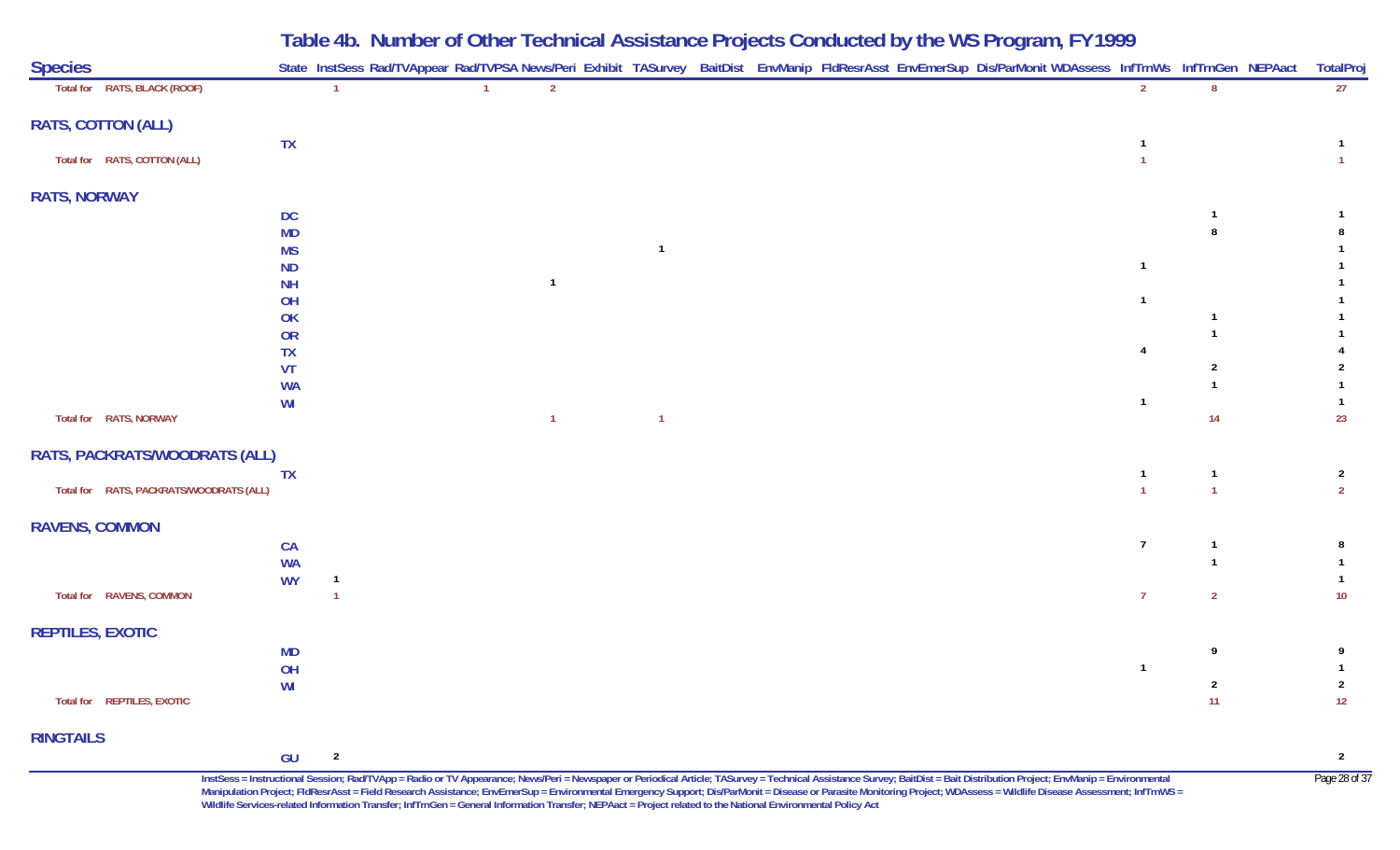| <b>Species</b>               |                 | State InstSess Rad/TVAppear Rad/TVPSA News/Peri Exhibit TASurvey BaitDist EnvManip FldResrAsst EnvEmerSup Dis/ParMonit WDAssess InfTrnWs InfTrnGen NEPAact |                |                                  |              |                                  |                                  |                                | TotalProj                                 |
|------------------------------|-----------------|------------------------------------------------------------------------------------------------------------------------------------------------------------|----------------|----------------------------------|--------------|----------------------------------|----------------------------------|--------------------------------|-------------------------------------------|
| Total for RINGTAILS          | <b>TX</b>       | $\overline{2}$                                                                                                                                             |                |                                  |              | $\overline{2}$<br>$\overline{2}$ |                                  |                                | $2\overline{ }$<br>$\overline{4}$         |
| <b>ROBINS, AMERICAN</b>      |                 |                                                                                                                                                            |                |                                  |              |                                  |                                  |                                |                                           |
|                              | <b>KY</b>       |                                                                                                                                                            |                |                                  |              |                                  | -1                               |                                | $\mathbf{1}$                              |
|                              | LA<br><b>MD</b> |                                                                                                                                                            |                |                                  |              |                                  | $\overline{1}$                   | 21                             | $\mathbf{1}$<br>21                        |
|                              | WI              |                                                                                                                                                            |                |                                  |              |                                  |                                  | $12\,$                         | $12\,$                                    |
| Total for ROBINS, AMERICAN   |                 |                                                                                                                                                            |                |                                  |              |                                  | $\overline{1}$                   | 33                             | 35                                        |
| <b>SALAMANDERS (ALL)</b>     |                 |                                                                                                                                                            |                |                                  |              |                                  |                                  |                                |                                           |
| Total for SALAMANDERS (ALL)  | WI              |                                                                                                                                                            |                |                                  |              |                                  |                                  | $\mathbf{1}$<br>$\overline{1}$ | $\mathbf{1}$<br>$\mathbf{1}$              |
| <b>SANDPIPERS, UPLAND</b>    |                 |                                                                                                                                                            |                |                                  |              |                                  |                                  |                                |                                           |
|                              | <b>MA</b>       |                                                                                                                                                            | $\overline{1}$ |                                  |              |                                  |                                  |                                | $\mathbf{1}$                              |
| Total for SANDPIPERS, UPLAND | NJ              |                                                                                                                                                            | $\overline{1}$ | $\overline{1}$<br>$\overline{1}$ |              |                                  |                                  |                                | $\mathbf{1}$<br>$\overline{2}$            |
| <b>SHOREBIRDS (OTHER)</b>    |                 |                                                                                                                                                            |                |                                  |              |                                  |                                  |                                |                                           |
| Total for SHOREBIRDS (OTHER) | MD              |                                                                                                                                                            |                |                                  |              |                                  |                                  | 5<br>5 <sup>5</sup>            | $5\phantom{.0}$<br>5 <sup>5</sup>         |
|                              |                 |                                                                                                                                                            |                |                                  |              |                                  |                                  |                                |                                           |
| <b>SHREWS (ALL)</b>          | <b>MD</b>       |                                                                                                                                                            |                |                                  |              |                                  |                                  | $\overline{1}$                 | $\mathbf{1}$                              |
|                              | WI              |                                                                                                                                                            |                |                                  |              |                                  |                                  | $\overline{1}$                 | $\mathbf{1}$                              |
| Total for SHREWS (ALL)       |                 |                                                                                                                                                            |                |                                  |              |                                  |                                  | $\overline{2}$                 | $2^{\circ}$                               |
| <b>SHRIKES (ALL)</b>         |                 |                                                                                                                                                            |                |                                  |              |                                  |                                  |                                |                                           |
| Total for SHRIKES (ALL)      | TX              |                                                                                                                                                            |                |                                  |              |                                  | $\overline{\phantom{a}}$         |                                | $\overline{1}$<br>$\mathbf{1}$            |
| <b>SKUNKS, HOG-NOSED</b>     |                 |                                                                                                                                                            |                |                                  |              |                                  |                                  |                                |                                           |
|                              | <b>TX</b>       |                                                                                                                                                            |                |                                  |              | $\overline{2}$<br>$\overline{2}$ | $\overline{1}$<br>$\overline{1}$ |                                | $\overline{\mathbf{3}}$<br>3 <sup>1</sup> |
| Total for SKUNKS, HOG-NOSED  |                 |                                                                                                                                                            |                |                                  |              |                                  |                                  |                                |                                           |
| <b>SKUNKS, SPOTTED</b>       |                 |                                                                                                                                                            |                |                                  |              |                                  |                                  |                                |                                           |
|                              | CA              |                                                                                                                                                            |                |                                  | $\mathbf{1}$ |                                  |                                  |                                | $\mathbf{1}$                              |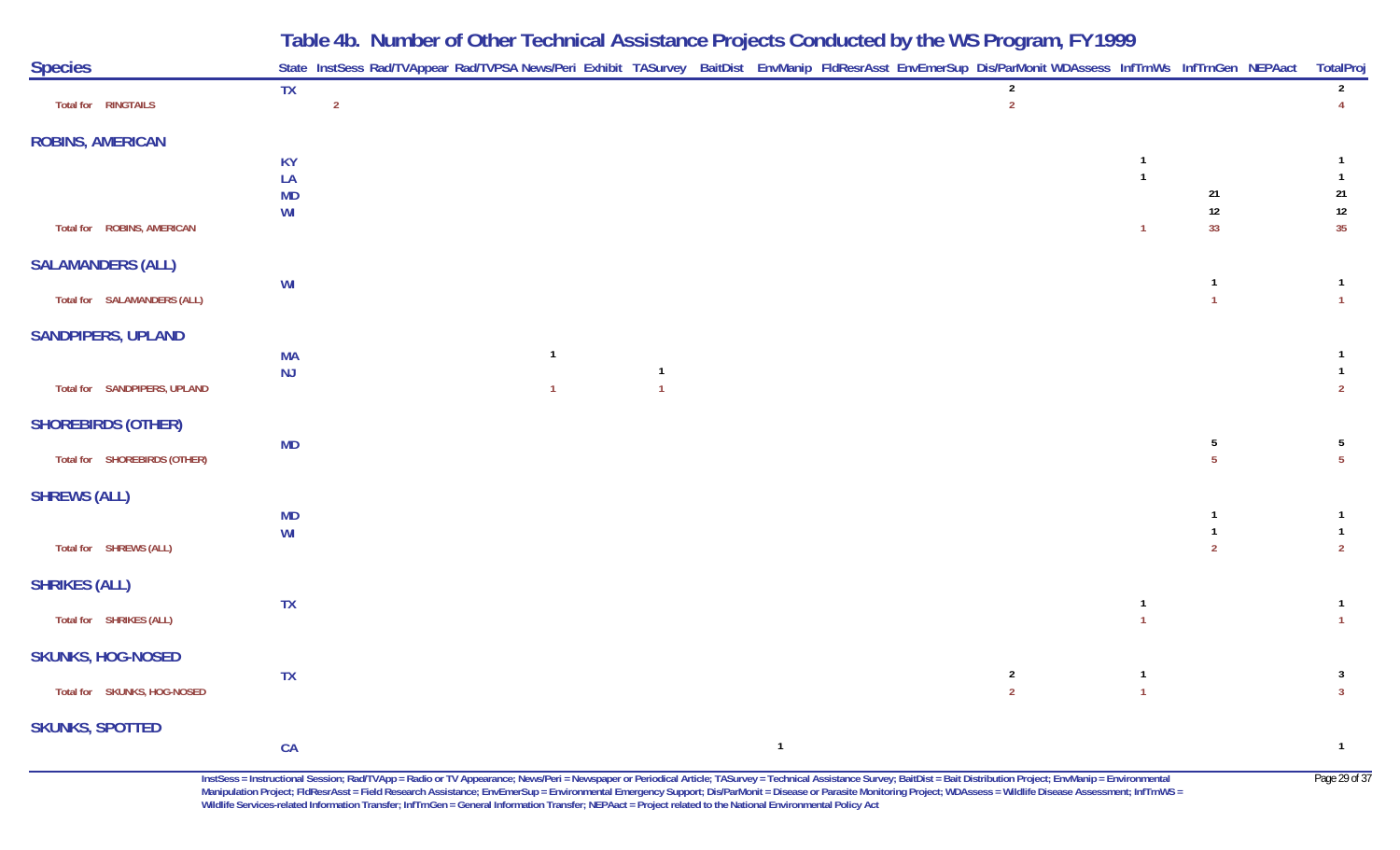| <b>Species</b>                          |           |                |                  |                |                         |                         |                | State InstSess Rad/TVAppear Rad/TVPSA News/Peri Exhibit TASurvey BaitDist EnvManip FldResrAsst EnvEmerSup Dis/ParMonit WDAssess InfTrnWs InfTrnGen NEPAact |     |                |                | TotalPro       |
|-----------------------------------------|-----------|----------------|------------------|----------------|-------------------------|-------------------------|----------------|------------------------------------------------------------------------------------------------------------------------------------------------------------|-----|----------------|----------------|----------------|
| Total for SKUNKS, SPOTTED               |           |                |                  |                |                         |                         | $\overline{1}$ |                                                                                                                                                            |     |                |                | $\mathbf{1}$   |
| <b>SKUNKS, STRIPED</b>                  |           |                |                  |                |                         |                         |                |                                                                                                                                                            |     |                |                |                |
|                                         | CA        |                |                  |                | $\overline{1}$          |                         | 424            |                                                                                                                                                            |     | $73$           | $26\,$         | 524            |
|                                         | GU        |                | $\overline{7}$   |                |                         |                         |                |                                                                                                                                                            |     |                |                | $\overline{7}$ |
|                                         | <b>KY</b> |                |                  |                |                         |                         |                |                                                                                                                                                            |     | $\overline{1}$ |                | $\mathbf{1}$   |
|                                         | <b>MD</b> |                |                  |                |                         |                         |                |                                                                                                                                                            |     |                | $30\,$         | $30\,$         |
|                                         | <b>MS</b> |                |                  |                |                         | $\overline{2}$          |                |                                                                                                                                                            |     |                |                | $\overline{2}$ |
|                                         | <b>ND</b> |                |                  |                |                         |                         |                |                                                                                                                                                            |     | $\overline{2}$ |                | $\overline{2}$ |
|                                         | <b>NV</b> |                |                  |                | $\mathbf{1}$            |                         |                |                                                                                                                                                            |     |                |                |                |
|                                         | OK        | $\mathbf{1}$   |                  |                |                         |                         |                |                                                                                                                                                            |     | 6              | $\overline{1}$ | 8              |
|                                         | <b>TN</b> |                |                  |                |                         |                         |                |                                                                                                                                                            |     | 2              |                | $\overline{2}$ |
|                                         | <b>TX</b> |                |                  |                | $\overline{1}$          |                         |                |                                                                                                                                                            | 127 | $46\,$         | $10\,$         | 184            |
|                                         | VT        |                |                  |                |                         |                         |                |                                                                                                                                                            |     |                | $\overline{2}$ | $\overline{2}$ |
|                                         | <b>WA</b> |                |                  |                |                         |                         |                |                                                                                                                                                            |     | 12             |                | $12$           |
|                                         | WI        |                |                  |                |                         |                         |                |                                                                                                                                                            |     | $\overline{2}$ | 8              | 11             |
|                                         | <b>WY</b> | $\overline{1}$ | $\overline{1}$   | $\overline{1}$ |                         |                         |                |                                                                                                                                                            | 4   | $\mathbf{1}$   |                | $\bf{8}$       |
| Total for SKUNKS, STRIPED               |           | $\overline{2}$ | $\boldsymbol{8}$ | $\overline{2}$ | $\overline{\mathbf{3}}$ | $\overline{2}$          | 424            |                                                                                                                                                            | 131 | 73             | 77             | 794            |
| <b>SNAKES, BROWN TREE</b>               |           |                |                  |                |                         |                         |                |                                                                                                                                                            |     |                |                |                |
|                                         | GU        | 122            | $\bf 8$          |                | -1                      | $\overline{\mathbf{3}}$ |                |                                                                                                                                                            |     |                |                | 134            |
| Total for SNAKES, BROWN TREE            |           | $122$          | $\boldsymbol{8}$ |                | $\overline{1}$          | $\overline{\mathbf{3}}$ |                |                                                                                                                                                            |     |                |                | 134            |
| <b>SNAKES, NON-POISONOUS (OTHER)</b>    |           |                |                  |                |                         |                         |                |                                                                                                                                                            |     |                |                |                |
|                                         | CA        |                |                  |                |                         |                         |                |                                                                                                                                                            |     | $\mathbf{1}$   |                | $\overline{1}$ |
|                                         | <b>MD</b> |                |                  |                |                         |                         |                |                                                                                                                                                            |     |                | 194            | 194            |
|                                         | <b>ND</b> |                |                  |                |                         |                         |                |                                                                                                                                                            |     |                |                | $\mathbf{1}$   |
|                                         | <b>NE</b> |                |                  |                |                         |                         |                |                                                                                                                                                            |     |                |                | $\mathbf{1}$   |
|                                         | OH        |                |                  |                |                         |                         |                |                                                                                                                                                            |     |                | 2              | $\overline{2}$ |
|                                         | OK        |                |                  |                |                         |                         |                |                                                                                                                                                            |     | -1             |                | 1              |
|                                         | PA        |                |                  |                |                         |                         |                |                                                                                                                                                            |     |                | -1             |                |
|                                         | <b>SC</b> |                |                  |                |                         |                         |                |                                                                                                                                                            |     | 2              |                | 2              |
|                                         | <b>TN</b> |                |                  |                |                         |                         |                |                                                                                                                                                            |     |                |                | $\overline{2}$ |
|                                         | TX        |                |                  |                |                         |                         |                |                                                                                                                                                            |     | $10\,$         | $15\,$         | $25\,$         |
|                                         | <b>VT</b> |                |                  |                |                         |                         |                |                                                                                                                                                            |     |                |                | $\overline{4}$ |
|                                         | WI        |                |                  |                |                         |                         |                |                                                                                                                                                            |     |                |                | 6              |
| Total for SNAKES, NON-POISONOUS (OTHER) |           |                |                  |                |                         |                         |                |                                                                                                                                                            |     | $\overline{1}$ | 224            | 240            |

#### **SNAKES, POISONOUS (ALL)**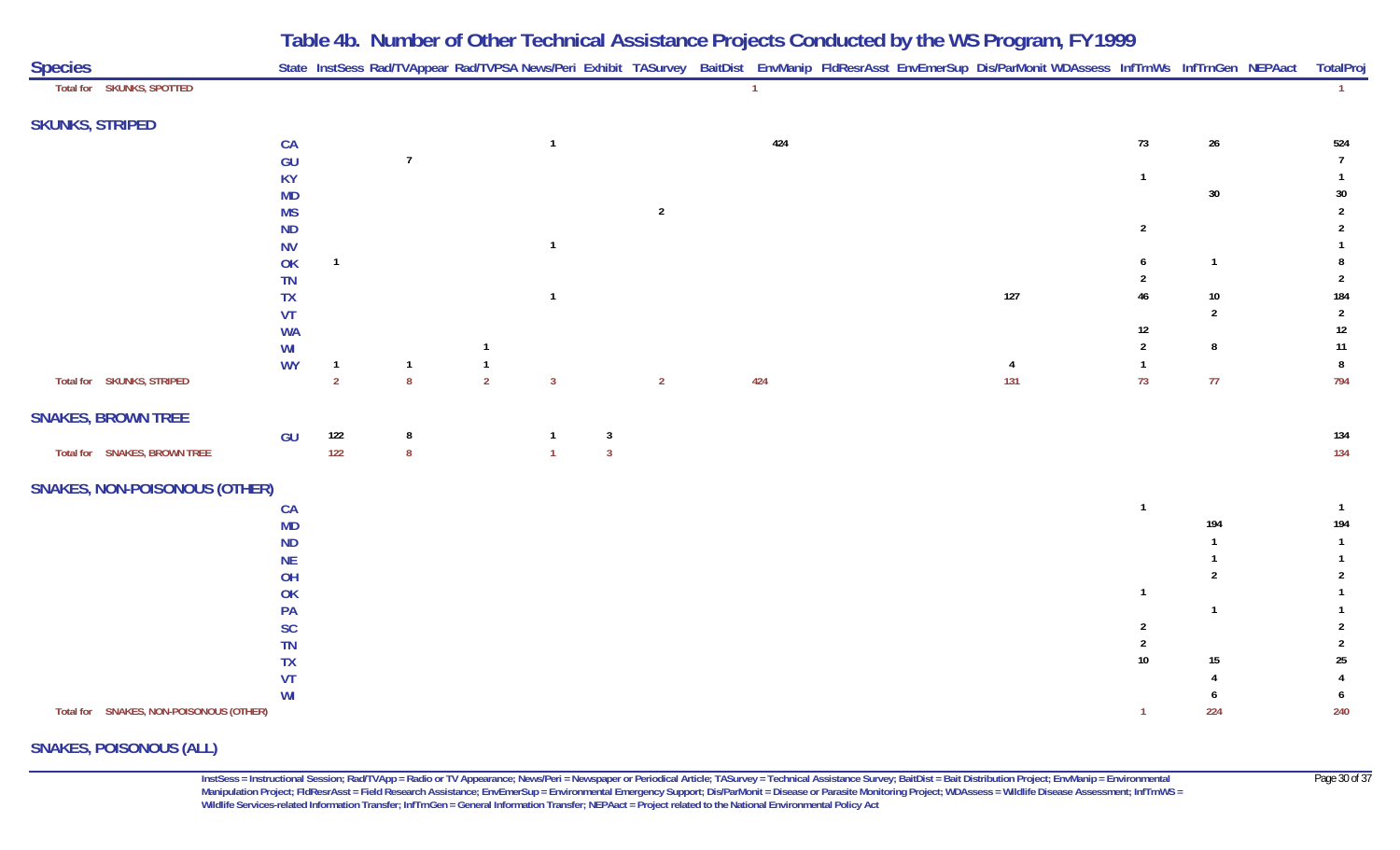| <b>Species</b>                    |                       | State InstSess Rad/TVAppear Rad/TVPSA News/Peri Exhibit TASurvey BaitDist EnvManip FldResrAsst EnvEmerSup Dis/ParMonit WDAssess InfTrnWs InfTrnGen NEPAact |                                  |  |  |    |                |                 | TotalProj               |
|-----------------------------------|-----------------------|------------------------------------------------------------------------------------------------------------------------------------------------------------|----------------------------------|--|--|----|----------------|-----------------|-------------------------|
|                                   | CA                    |                                                                                                                                                            |                                  |  |  |    | $\mathbf{1}$   | $\overline{1}$  | $\overline{2}$          |
|                                   | KY                    |                                                                                                                                                            |                                  |  |  |    | $\mathbf{1}$   |                 |                         |
|                                   | MD                    |                                                                                                                                                            |                                  |  |  |    |                | 17              | 17                      |
|                                   | <b>MS</b><br>$\sf NC$ |                                                                                                                                                            | $\overline{1}$                   |  |  |    |                |                 |                         |
|                                   | OK                    |                                                                                                                                                            |                                  |  |  |    |                | $\mathbf{1}$    |                         |
|                                   | <b>TX</b>             |                                                                                                                                                            | $\mathbf{1}$                     |  |  |    | $\overline{7}$ | 6               | 14                      |
| Total for SNAKES, POISONOUS (ALL) |                       |                                                                                                                                                            | $\overline{3}$                   |  |  |    | $\mathbf{1}$   | 25              | 37                      |
| <b>SPARROWS, HOUSE/ENGLISH</b>    |                       |                                                                                                                                                            |                                  |  |  |    |                |                 |                         |
|                                   | <b>AR</b>             |                                                                                                                                                            |                                  |  |  |    |                |                 |                         |
|                                   | ${\sf LA}$            |                                                                                                                                                            |                                  |  |  |    |                |                 |                         |
|                                   | MD                    |                                                                                                                                                            |                                  |  |  |    | $\mathbf{1}$   | $10\,$          | 11                      |
|                                   | <b>MO</b>             |                                                                                                                                                            |                                  |  |  | 49 |                |                 | 49                      |
|                                   | OK                    |                                                                                                                                                            |                                  |  |  |    | $\mathbf{1}$   |                 | $\mathbf{1}$            |
|                                   | TX                    | $\overline{1}$                                                                                                                                             | $\overline{1}$<br>$\overline{1}$ |  |  |    | 14             | $\overline{7}$  | 23<br>$\mathbf{1}$      |
|                                   | <b>VA</b><br>VT       |                                                                                                                                                            |                                  |  |  |    |                | $\mathbf{1}$    | $\mathbf{1}$            |
|                                   | WI                    |                                                                                                                                                            |                                  |  |  |    |                | 11              | 11                      |
| Total for SPARROWS, HOUSE/ENGLISH |                       | $\overline{1}$                                                                                                                                             | $\overline{2}$                   |  |  | 49 | $\overline{1}$ | 29              | 99                      |
| <b>SQUAWFISH, NORTHERN</b>        |                       |                                                                                                                                                            |                                  |  |  |    |                |                 |                         |
|                                   | <b>WA</b>             |                                                                                                                                                            |                                  |  |  |    |                |                 |                         |
| Total for SQUAWFISH, NORTHERN     |                       |                                                                                                                                                            |                                  |  |  |    |                |                 |                         |
| SQUIRRELS, FLYING (ALL)           |                       |                                                                                                                                                            |                                  |  |  |    |                |                 |                         |
|                                   | <b>MD</b>             |                                                                                                                                                            |                                  |  |  |    |                | $5\phantom{.0}$ | $5\phantom{.0}$         |
|                                   | <b>TX</b>             |                                                                                                                                                            |                                  |  |  |    | $\mathbf{3}$   |                 | $\overline{3}$          |
| Total for SQUIRRELS, FLYING (ALL) |                       |                                                                                                                                                            |                                  |  |  |    |                | $5\phantom{.0}$ | 8                       |
| <b>SQUIRRELS, FOX</b>             |                       |                                                                                                                                                            |                                  |  |  |    |                |                 |                         |
|                                   | <b>MD</b>             |                                                                                                                                                            |                                  |  |  |    |                | $\overline{1}$  |                         |
|                                   | OH                    |                                                                                                                                                            |                                  |  |  |    |                | $\mathbf{1}$    |                         |
|                                   | <b>TX</b>             |                                                                                                                                                            |                                  |  |  |    | 13             | 13              | 26                      |
| Total for SQUIRRELS, FOX          |                       |                                                                                                                                                            |                                  |  |  |    |                | 15              | 28                      |
| <b>SQUIRRELS, GRAY</b>            |                       |                                                                                                                                                            |                                  |  |  |    |                |                 |                         |
|                                   | CA                    |                                                                                                                                                            |                                  |  |  |    |                | $\mathbf{3}$    | $\overline{\mathbf{3}}$ |
|                                   | <b>DC</b>             |                                                                                                                                                            |                                  |  |  |    |                | $\mathbf{1}$    | $\mathbf{1}$            |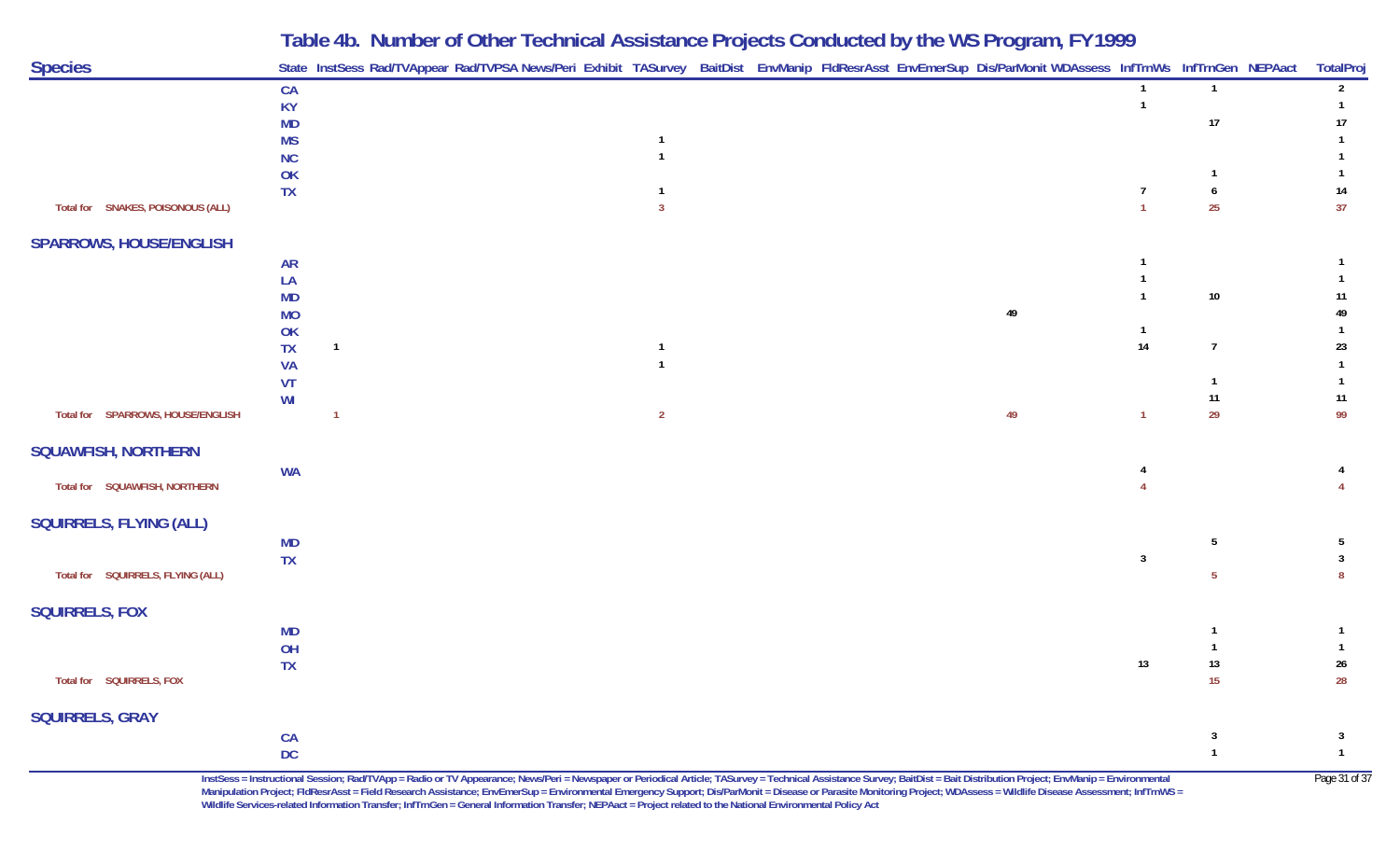| <b>Species</b>                    |                        |                |                | State InstSess Rad/TVAppear Rad/TVPSA News/Peri Exhibit TASurvey BaitDist EnvManip FldResrAsst EnvEmerSup Dis/ParMonit WDAssess InfTrnWs InfTrnGen NEPAact |                         |  |              |                |                |                         | TotalPro          |
|-----------------------------------|------------------------|----------------|----------------|------------------------------------------------------------------------------------------------------------------------------------------------------------|-------------------------|--|--------------|----------------|----------------|-------------------------|-------------------|
|                                   | <b>KY</b>              |                |                |                                                                                                                                                            |                         |  |              |                | $\overline{2}$ |                         | $\overline{2}$    |
|                                   | LA                     |                |                |                                                                                                                                                            |                         |  |              |                | $\mathbf{1}$   |                         | $\overline{1}$    |
|                                   | <b>MD</b>              |                |                |                                                                                                                                                            |                         |  |              |                |                | 139                     | 139               |
|                                   | SC                     |                |                |                                                                                                                                                            |                         |  |              |                |                |                         | $\overline{1}$    |
|                                   | <b>TX</b>              |                |                |                                                                                                                                                            |                         |  |              |                |                | $\overline{3}$          | $\mathbf{1}$<br>3 |
|                                   | <b>VT</b><br><b>WA</b> |                |                |                                                                                                                                                            | $\overline{1}$          |  |              |                |                |                         |                   |
|                                   | WI                     |                |                |                                                                                                                                                            |                         |  |              |                | $\overline{2}$ | $20\,$                  | $22\,$            |
| Total for SQUIRRELS, GRAY         |                        |                |                |                                                                                                                                                            |                         |  |              |                |                | 166                     | 174               |
| SQUIRRELS, GROUND (ALL)           |                        |                |                |                                                                                                                                                            |                         |  |              |                |                |                         |                   |
|                                   | CA                     |                |                |                                                                                                                                                            |                         |  |              |                | $\overline{2}$ | $\overline{1}$          | 3                 |
|                                   | IA                     |                |                |                                                                                                                                                            |                         |  |              |                |                |                         |                   |
|                                   | TX                     |                |                |                                                                                                                                                            |                         |  |              |                | 48             | $\overline{1}$          | 49                |
|                                   | <b>WA</b>              |                |                |                                                                                                                                                            |                         |  |              |                |                |                         | $\mathbf{1}$      |
|                                   | WI                     |                |                |                                                                                                                                                            |                         |  |              |                |                | $\mathbf{1}$            | $\overline{1}$    |
| Total for SQUIRRELS, GROUND (ALL) |                        |                |                |                                                                                                                                                            |                         |  |              |                | $\overline{2}$ | $\overline{\mathbf{3}}$ | 55                |
| SQUIRRELS, z-(OTHER)              |                        |                |                |                                                                                                                                                            |                         |  |              |                |                |                         |                   |
|                                   | <b>NV</b>              |                |                | $\overline{2}$                                                                                                                                             |                         |  |              |                |                |                         | $\overline{2}$    |
|                                   | OH                     |                |                |                                                                                                                                                            |                         |  |              |                | $\mathbf{1}$   |                         |                   |
|                                   | <b>WA</b>              |                |                |                                                                                                                                                            | $\overline{\mathbf{3}}$ |  |              |                |                |                         | 3                 |
| Total for SQUIRRELS, z-(OTHER)    |                        |                |                | $\overline{2}$                                                                                                                                             | $\overline{\mathbf{3}}$ |  |              |                |                |                         | 6                 |
| <b>STARLINGS, EUROPEAN</b>        |                        |                |                |                                                                                                                                                            |                         |  |              |                |                |                         |                   |
|                                   | CA                     |                |                |                                                                                                                                                            |                         |  |              |                |                | $\overline{1}$          |                   |
|                                   | IL.                    |                |                |                                                                                                                                                            | $\mathbf{1}$            |  |              | $\overline{1}$ |                |                         |                   |
|                                   | KY                     | $\overline{2}$ | $\overline{2}$ |                                                                                                                                                            | $\overline{3}$          |  |              |                | 11             |                         | 18                |
|                                   | LA                     |                |                |                                                                                                                                                            |                         |  |              |                | $\overline{2}$ |                         |                   |
|                                   | <b>MA</b>              | $\mathbf{1}$   | $\mathbf{1}$   |                                                                                                                                                            | 6                       |  |              |                |                |                         | 8                 |
|                                   | <b>MD</b>              |                |                |                                                                                                                                                            |                         |  |              |                |                | $13$                    | $13\,$            |
|                                   | OK                     |                |                |                                                                                                                                                            |                         |  |              |                | $\mathbf{1}$   |                         |                   |
|                                   | OR                     | $\mathbf{1}$   |                | $\overline{1}$                                                                                                                                             |                         |  |              |                |                |                         |                   |
|                                   | PA                     |                |                | $\overline{1}$                                                                                                                                             | $\overline{7}$          |  |              |                |                |                         | $\overline{2}$    |
|                                   | R <sub>l</sub>         |                |                |                                                                                                                                                            |                         |  |              |                |                |                         |                   |
|                                   | TN<br>TX               |                |                |                                                                                                                                                            | $\overline{1}$          |  |              |                | $\overline{1}$ | $\overline{\mathbf{1}}$ | $\mathbf{3}$      |
|                                   | <b>VA</b>              |                |                | $\overline{1}$                                                                                                                                             | 110                     |  | $\mathbf{3}$ |                |                |                         | 114               |
|                                   | <b>VT</b>              |                |                |                                                                                                                                                            |                         |  |              |                |                | $\overline{1}$          | $\overline{1}$    |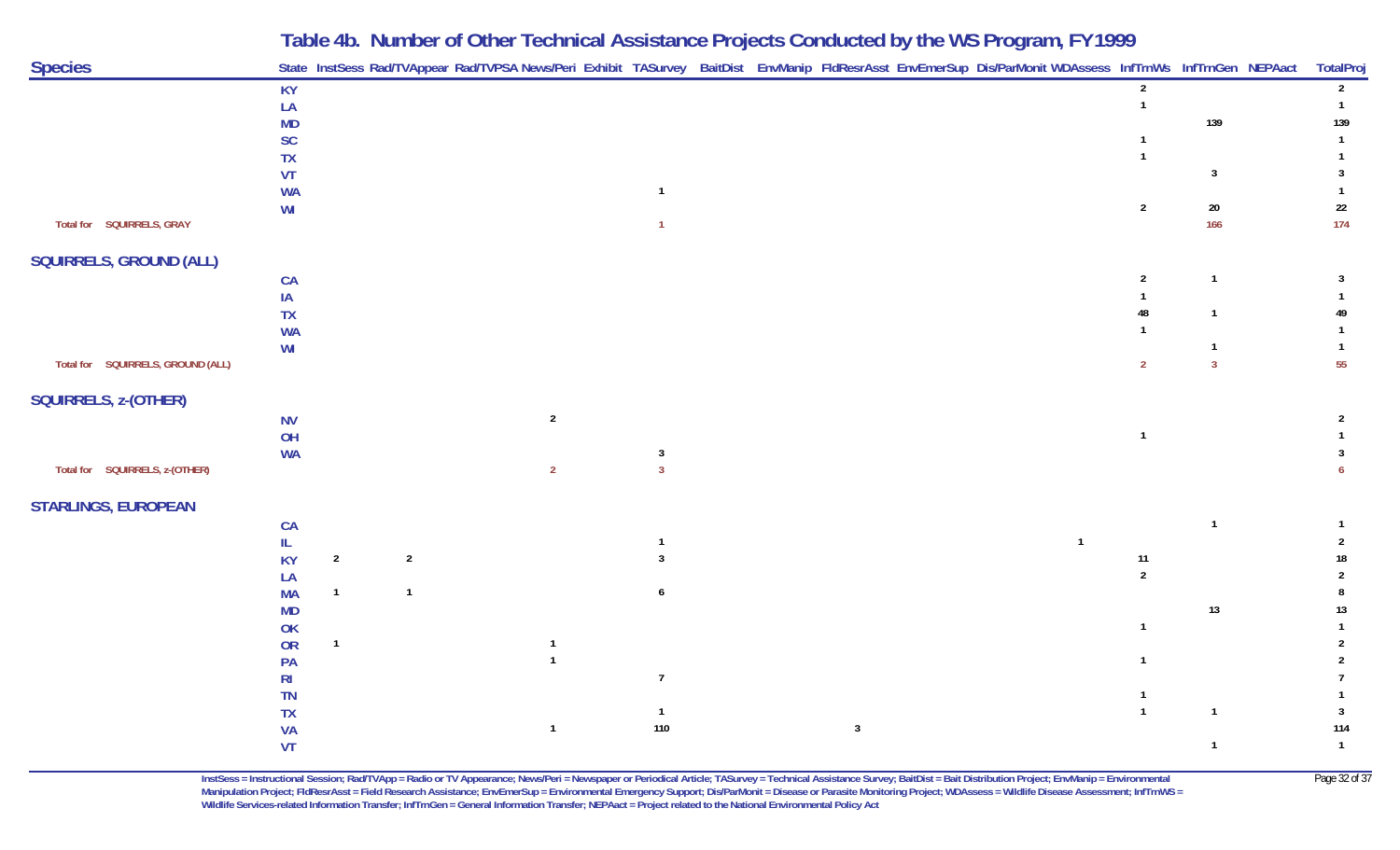|                                  |                        |                |                | Table 4b. Number of Other Technical Assistance Projects Conducted by the WS Program, FY 1999                                                               |                |                                  |                |                                  |              |                                  |
|----------------------------------|------------------------|----------------|----------------|------------------------------------------------------------------------------------------------------------------------------------------------------------|----------------|----------------------------------|----------------|----------------------------------|--------------|----------------------------------|
| <b>Species</b>                   |                        |                |                | State InstSess Rad/TVAppear Rad/TVPSA News/Peri Exhibit TASurvey BaitDist EnvManip FldResrAsst EnvEmerSup Dis/ParMonit WDAssess InfTrnWs InfTrnGen NEPAact |                |                                  |                |                                  |              | <b>TotalProj</b>                 |
|                                  | <b>WA</b>              | $\overline{2}$ |                |                                                                                                                                                            | 5              |                                  |                | 12                               |              | 19                               |
| Total for STARLINGS, EUROPEAN    | <b>WV</b>              | 6              | $\overline{3}$ | $\overline{3}$                                                                                                                                             | 133            | $\overline{3}$                   | $\overline{1}$ | -1                               | 16           | $\mathbf{1}$<br>195              |
| STORK, WOOD (T&E)                |                        |                |                |                                                                                                                                                            |                |                                  |                |                                  |              |                                  |
| Total for STORK, WOOD (T&E)      | LA                     |                |                |                                                                                                                                                            |                | $\overline{2}$<br>$\overline{2}$ |                |                                  |              | 2<br>$\overline{2}$              |
| <b>SWALLOWS, BARN</b>            |                        |                |                |                                                                                                                                                            |                |                                  |                |                                  |              |                                  |
|                                  | CA                     |                |                |                                                                                                                                                            |                |                                  |                |                                  |              |                                  |
|                                  | <b>MD</b>              |                |                |                                                                                                                                                            |                |                                  |                |                                  |              |                                  |
|                                  | R <sub>l</sub>         |                |                |                                                                                                                                                            | $\overline{2}$ |                                  |                |                                  |              |                                  |
|                                  | <b>TX</b><br><b>WA</b> |                |                |                                                                                                                                                            |                |                                  |                | $\overline{1}$                   |              |                                  |
| Total for SWALLOWS, BARN         |                        |                |                |                                                                                                                                                            | $\overline{2}$ |                                  |                |                                  | -9           | 12                               |
| <b>SWALLOWS, TREE</b>            |                        |                |                |                                                                                                                                                            |                |                                  |                |                                  |              |                                  |
| Total for SWALLOWS, TREE         | <b>TX</b>              |                |                |                                                                                                                                                            |                |                                  |                |                                  |              |                                  |
| SWALLOWS, z-(MIXED)              |                        |                |                |                                                                                                                                                            |                |                                  |                |                                  |              |                                  |
| Total for SWALLOWS, z-(MIXED)    | <b>TX</b>              |                |                |                                                                                                                                                            |                |                                  |                | $\overline{2}$<br>$\overline{2}$ |              | $\overline{2}$<br>$\overline{2}$ |
| <b>SWALLOWS, z-(OTHER)</b>       |                        |                |                |                                                                                                                                                            |                |                                  |                |                                  |              |                                  |
|                                  | CA                     |                |                |                                                                                                                                                            |                |                                  |                | 3                                |              | 3                                |
|                                  | TX                     |                |                |                                                                                                                                                            |                |                                  |                | $\overline{2}$                   |              |                                  |
|                                  | WI                     |                |                |                                                                                                                                                            |                |                                  |                |                                  | -1           |                                  |
| Total for SWALLOWS, z-(OTHER)    |                        |                |                |                                                                                                                                                            |                |                                  |                | 3                                | $\mathbf{1}$ |                                  |
| <b>SWANS, MUTE</b>               |                        |                |                |                                                                                                                                                            |                |                                  |                |                                  |              |                                  |
|                                  | <b>MD</b>              | -1             |                |                                                                                                                                                            |                |                                  |                |                                  | $10\,$       | 11                               |
|                                  | MI                     |                |                |                                                                                                                                                            |                |                                  |                |                                  |              |                                  |
|                                  | OH<br>WI               |                |                |                                                                                                                                                            |                |                                  |                |                                  | 5            |                                  |
| Total for SWANS, MUTE            |                        |                |                |                                                                                                                                                            |                |                                  |                |                                  | 15           | 19                               |
| <b>SWANS, TUNDRA (WHISTLING)</b> |                        |                |                |                                                                                                                                                            |                |                                  |                |                                  |              |                                  |
|                                  | CA                     | $\overline{2}$ |                |                                                                                                                                                            |                |                                  |                |                                  |              | $\overline{2}$                   |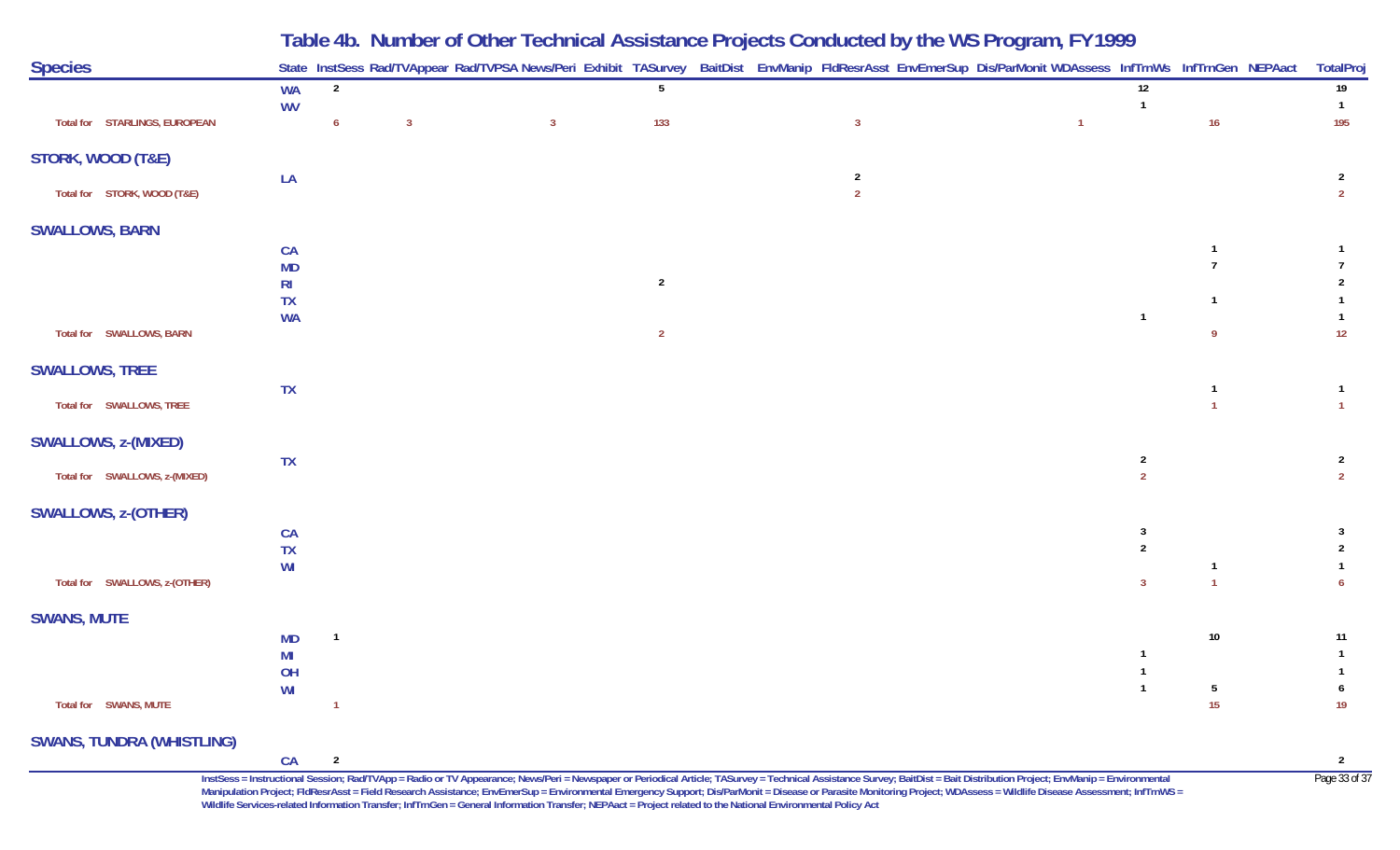|                                     |                           | Table 4b. Number of Other Technical Assistance Projects Conducted by the WS Program, FY 1999                                                               |                                  |                                  |
|-------------------------------------|---------------------------|------------------------------------------------------------------------------------------------------------------------------------------------------------|----------------------------------|----------------------------------|
| <b>Species</b>                      |                           | State InstSess Rad/TVAppear Rad/TVPSA News/Peri Exhibit TASurvey BaitDist EnvManip FldResrAsst EnvEmerSup Dis/ParMonit WDAssess InfTrnWs InfTrnGen NEPAact |                                  | TotalPro                         |
| Total for SWANS, TUNDRA (WHISTLING) | WI<br>$\overline{2}$      |                                                                                                                                                            | $\overline{1}$<br>$\overline{1}$ | $\mathbf{1}$<br>3 <sup>1</sup>   |
| SWANS, z-(OTHER)                    |                           |                                                                                                                                                            |                                  |                                  |
|                                     | <b>MD</b>                 |                                                                                                                                                            |                                  |                                  |
| Total for SWANS, z-(OTHER)          | <b>VT</b>                 |                                                                                                                                                            | $\overline{2}$                   | $\mathbf{1}$<br>$\overline{2}$   |
| <b>SWIFTS (ALL)</b>                 |                           |                                                                                                                                                            |                                  |                                  |
|                                     | <b>SC</b>                 |                                                                                                                                                            |                                  | $\mathbf{1}$                     |
| Total for SWIFTS (ALL)              | <b>TX</b>                 | $\overline{3}$                                                                                                                                             |                                  | $\mathbf{3}$<br>$\overline{4}$   |
| <b>TERN, CASPIAN</b>                |                           |                                                                                                                                                            |                                  |                                  |
| Total for TERN, CASPIAN             | OR<br>1<br>$\overline{1}$ | $\overline{1}$                                                                                                                                             |                                  | $\overline{2}$<br>$\overline{2}$ |
| <b>TURKEY, WILD (ALL)</b>           |                           |                                                                                                                                                            |                                  |                                  |
|                                     | <b>MD</b>                 |                                                                                                                                                            | 8                                | 8                                |
|                                     | <b>TX</b><br>WI           | $\sqrt{2}$<br>$\overline{2}$                                                                                                                               | $\mathbf{1}$                     | $\mathbf{3}$                     |
| Total for TURKEY, WILD (ALL)        |                           | $\overline{2}$                                                                                                                                             | $\mathsf{q}$                     | 13                               |
| <b>TURTLES (ALL)</b>                |                           |                                                                                                                                                            |                                  |                                  |
|                                     | LA                        | $\overline{1}$                                                                                                                                             |                                  | $\mathbf{1}$                     |
|                                     | <b>MD</b><br>OK           |                                                                                                                                                            | $17\,$<br>$\overline{1}$         | 17<br>$\mathbf{1}$               |
|                                     | <b>TN</b>                 |                                                                                                                                                            |                                  |                                  |
|                                     | TX                        | 5                                                                                                                                                          |                                  | 9                                |
| Total for TURTLES (ALL)             | WI                        | $\overline{1}$                                                                                                                                             | 6<br>28                          | 7<br>36                          |
| <b>VOLES (ALL)</b>                  |                           |                                                                                                                                                            |                                  |                                  |
|                                     | IL                        | $\mathbf{3}$                                                                                                                                               |                                  | 3                                |
|                                     | <b>MD</b>                 |                                                                                                                                                            | $\overline{1}$                   | $\mathbf{1}$                     |
| Total for VOLES (ALL)               | OH                        | $\overline{1}$<br>$\mathbf{3}$                                                                                                                             | 1                                | $\mathbf{1}$<br>$5\phantom{.0}$  |

#### **VULTURES, BLACK**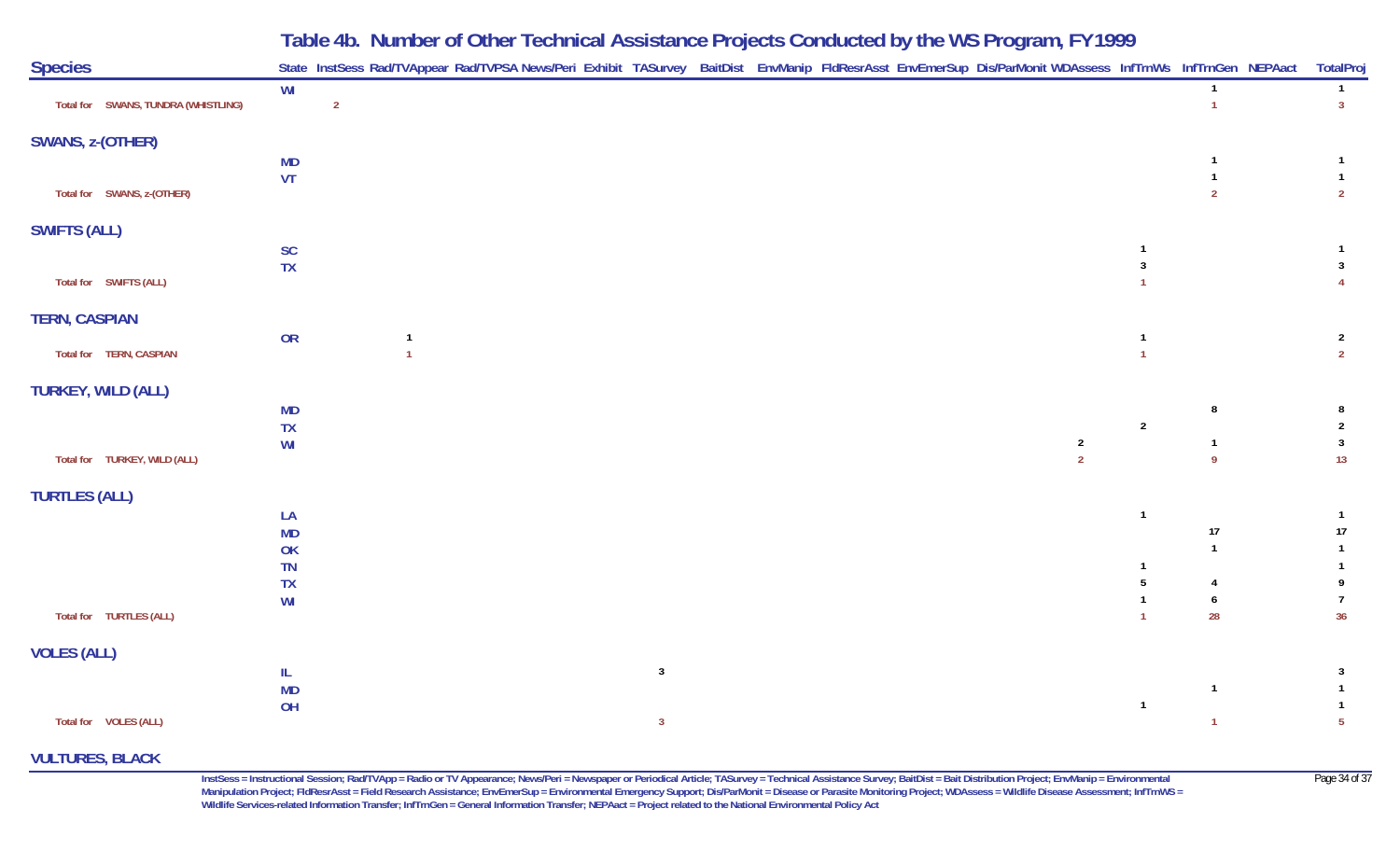| <b>Species</b>                |                            |                                |                |                |                         |  |  | State InstSess Rad/TVAppear Rad/TVPSA News/Peri Exhibit TASurvey BaitDist EnvManip FldResrAsst EnvEmerSup Dis/ParMonit WDAssess InfTrnWs InfTrnGen NEPAact |                |                 | TotalProj                        |
|-------------------------------|----------------------------|--------------------------------|----------------|----------------|-------------------------|--|--|------------------------------------------------------------------------------------------------------------------------------------------------------------|----------------|-----------------|----------------------------------|
|                               | LA                         |                                |                |                |                         |  |  |                                                                                                                                                            | $\overline{1}$ |                 | $\overline{2}$                   |
|                               | MD                         |                                |                |                |                         |  |  |                                                                                                                                                            |                | 5               | 5                                |
|                               | $\mathsf{SC}$<br>TN        |                                |                |                |                         |  |  |                                                                                                                                                            | $\overline{2}$ |                 | 2                                |
|                               | TX                         |                                |                |                |                         |  |  |                                                                                                                                                            | $\overline{7}$ | $\mathbf{1}$    |                                  |
|                               | <b>VA</b>                  |                                |                |                |                         |  |  |                                                                                                                                                            |                |                 |                                  |
| Total for VULTURES, BLACK     |                            |                                |                |                | $\overline{1}$          |  |  |                                                                                                                                                            | $\overline{1}$ | $\pmb{8}$       | 19                               |
| <b>VULTURES, TURKEY</b>       |                            |                                |                |                |                         |  |  |                                                                                                                                                            |                |                 |                                  |
|                               | CA                         | $\mathbf{1}$                   | $\overline{2}$ |                |                         |  |  |                                                                                                                                                            |                |                 | 3                                |
|                               | DE                         |                                |                |                |                         |  |  |                                                                                                                                                            |                | $\overline{1}$  |                                  |
|                               | MD                         |                                |                |                |                         |  |  |                                                                                                                                                            |                | $16\phantom{.}$ | $16\,$                           |
|                               | NJ                         |                                |                |                |                         |  |  |                                                                                                                                                            |                |                 |                                  |
|                               | OH<br>OK                   |                                |                |                |                         |  |  |                                                                                                                                                            |                |                 |                                  |
|                               | TX                         |                                |                |                |                         |  |  |                                                                                                                                                            |                |                 |                                  |
|                               | <b>VA</b>                  |                                |                |                | 6                       |  |  |                                                                                                                                                            |                |                 |                                  |
| Total for VULTURES, TURKEY    |                            | $\overline{1}$                 | $\overline{2}$ |                | $\overline{6}$          |  |  |                                                                                                                                                            |                | 17 <sub>1</sub> | 33                               |
| <b>VULTURES, z-(MIXED)</b>    |                            |                                |                |                |                         |  |  |                                                                                                                                                            |                |                 |                                  |
|                               | $\mathsf{AL}$              |                                |                |                |                         |  |  |                                                                                                                                                            |                |                 |                                  |
|                               | ${\sf AR}$                 |                                |                |                |                         |  |  |                                                                                                                                                            | $\overline{2}$ |                 | $\overline{2}$                   |
|                               | MD                         |                                |                |                |                         |  |  |                                                                                                                                                            |                |                 | 2                                |
|                               | $\mathsf{SC}$<br><b>TX</b> | $\mathbf{1}$<br>$\overline{1}$ |                |                | $\overline{1}$          |  |  |                                                                                                                                                            | 12<br>6        | $\overline{1}$  | 14<br>9                          |
|                               | <b>VA</b>                  |                                |                | $\mathbf{1}$   | $\overline{\mathbf{c}}$ |  |  |                                                                                                                                                            |                |                 | $\mathbf{3}$                     |
| Total for VULTURES, z-(MIXED) |                            | $\overline{2}$                 |                | $\overline{3}$ | $\overline{\mathbf{3}}$ |  |  |                                                                                                                                                            | $\overline{1}$ | $\overline{2}$  | 31                               |
| <b>WEASELS (ALL)</b>          |                            |                                |                |                |                         |  |  |                                                                                                                                                            |                |                 |                                  |
|                               | VT                         |                                |                |                |                         |  |  |                                                                                                                                                            |                |                 |                                  |
|                               | WI                         |                                |                |                |                         |  |  |                                                                                                                                                            |                |                 | $\overline{1}$                   |
| Total for WEASELS (ALL)       |                            |                                |                |                |                         |  |  |                                                                                                                                                            |                | $\mathfrak{p}$  | $\overline{2}$                   |
| <b>WOLVES, GRAY/TIMBER</b>    |                            |                                |                |                |                         |  |  |                                                                                                                                                            |                |                 |                                  |
|                               | ID                         | $\mathbf{1}$                   |                |                |                         |  |  |                                                                                                                                                            |                |                 |                                  |
|                               | <b>MN</b>                  | $\overline{2}$                 |                | $10\,$         |                         |  |  |                                                                                                                                                            |                |                 | $12\,$                           |
|                               | <b>MT</b>                  | $\overline{7}$                 |                |                |                         |  |  |                                                                                                                                                            | $\mathbf{3}$   |                 | $10\,$                           |
|                               | $\sf ND$                   |                                | $\overline{1}$ |                |                         |  |  |                                                                                                                                                            |                | $\overline{1}$  | $\overline{1}$<br>$\overline{1}$ |
|                               | OK                         |                                |                |                |                         |  |  |                                                                                                                                                            |                |                 |                                  |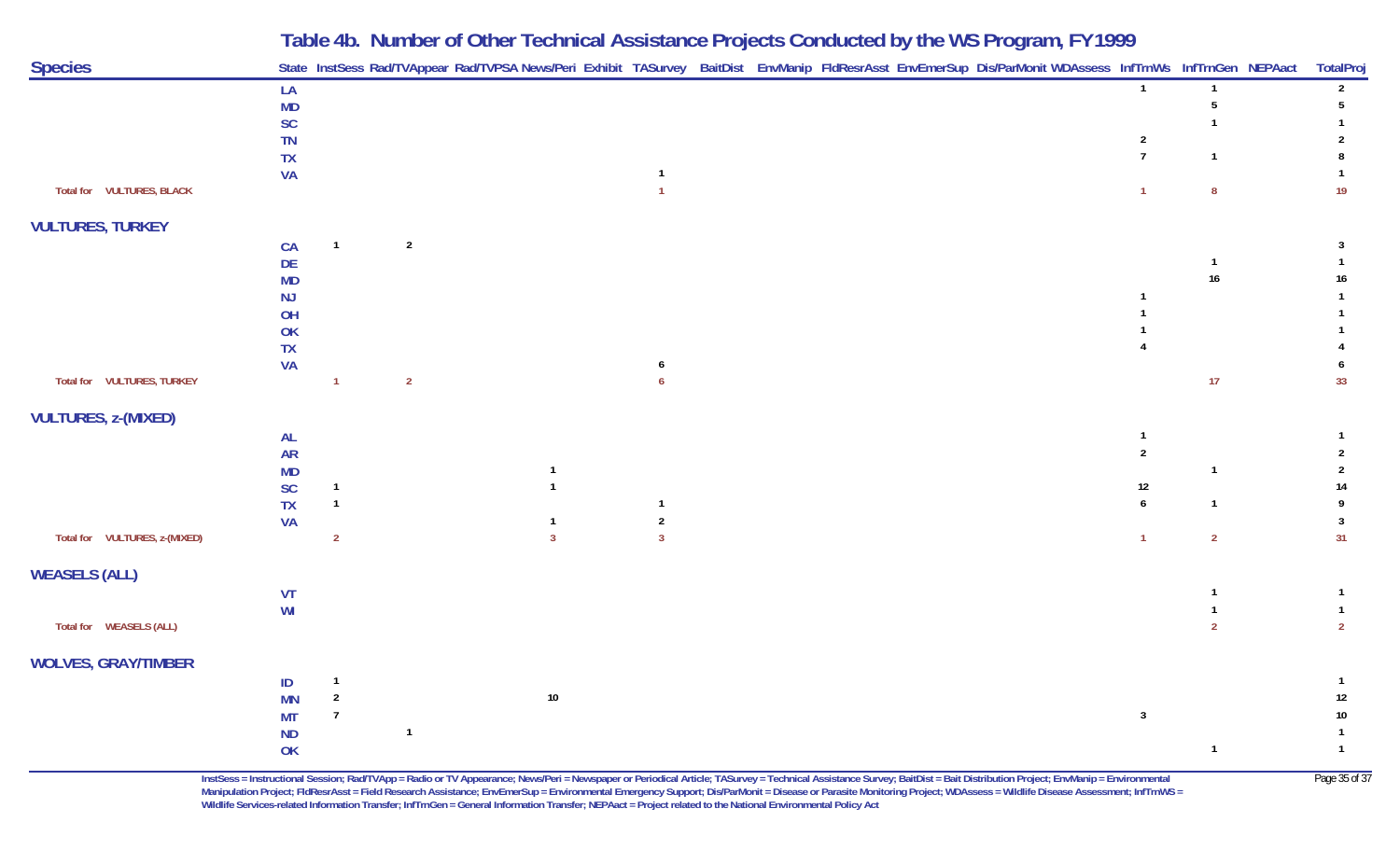|                                   |                        |    |                | Table 4b. Number of Other Technical Assistance Projects Conducted by the WS Program, FY 1999                                                               |  |                                  |                |                                  |
|-----------------------------------|------------------------|----|----------------|------------------------------------------------------------------------------------------------------------------------------------------------------------|--|----------------------------------|----------------|----------------------------------|
| <b>Species</b>                    |                        |    |                | State InstSess Rad/TVAppear Rad/TVPSA News/Peri Exhibit TASurvey BaitDist EnvManip FldResrAsst EnvEmerSup Dis/ParMonit WDAssess InfTrnWs InfTrnGen NEPAact |  |                                  |                | <b>TotalProj</b>                 |
|                                   | OR<br>TX               |    |                | $\overline{1}$                                                                                                                                             |  | $\overline{2}$<br>$\overline{1}$ |                | $\mathbf{3}$<br>$\overline{1}$   |
| Total for WOLVES, GRAY/TIMBER     |                        | 10 | $\overline{1}$ | 11                                                                                                                                                         |  |                                  | $\overline{1}$ | 29                               |
| <b>WOLVES, MEXICAN GRAY</b>       |                        |    |                |                                                                                                                                                            |  |                                  |                |                                  |
|                                   | <b>AZ</b>              |    |                | $\mathbf{1}$                                                                                                                                               |  | $\overline{1}$                   |                |                                  |
| Total for WOLVES, MEXICAN GRAY    | <b>TX</b>              |    |                | $\overline{1}$                                                                                                                                             |  |                                  |                | $\overline{2}$                   |
| <b>WOLVES, RED</b>                |                        |    |                |                                                                                                                                                            |  |                                  |                |                                  |
| Total for WOLVES, RED             | GA                     |    |                |                                                                                                                                                            |  |                                  | $\overline{1}$ | $\overline{1}$<br>$\overline{1}$ |
| <b>WOODPECKERS, PILEATED</b>      |                        |    |                |                                                                                                                                                            |  |                                  |                |                                  |
|                                   | <b>WA</b>              |    |                |                                                                                                                                                            |  |                                  |                | $\overline{1}$                   |
| Total for WOODPECKERS, PILEATED   |                        |    |                |                                                                                                                                                            |  |                                  |                | $\overline{1}$                   |
| <b>WOODPECKERS, RED-HEADED</b>    |                        |    |                |                                                                                                                                                            |  |                                  |                |                                  |
| Total for WOODPECKERS, RED-HEADED | TN                     |    |                |                                                                                                                                                            |  |                                  |                |                                  |
| <b>WOODPECKERS, z-(OTHER)</b>     |                        |    |                |                                                                                                                                                            |  |                                  |                |                                  |
|                                   | <b>AL</b>              |    |                |                                                                                                                                                            |  |                                  |                |                                  |
|                                   | CA<br><b>GA</b>        |    |                |                                                                                                                                                            |  |                                  | $\overline{1}$ | $\overline{2}$                   |
|                                   | <b>KY</b>              |    |                |                                                                                                                                                            |  |                                  |                |                                  |
|                                   | <b>MD</b>              |    |                |                                                                                                                                                            |  |                                  | 8              |                                  |
|                                   | PA                     |    |                |                                                                                                                                                            |  |                                  |                |                                  |
|                                   | <b>SC</b><br><b>TX</b> |    |                |                                                                                                                                                            |  |                                  |                |                                  |
|                                   | <b>VA</b>              |    |                |                                                                                                                                                            |  |                                  |                |                                  |
|                                   | WI                     |    |                |                                                                                                                                                            |  |                                  | $\overline{2}$ | 3                                |
| Total for WOODPECKERS, z-(OTHER)  |                        |    |                |                                                                                                                                                            |  |                                  | 11             | $20\,$                           |
| <b>z-AMPHIBIANS (OTHER)</b>       |                        |    |                |                                                                                                                                                            |  |                                  |                |                                  |
| Total for z-AMPHIBIANS (OTHER)    | <b>TX</b>              |    |                |                                                                                                                                                            |  |                                  | $\mathbf{1}$   | -1<br>$\overline{1}$             |

#### **z-PASSERINES (OTHER)**